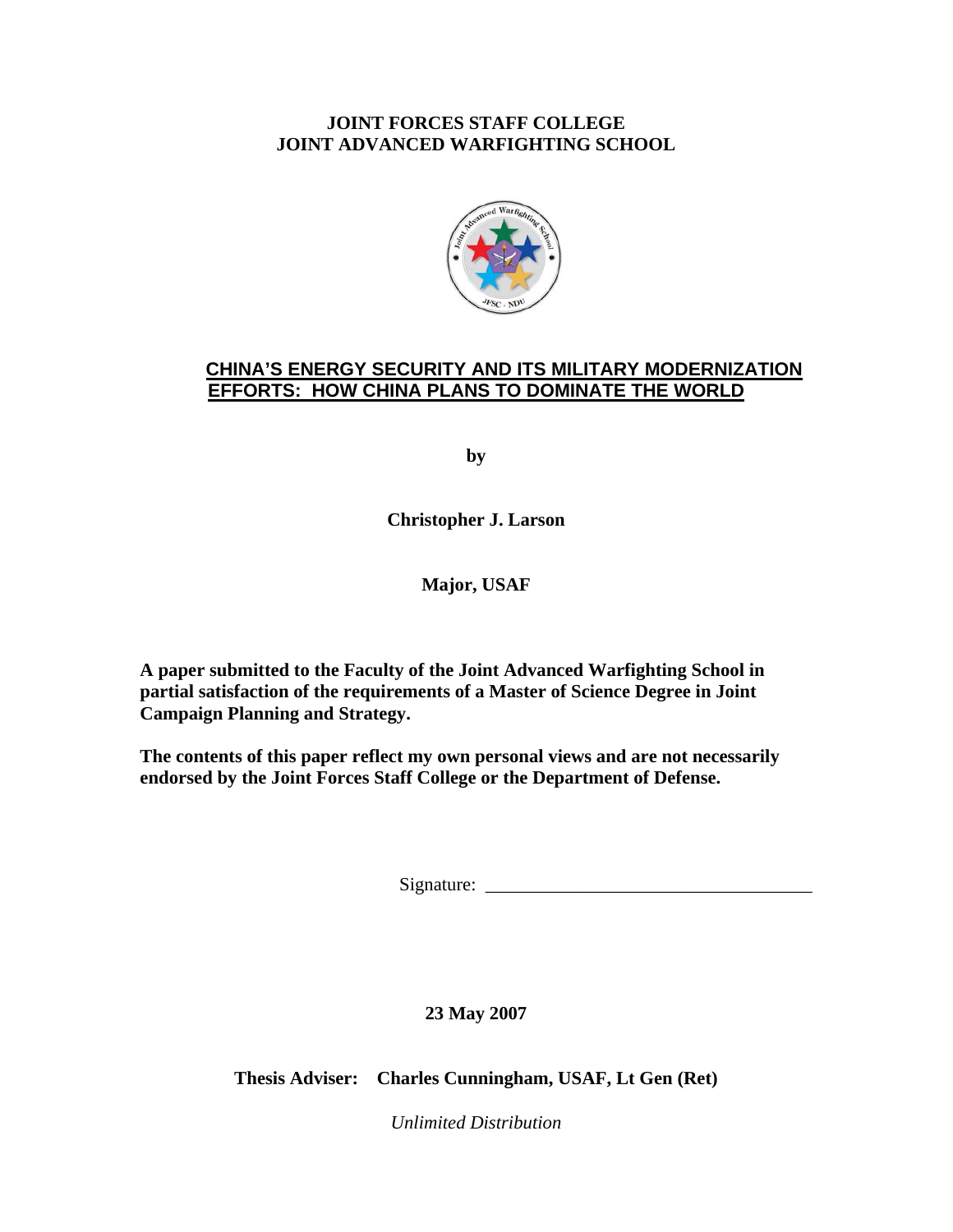# **Abstract**

This report examines China's increasing demand for energy and how that demand has the potential to threaten the stability of China's Communist Party regime. It illustrates that China's demand for energy will continue to grow and that China will become increasingly reliant on oil imports to meet its energy needs. This reliance on oil imports has forced China, in the short term to adopt an energy security strategy that seeks to protect its access to oil by adopting a non-threatening military posture complemented by use of its economic bargaining power. At the same time, China has adopted a long range strategy, that runs side-by-side with the short-term strategy, of "Bide our time and build up our capabilities." This long-term strategy consists of a "String of Pearls" approach to gain the necessary forward bases to secure its energy lifeline and the development of asymmetric military capabilities. The ultimate goal of this long-term strategy is to develop sufficient military capability to challenge the West and achieve great power status.

.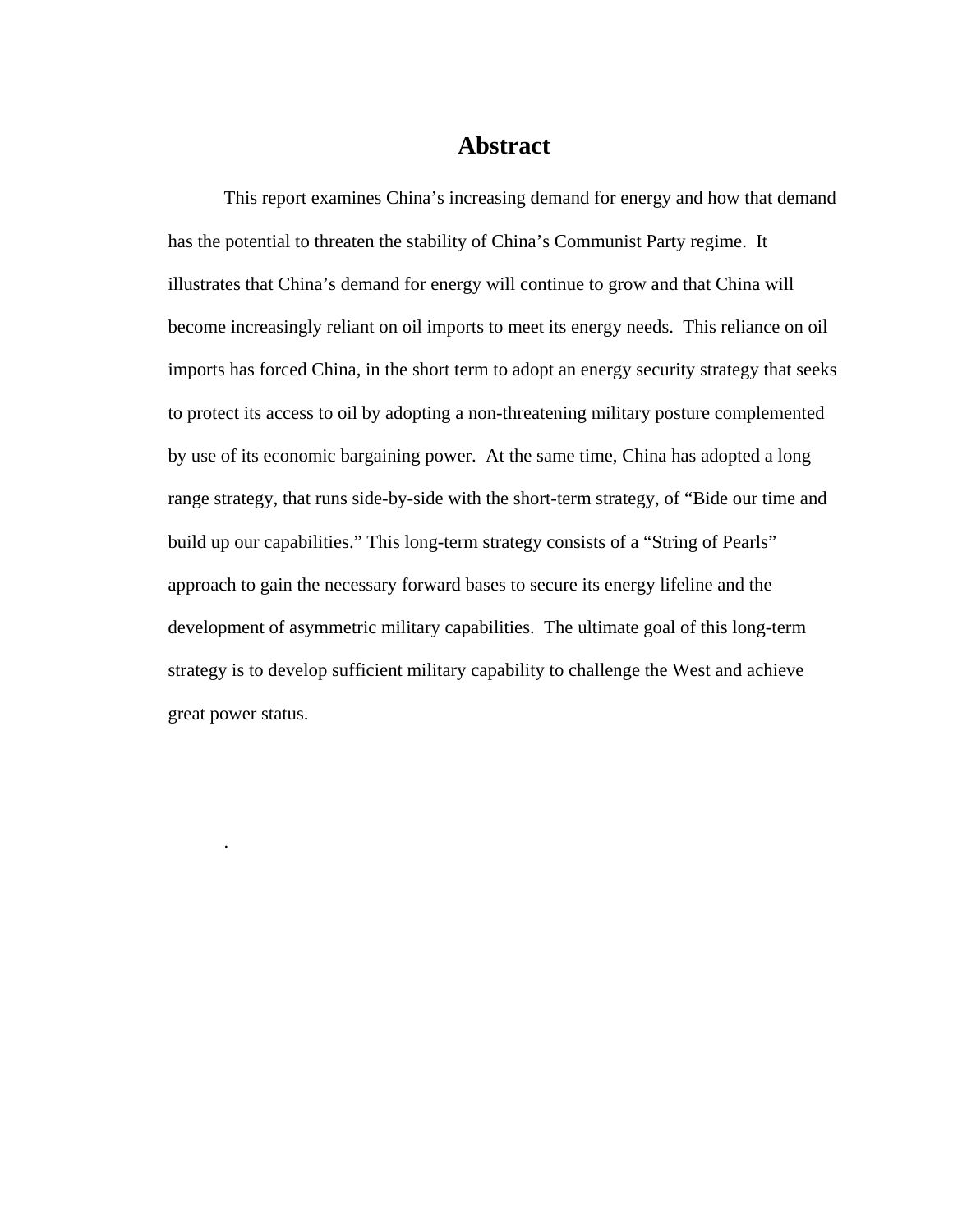# **Table of Contents**

| Defending China's Energy Supplies - A String of Pearls Approach  29 |
|---------------------------------------------------------------------|
|                                                                     |
|                                                                     |
| 37                                                                  |
|                                                                     |
|                                                                     |
|                                                                     |
|                                                                     |
|                                                                     |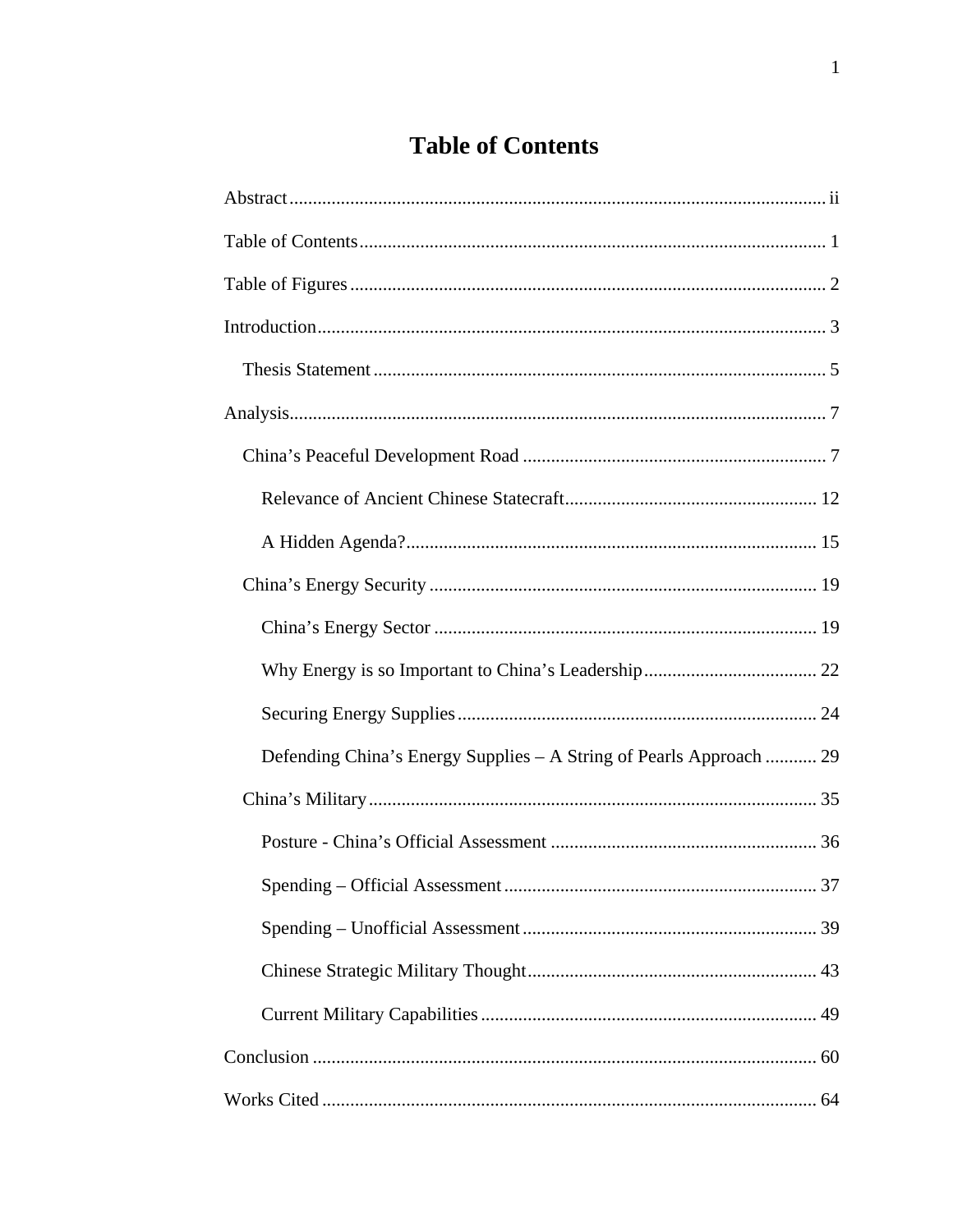# **Table of Figures**

| Figure 4 - Comparison of Defense Expenditures of Major Countries in 2005 38        |
|------------------------------------------------------------------------------------|
| Figure 5 - Comparison of Percentages of Defense Expenditures in GDP of Major       |
|                                                                                    |
| Figure 6 - Comparison of Defense Expenditures of Major Countries in 2005 with U.S. |
|                                                                                    |
| Figure 7 - Comparison of Percentages of Defense Expenditures in GDP of Major       |
|                                                                                    |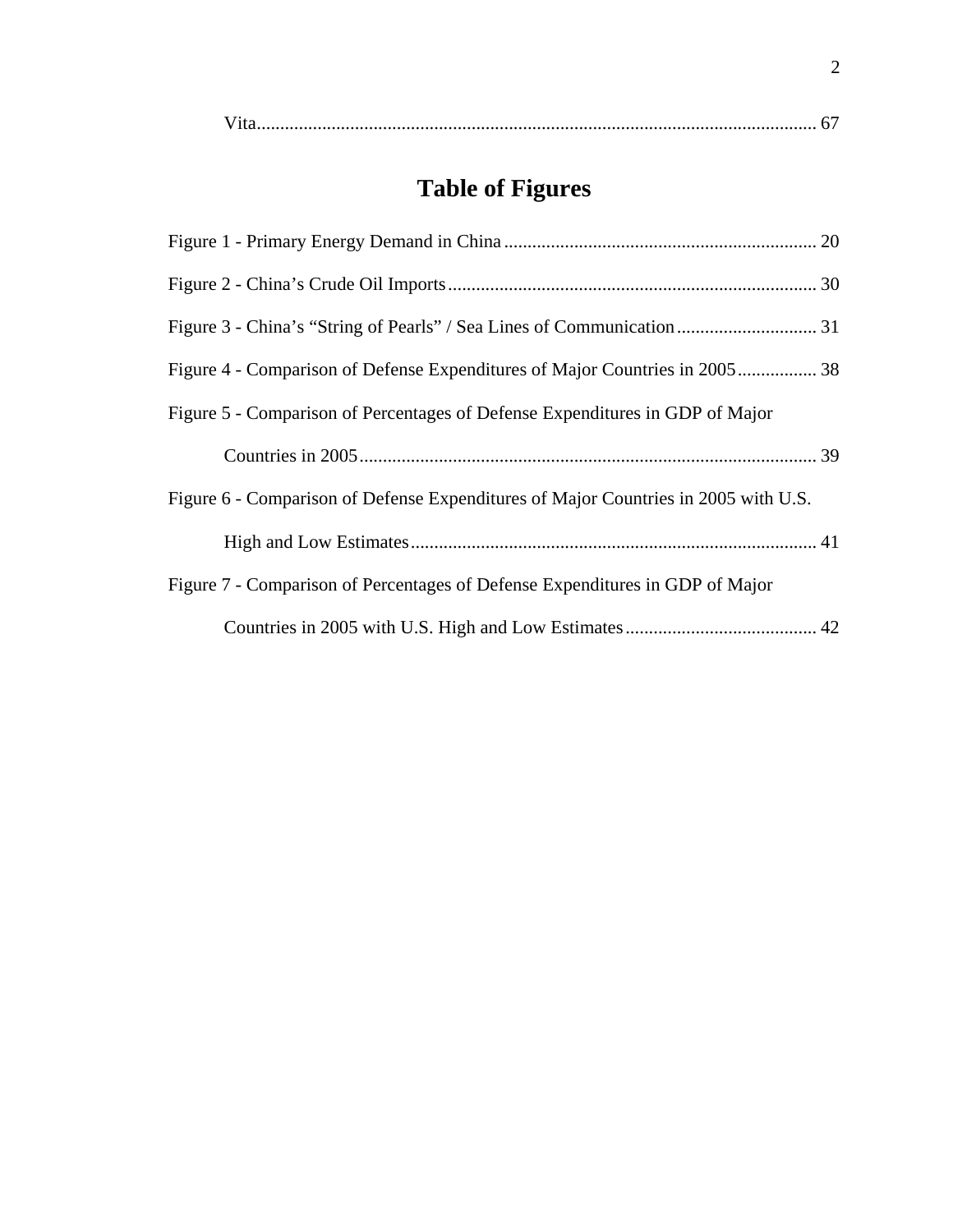## **Introduction**

This report attempts to demonstrate that it is logical to view China as a future peer competitor of the United States. As such, it can be postulated that China and the United States are on a march to potential future conflict. This march toward conflict is marked and illustrated by China's mercantilist<sup>1</sup> approach towards global energy geopolitics, their purposeful and systematic transformation of the People's Liberation Army  $(PLA)^2$  into a modern military force, and their carefully and thoughtfully developed long-term efforts aimed to gain the time necessary to accumulate modern forces capable of turning the People's Republic of China (PRC) into a major regional and then a world power on par with the United States and the European Union. The reason for this modernization is to support China's growing need for energy.

China is promoting a gradual build-up of increasingly potent operational military capability aimed at developing an indigenous capability to protect its own access to global energy resources. The modernization effort is the centerpiece of a strategy that, according to Anatoly Klimenko, $3$  places China's military "at the service of the state's economic and political interests, the interest of increasing the states' aggregate power and enhancing the role and importance of the PRC initially on the regional scale and then also

<u>.</u>

<sup>&</sup>lt;sup>1</sup> The author defines China's mercantilist approach towards energy as a desire to obtain equity oil rights instead of relying on the free market to meet requited demands. An equity oil right essentially means China purchases the right to drill for and distribute the oil directly from a third party, thus bypassing the recognized international oil market.

<sup>&</sup>lt;sup>2</sup> When referring to the People's Liberation Army (PLA) in this paper, the author is referring to the collective army as a whole which consists of traditional army units as well as a navy (PLAN) and an air force (PLAAF).

 $3$  Anatoly Klimenko, Lieutenant General (Reserves), is the leading researcher at the Russian Academy of Sciences Institute for Far Eastern Studies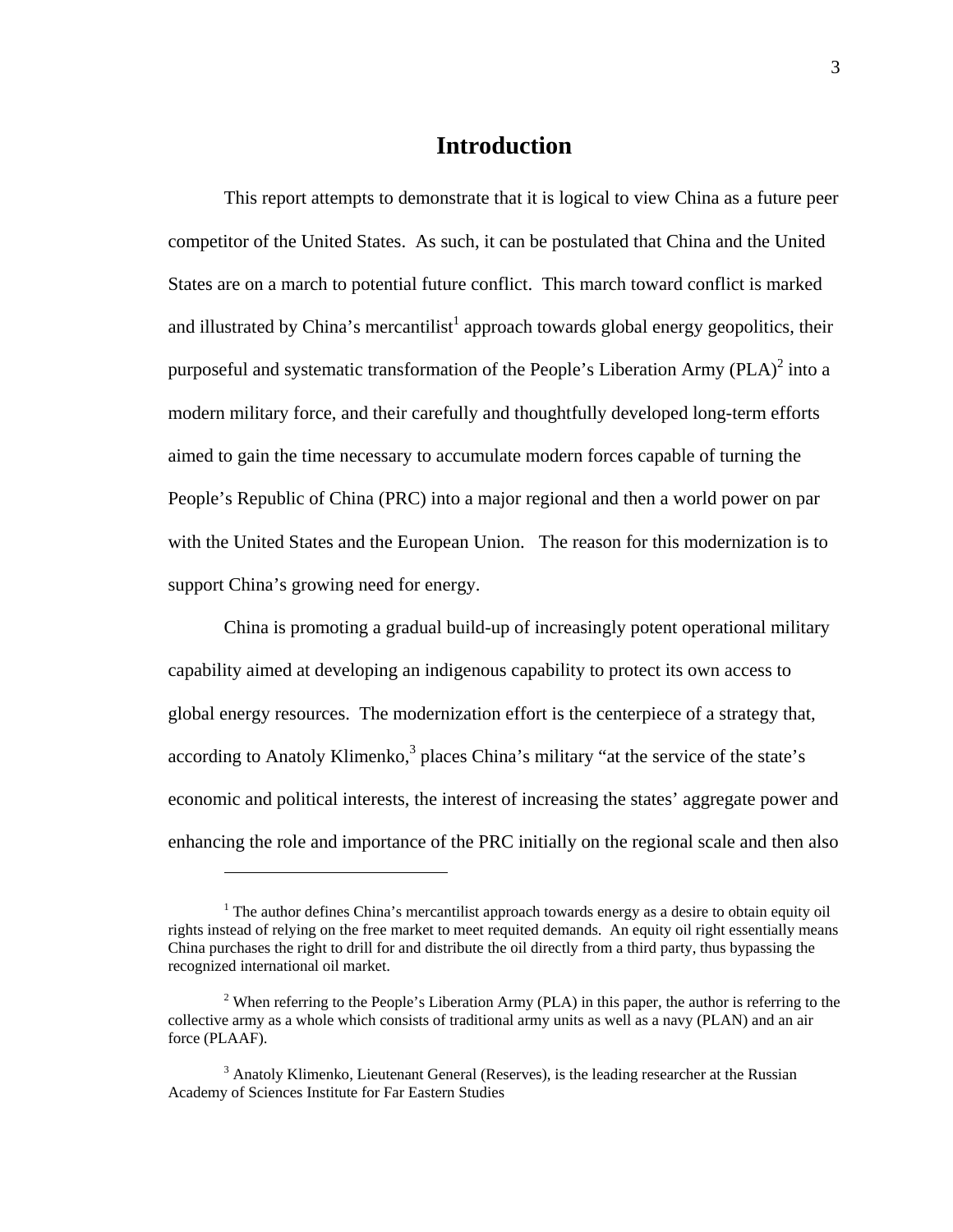on the global scale."4 Additionally, this modernization effort is occurring in a deliberate manner, following a staged pattern of reform concentrating on the development of key asymmetric and high-technology capabilities that can deal with both near-term and longterm threats. History has proven that the Chinese people have the determination, patience, and perseverance necessary to endeavor over the long-term. The military modernization may reflect an expression from ancient Chinese statecraft—"*tao guang yang hui.*" This expression is from China's Warring States Era and when translated means "Bide our time and build up our capabilities."<sup>5</sup>

The implication for U.S. and European military planners and policy makers alike, is that without a sober and balanced approach to China's military development combined with an understanding of China's quest for energy there could be conflict over access to energy resources. The ultimate purpose of this study is to examine the connection between the economic and security nature of China's rise, a connection perhaps far more significant than China would like the world to believe.

This study is divided into three sections which outline the author's methodology. The first section critically examines China's Grand Strategy. It frames the political backdrop of China's economic rise against its official foreign policy titled "China's Peaceful Development Road" and examines this current policy in relationship to ancient

<sup>4</sup> A. F. Klimenko, "The Evolution of China's Military Policy and Military Doctrine," in *Military Thought* (East View Publications, 2005), 49.

 $<sup>5</sup>$  The Warring States (475–221 BC) era is one of the most influential times in China's history. It</sup> is a period in which small feuding kingdoms or fiefdoms struggled for supremacy. This period was dominated by seven or more small feuding Chinese kingdoms. It was during this period that many of the government institutions and cultural patterns that now characterize China were established. Source: Encyclopedia Britannica online--http://www.britannica.com/ebc/article-9382341. The translation of the ancient expression comes from Michael Pillsbury, *China Debates the Future Security Environment*  (Washington, DC: National Defense University Press, 2000), xxxix.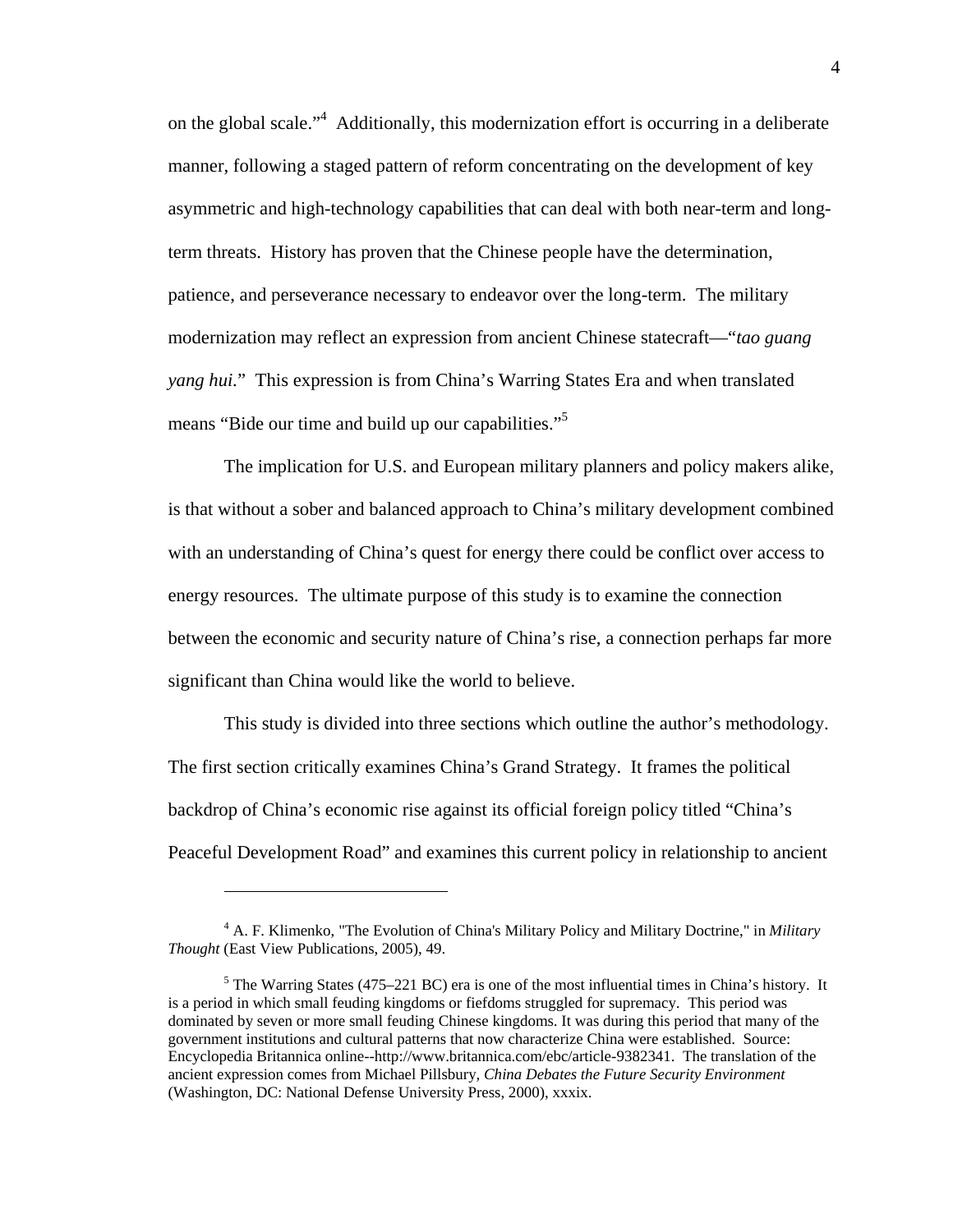statecraft, particularly from China's Warring States Era. This section addresses how official Chinese foreign policy serves as the framework that links China's growing need for energy to its military modernization efforts and ultimately to its national security strategy.

The second section outlines China's indigenous energy capabilities and discusses China's future energy needs. It illustrates why energy security is so critically important to China's leadership and how China's energy policy has influenced the world energy market. This section closes with an examination of how and where China plans to meets its energy needs and suggests that China has an increasing need to build a modern military that is capable of guaranteeing access to China's worldwide sources of energy.

The third section examines China's current and developing military capabilities. This section begins by broadly examining China's current military posture and defense spending. It then explores some of China's military thought and how that thought shapes both its military modernization efforts and China's Grand Strategy. It then examines military modernization efforts, which center on asymmetric and anti-access capabilities, with the assertion that China's focused modernization effort supports a less obvious national strategic interest of achieving great power status. The paper concludes by summarizing the potential threat that China's military modernization and security strategy present to the West.

## **Thesis Statement**

China's approach towards securing global energy access is combined with their purposeful and systematic transformation of the PLA. This is a carefully developed effort aimed at a gradual development of a technically capable military force which is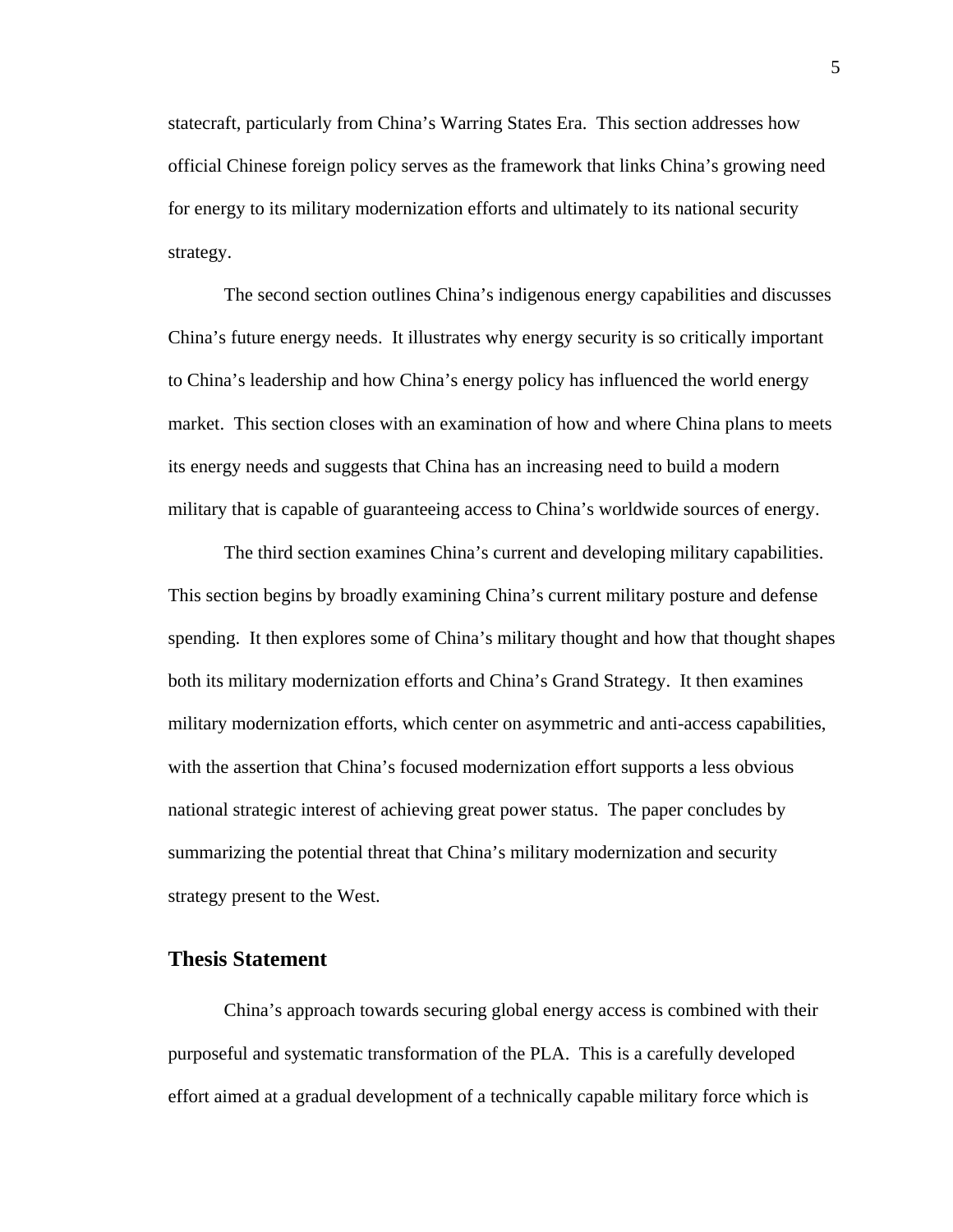part of a long-term national security strategy to turn the People's Republic of China into a dominant regional power and then a world power on par with the European Union and the United States.<sup>6</sup>

 $6$  A term that will be used in this paper to describe China's desire to emerge as a regional and then world power is "hegemony." Merriam-Webster's Collegiate Dictionary defines hegemony as: 1. preponderant influence or authority over others: DOMINATION. 2. The social, cultural, ideological, or economic influence exerted by a dominant group.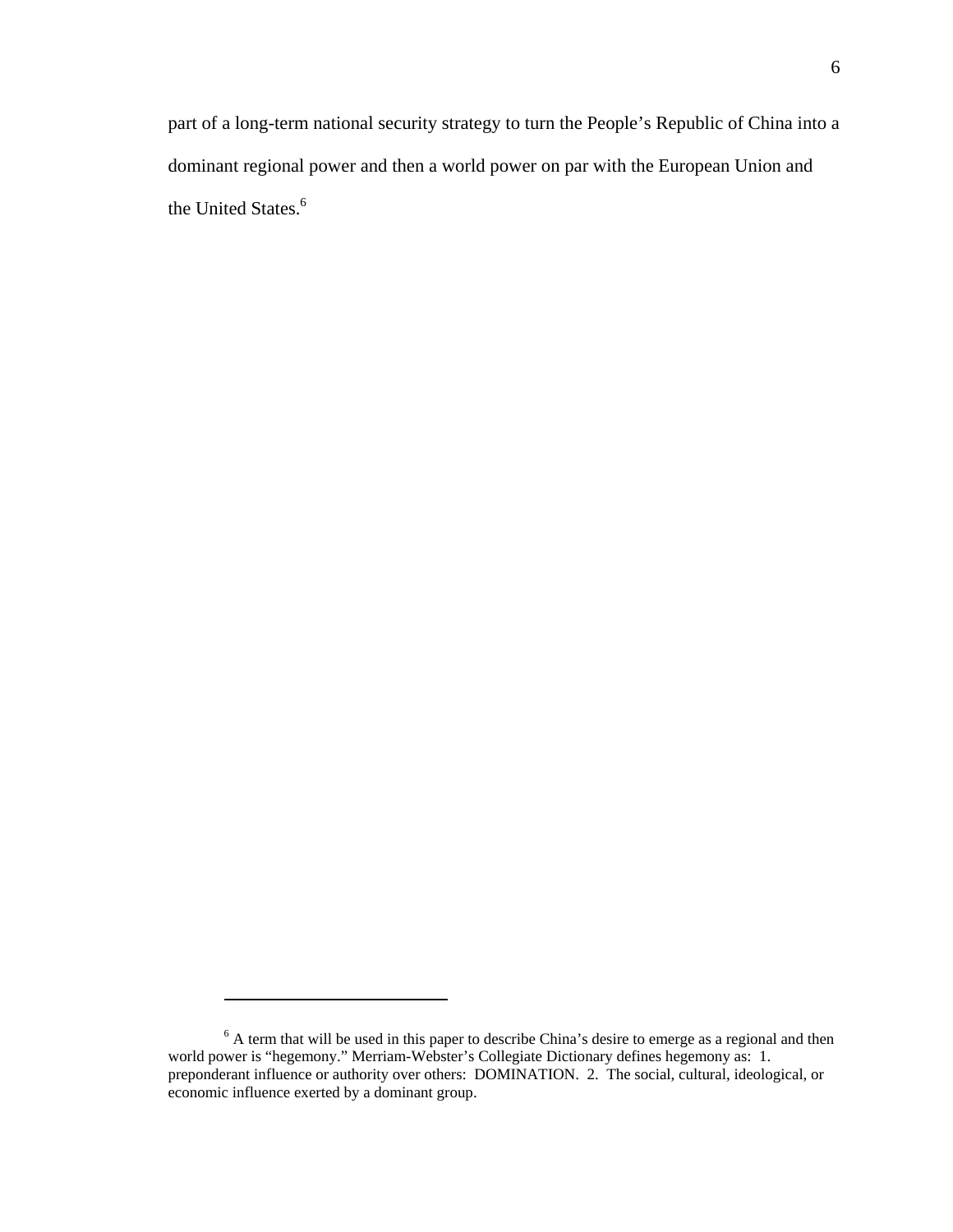# **Analysis**

China has successfully embarked on a road of peaceful development. . . . Along this road, the Chinese people are working hard to build China into a prosperous, powerful, democratic, civilized and harmonious modern country. . .

*China's Peaceful Development Road*

## **China's Peaceful Development Road**

 $\overline{a}$ 

Before examining the specifics of China's geopolitics and its military modernization efforts, it is important to understand the political backdrop against which these efforts are occurring. This section begins by examining China's official policy to build China into a prosperous, powerful, and modern country. This policy is titled "*China's Peaceful Development Road*." This is followed by a discussion of the important role ancient statecraft has on Chinese politics. This section closes by examining an alternative to China's officially sanctioned foreign policy that provides a more realistic outlook of China's overall grand strategy.

*China's Peaceful Development Road* is a 2005 White Paper that outlines the methodology and establishes the framework for China's economic and developmental agenda to build a great nation. The basic premise of this policy is that China can prosper and grow in a peaceful manner. The policy also suggests that China's economic growth will serve as a catalyst for additional international economic growth and prosperity. This White Paper is China's first attempt to systematically, frankly, and honestly provide a public presentation of the official Chinese strategy.<sup>7</sup>

<sup>&</sup>lt;sup>7</sup> The White Paper consists of five chapters: 1) Peaceful Development Is the Inevitable Way for China's Modernization; 2) Promoting World Peace and Development with China's Own Growth; 3) Developing by Relying on Its Own Strength, Reform and Innovation; 4) Seeking Mutual Benefit and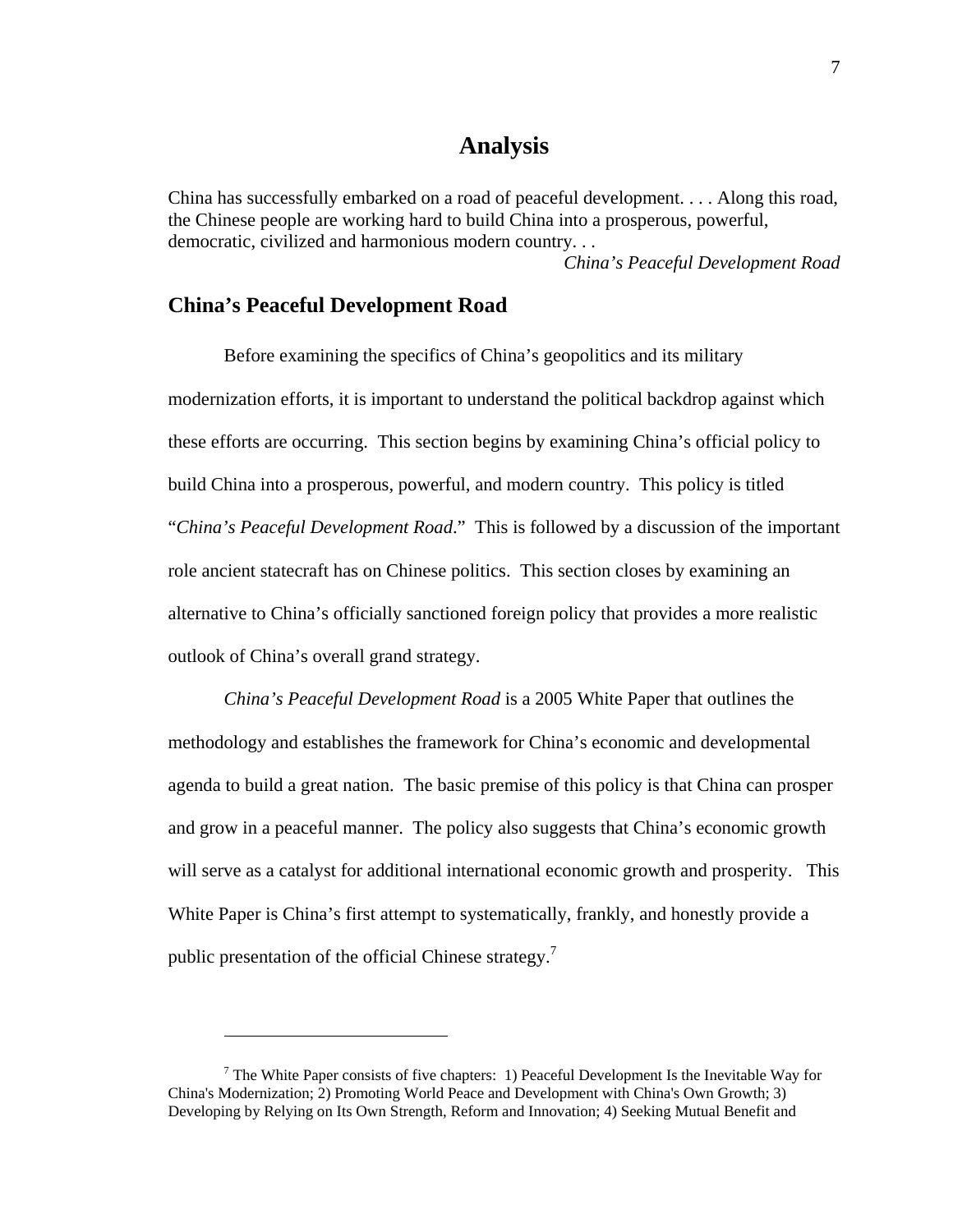The White Paper begins by stating that "peaceful development is a sincere hope and unremitting pursuit of the Chinese people. Since the policies of reform and openingup were introduced at the end of the 1970s, China has successfully embarked on a road of peaceful development . . . Along this road, the Chinese people are working hard to build China into a prosperous, powerful, democratic, civilized and harmonious modern country ...."<sup>8</sup> In the view of the Chinese, the road of peaceful development links China's domestic development to the outside world. They also believe that this link is fundamentally beneficial to the common interests of both the Chinese people and the international community at large. A residing theme of the document is that China's development will be "peaceful." The paper continually emphasizes this fact and goes so far as to say that it is "inevitable" that China will follow a "peaceful" path as it develops into a prosperous and modern country. The paper cites three reasons why China's development will *inevitably* be peaceful: based on its national conditions, based on its historical and cultural traditions, and based on present world developments.

The paper points to China's recent history as it suggest that it is *inevitable* that China will unswervingly persist to a peaceful road of development based on its *national conditions*. Here the paper attempts to portray China, since the mid-nineteenth century, as a victimized country that needs to be left alone so it can build itself up into an independent and prosperous nation capable of providing for its own people. It states that "During the 100-odd years following the Opium War in 1840, China suffered humiliation

Common Development with Other Countries; and 5) Building a Harmonious World of Sustained Peace and Common Prosperity.

<sup>&</sup>lt;sup>8</sup> "China's Peaceful Development Road," (Beijing: Information Office of the State Council of the People's Republic of China 2005), Section I. (http://www.china.org.cn/english/features/book/152684.htm).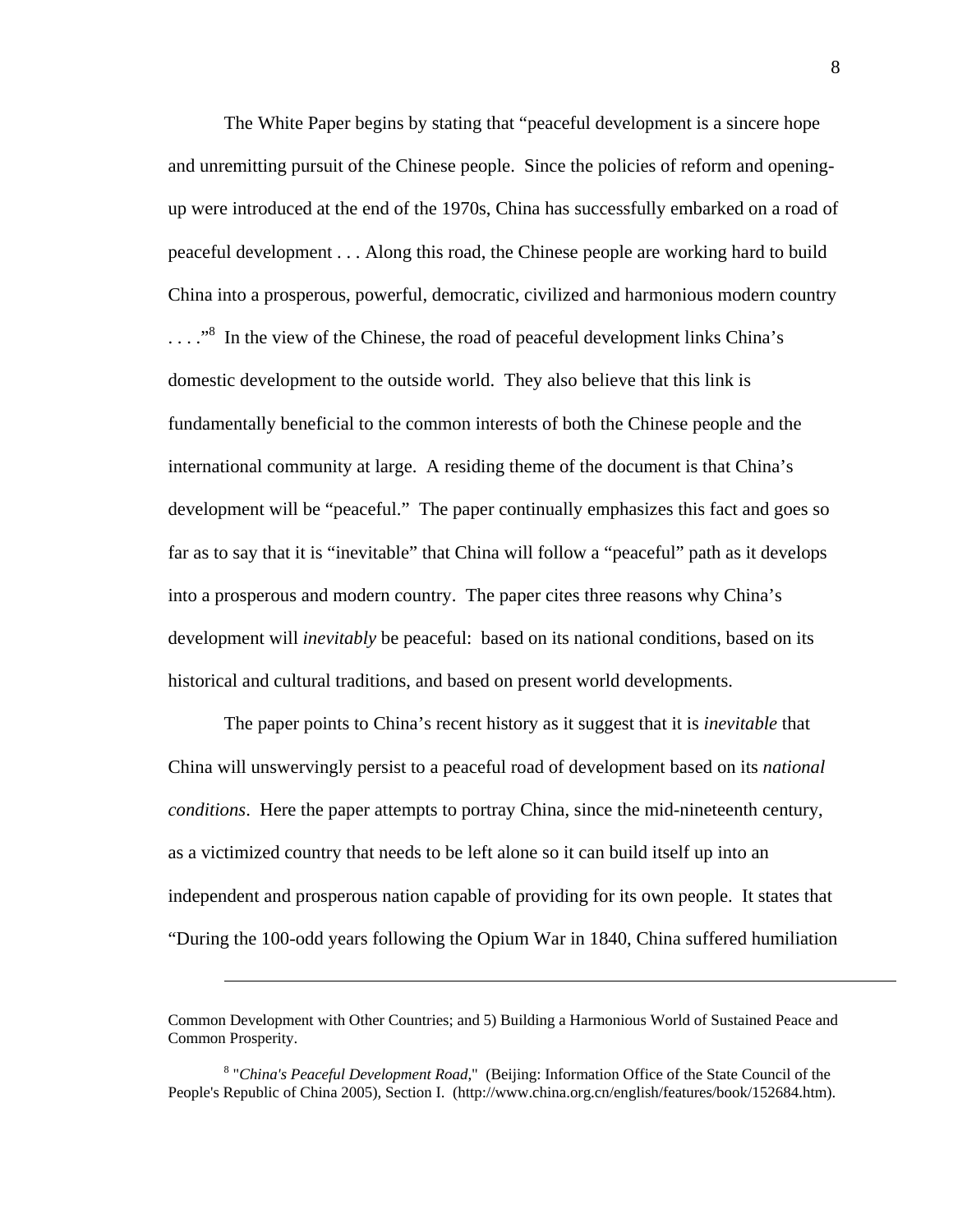and insult from big powers."<sup>9</sup> It goes on to say that it is because of this humiliation that peace "has become the assiduously sought goal of the Chinese people to eliminate war, maintain peace, and build a country of independence and prosperity, and a comfortable and happy life for the people."<sup>10</sup>

The  $2<sup>nd</sup>$  reason given in the White Paper is China's historically peaceful culture and history of non-aggression against other countries. The White Paper suggests that *China's historical and cultural traditions* prove that China's development will inevitably be peaceful. Here the paper showcases Zheng He, a famous Chinese naval explorer, as proof of China's peaceful intentions. In 1405 Zheng was dispatched by Chinese Emperor Yongle of the Ming Dynasty to command the then largest fleet in the world which consisted of 62 ships and nearly 30,000 men.<sup>11</sup> According to the White Paper, Zheng and his fleet "made seven voyages to the 'Western Seas,' reaching more than 30 countries and regions in Asia and Africa."12 Each time Zheng embarked with thousands of men and several thousands of tons of Chinese goods to trade. What was most notable about Zheng's voyages, according to the paper, is the fact that what Zheng "took to the places he visited were tea, chinaware, silk and technology, but [he] did not occupy an inch of any other's land. What he brought to the outside world was peace and civilization, which fully reflects the good faith of the ancient Chinese people.  $\dots$ <sup>13</sup> Here, the paper attempts

 $\overline{a}$ 

 $13$  Ibid.

<sup>&</sup>lt;sup>9</sup> Ibid.

 $10$  Ibid.

<sup>11</sup> Christopher J. Pehrson, *String of Pearls: Meeting the Challenge of China's Rising Power across the Asian Littoral* (Strategic Studies Institute, 2006), 1.

<sup>12 &</sup>quot;*China's Peaceful Development Road*," Section I.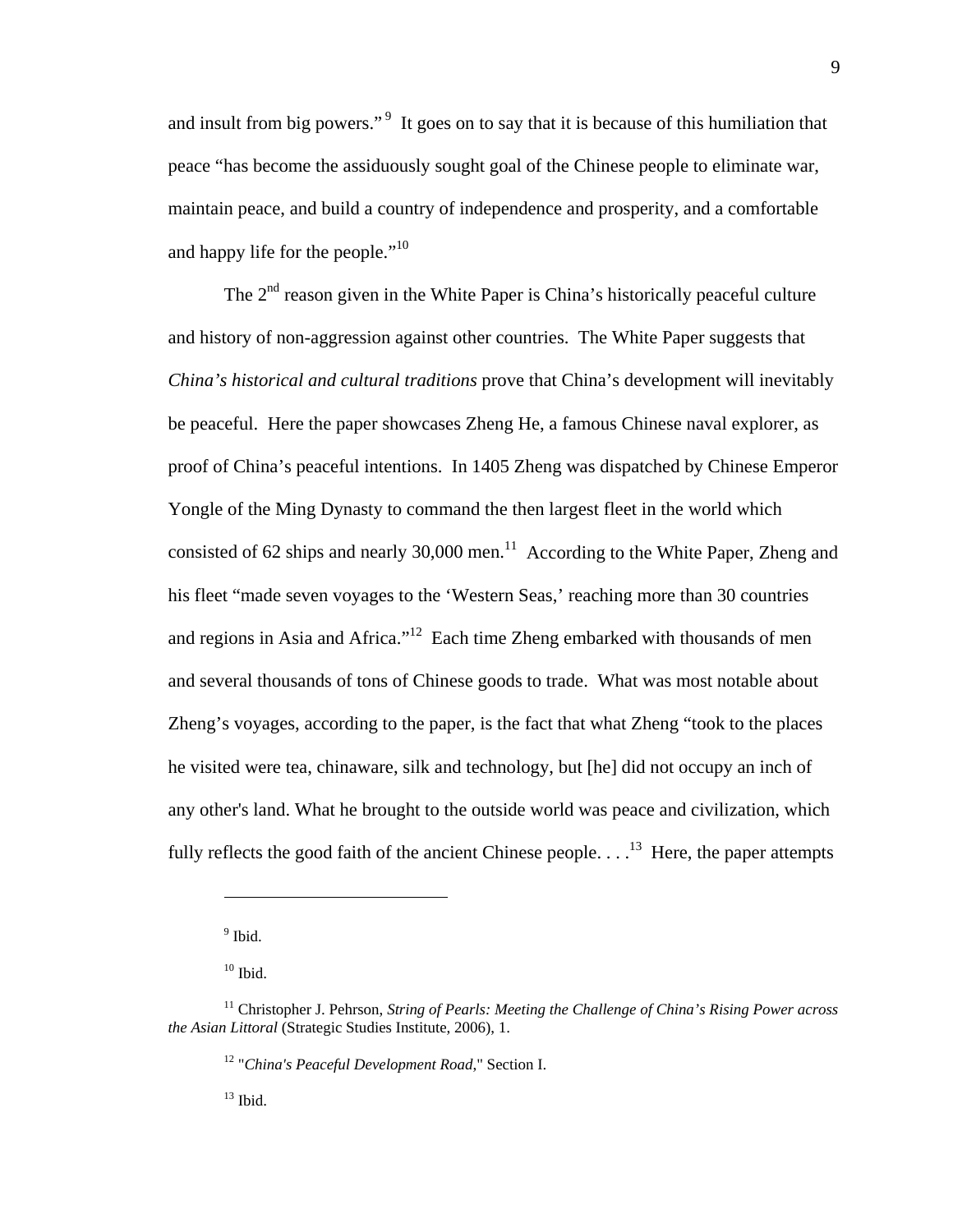to emphasize that although Zheng certainly had the military capacity, with nearly 30,000 men, to invade and conquer foreign lands his mission was a peaceful one focusing on trade--an activity that is mutually beneficial to each party involved. The intent here is to show that the "Chinese culture is a pacific culture" historically and that "the Chinese nation has always been a peace-loving one."<sup>14</sup>

The third reason given, in regards to *present world development trends,* is the trend toward globalization. The White Paper suggests today's economic globalization has brought a few challenges, but many more opportunities for world peace and economic development. It goes on to suggest that as long as countries are willing to work together that gradually, over many years, the goal of building a world of sustained peace and common prosperity can be reached. China's role in this process is maintaining its continued economic development, which creates "development opportunities and bigger markets for the rest of the world."<sup>15</sup>

These three reasons for peaceful development attempt to show that with things going so well for China and the rest of the world, "why wouldn't China continue on a peaceful development path?" The answer is summed up by the following quote from the paper: "China cannot develop independently without the rest of the world. Likewise, the world needs China if it is to attain prosperity."<sup>16</sup> This White Paper serves as the foundation of China's strategic communication strategy to systematically paint a picture

 $14$  Ibid.

 $\overline{a}$ 

 $^{15}$  Ibid.

 $^{16}$  Ibid.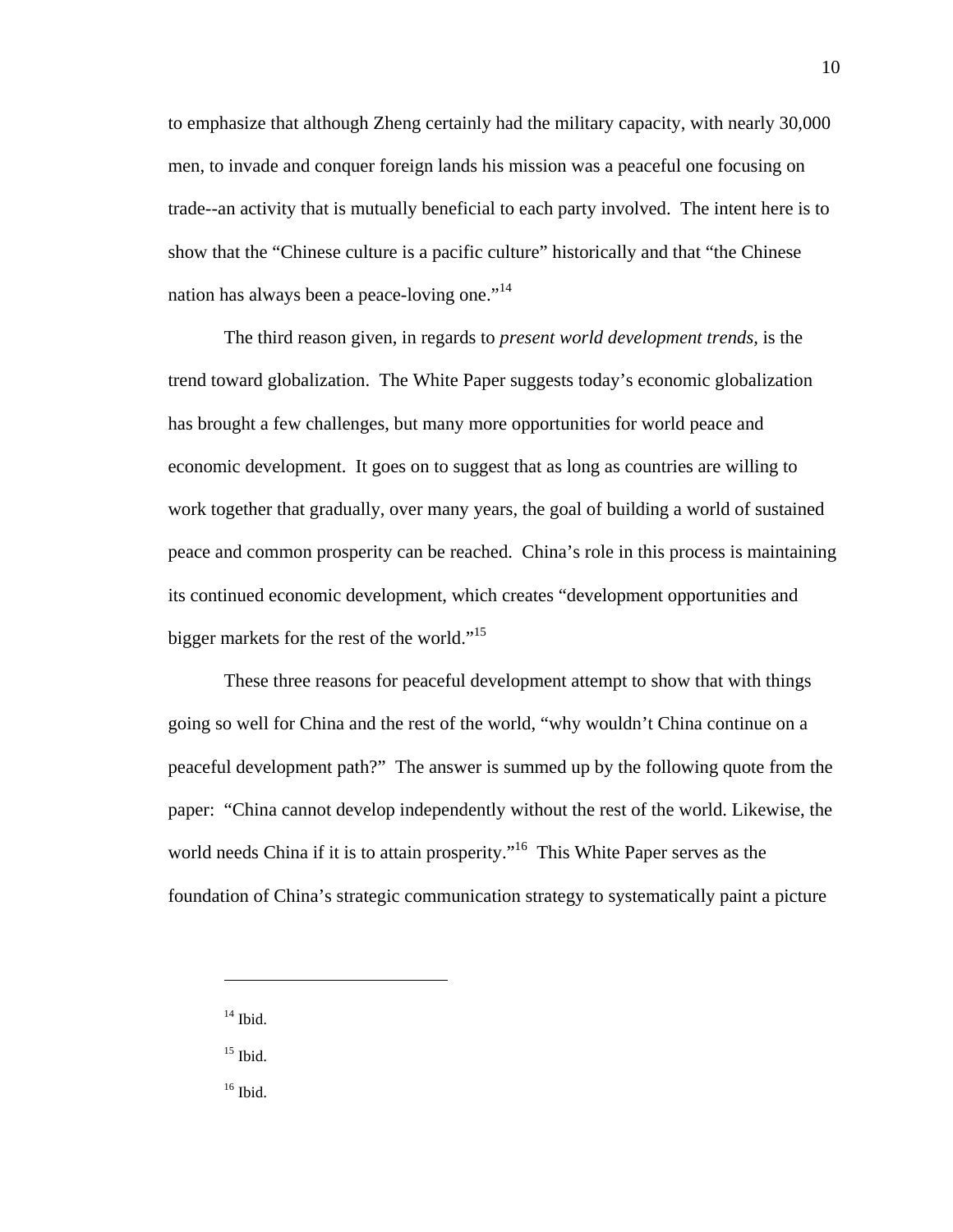that shows China's peaceful development not only poses no threat to the international community, but is actually beneficial to the rest of the world.

In summary, the White Paper suggests that China's security strategy is based on economic integration with the rest of the world. China's development and rise are entirely peaceful and pose no threat. The theme of the White Paper is exemplified by remarks made by Zheng Bijian:

We're totally different from Japan or Germany or the Soviet Union, whose rise led to war. The reason that we can design and plan our way differently is because we live in new times and conditions. As a nation, we also have different goals and character. I just can't see a major war happening in the future now. To develop China, we realize we have to be part of the global system, not subvert it with violence as Germany or Japan did. If we have some differences, we'll use the way of reform, negotiation and discussion. That way we can develop our socialism with Chinese characteristics independently, but without creating trouble for other countries. That'll realize double benefits, with all winning and developing together. $17$ 

China's leaders intend for its "peaceful rise" White Paper to show that they are taking a transparent, pragmatic, predictable, long-term, and most importantly, a non-threatening approach in this endeavor.

So why does official Chinese policy emphasize "peaceful development" to such a degree? One compelling argument is that China's leaders are genuinely concerned that foreign leaders, particularly those of the West are "reluctant to welcome China's rise in world affairs and would prefer to delay or obstruct its progress."<sup>18</sup> This outlook is reminiscent of similar struggles that China has faced throughout its history. One specific

<sup>&</sup>lt;sup>17</sup> Zheng Bijian was formerly the Executive Vice-President of the Party School of the CPC Central Committee and is a long time advisor to China's senior leadership. Quotation is from Zheng Bijian, "China's Rise Will Be Peaceful," *New Perspectives Quarterly* 23, no. 1 (2006).

<sup>18</sup> Michel Oksenberg, *Taiwan, Tibet, and Hong Kong in Sino-American Relations* (Stanford, CA: Standford University Press, 1997), 56.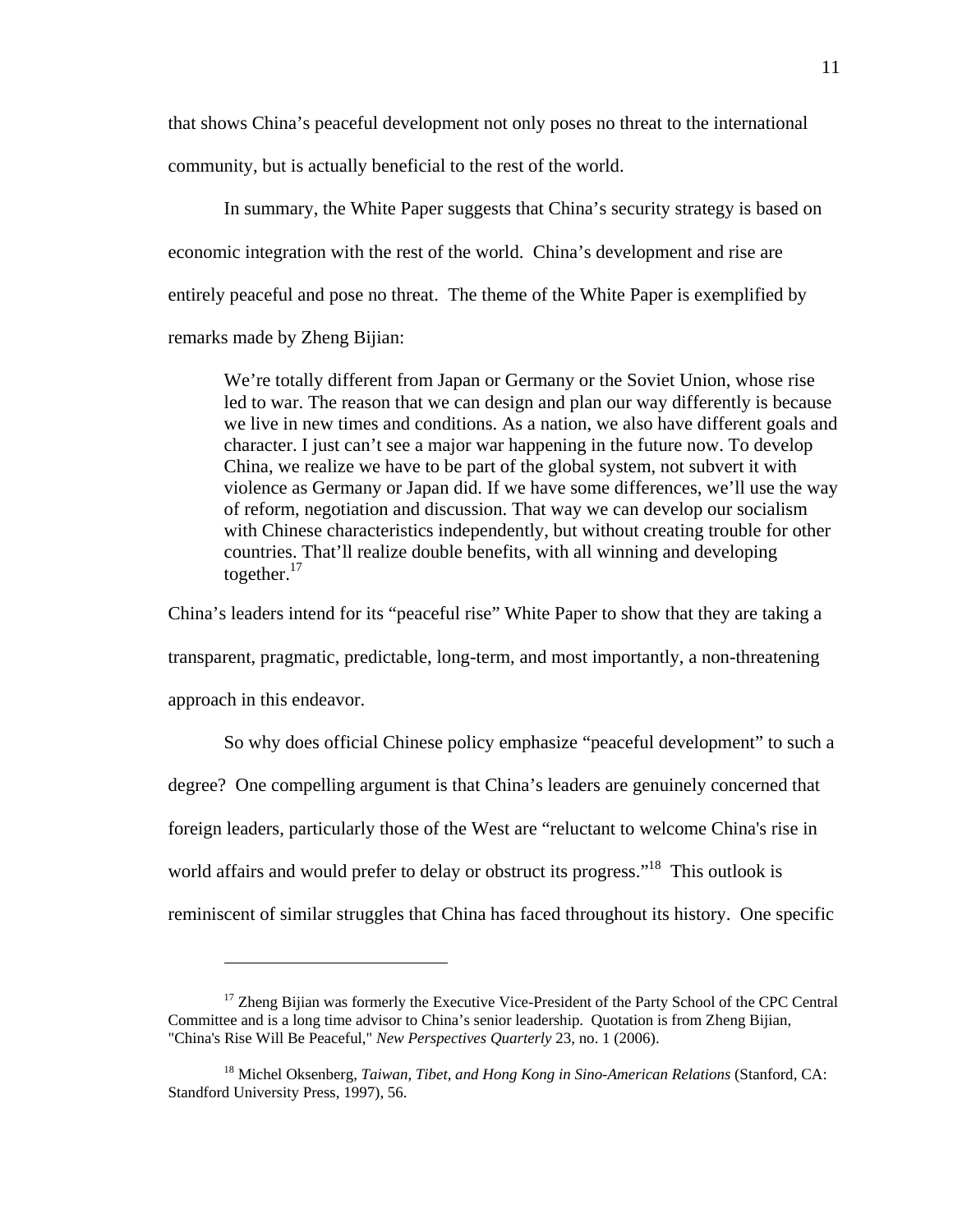historical example is China's Warring States Era, where rising states consistently faced a brutal hegemonic leader. Although the Warring State Era was an inter-state conflict within China, when viewed in the context of today's modern environment, many feel that China's rise today involves a similar relationship with the West, which reminds China's leaders "never to forget the eternal verities of geopolitics and worst case scenarios."<sup>19</sup> This deep rooted historical belief in worst case scenarios and in dealing with a hegemon has a profound impact on, and becomes a critical component of, Chinese strategic thought.

## *Relevance of Ancient Chinese Statecraft*

<u>.</u>

Scholars readily agree that ancient statecraft, particularly statecraft from the Warring States Era in Chinese history, has had a noticeable influence on Chinese international politics. Lessons learned from this ancient statecraft have been used by Chinese leaders since the 1970s. Deng Xiaoping, one of the most powerful Chinese leader since Mao Zedong and the dominant political force in China during the late 1970s and throughout the 1980s, advocated a strategy of '*tao guang yang hui.*' This idiom, "literally translated, means 'Hide brightness, nourish obscurity,' or, as the official Beijing

<sup>&</sup>lt;sup>19</sup> Michael Pillsbury, *China Debates the Future Security Environment* (Washington, D.C.: National Defense University Press, 2000), xxi.

*China Debates the Future Security Environment* represents the compilation of a study made by Michael Pillsbury. As stated in the preface of the book "this study offers over 600 selected quotations from the writings of over 200 Chinese authors published from 1994 to 1999. Analysis and interpretation are kept to a minimum so that the Chinese may speak for themselves. Many Chinese scholars assisted with this study by providing hard-to-get books and articles unfamiliar to most Westerners. Half the authors were interviewed in China. They explained some of the viewpoints in recent debates about the future security environment. Debates in China are generally concealed, and frequently authors pretend they do not exist. However muted they may be, China's debates about the future nevertheless exist and merit attention if we are to understand the premises of China's national strategy and set a baseline from which to measure any future change in these premises."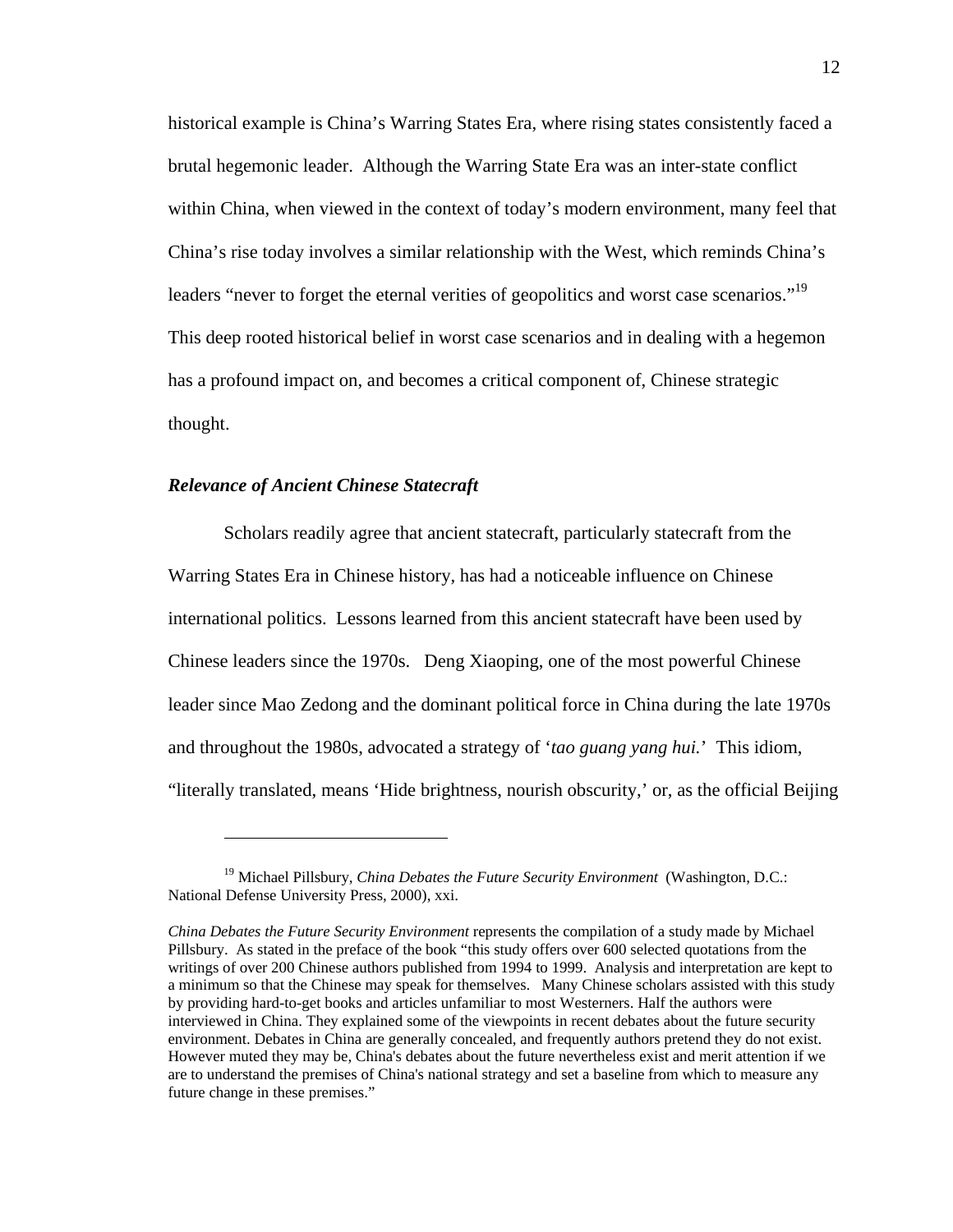interpretation translates the four-character idiom, 'Bide our time and build up our capabilities. $1^{20}$  Today, as in the past, this strategy applies to dealing with a powerful hegemon.

Deng Xiaoping advocated this strategy because he felt that "China at present is too poor and weak and must avoid being dragged into local wars, conflicts about spheres of influence, or struggles over natural resources." Stated more simply, Deng suggested that China "yield on small issues with *the long term* [emphasis mine] in mind."21 The fact that Deng Xiaoping specifically emphasizes the "long term" is no trivial matter. It is no accident that Deng Xiaoping advocates a long-term strategic outlook for China. Again, an illustration from statecraft of the Warring States Era is particularly relevant:

Warring states that *rose too fast* [emphasis mine] suffered attack, dismemberment, and even complete extinction. In the final phase of the Warring States Era, as every literate Chinese knows, a brilliant strategist formed a coalition that stood for several decades against the predatory hegemon.  $\ldots$ <sup>22</sup>

By adopting a long-term strategic outlook, China believes it can avoid provoking the West in the short-term and slowly, methodically, and systematically build its economy and military capability to emerge at a future date when the West can no longer do anything about it.

Deng's influence continues today in the words of Liu Jinghua of the Chinese Academy of Social Sciences who states: "At present, it is wise to *tao guang yang hui*

<sup>&</sup>lt;sup>20</sup> It was under the tutelage of Deng Xiaoping that China's economy began to blossom into the thriving economy that we see today. He was the main architect behind China adopting many of its freemarket properties while still firmly keeping the Chinese Communist Party in control of the central government. The translation of this ancient idiom comes from Pillsbury's book *China Debates the Future Security Environment,* xxxix.

<sup>21</sup> Pillsbury, *China Debates the Future Security Environment* xxxix.

<sup>22</sup> Ibid., xxxviii-xxxix.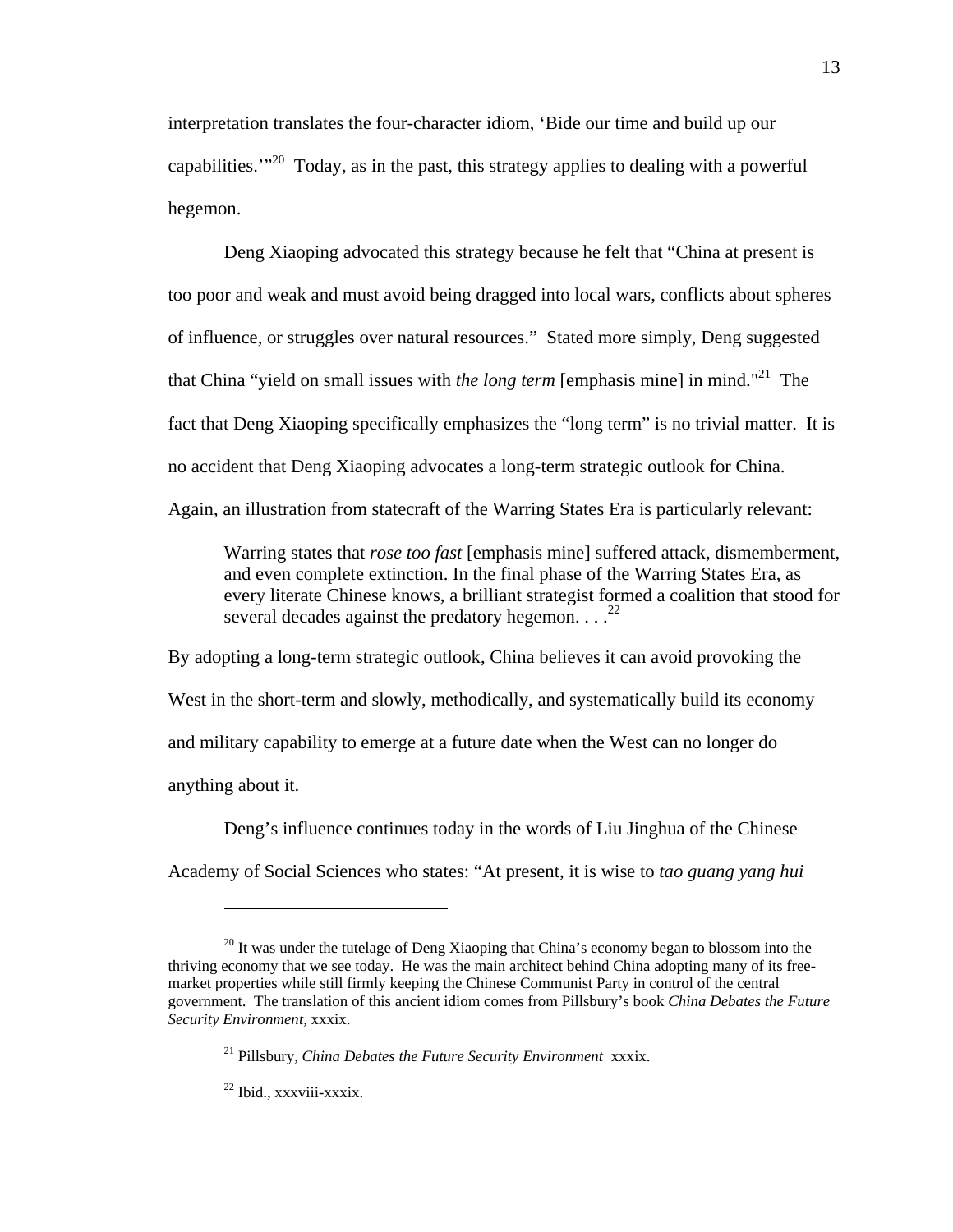(conceal abilities and bide time), in order to *eliminate the China Threat Theory* [emphasis mine]  $\ldots$ <sup>23</sup> In a complementary statement, Li Peng, former Premier of the People's Republic of China, downplays the 'China Threat Theory:' "It will take more than 30 years for China to achieve modernization. Therefore, the China Threat Theory is not an objective view. It was spread by anti-China forces in Western countries with ulterior motives to contain China."24 Li Peng further states "China will never practice hegemonism nor seek any spheres of influence. Even when it gets stronger in the future, it will, as always, maintain friendly relations with other countries."<sup>25</sup> These statements show that some in China's highest leadership ranks clearly support using the element of time to China's advantage.

Another important premise from the statecraft of the Warring States Era that has influenced Chinese strategic thought is known as "*sha shou jian."* This expression portrays a concept of "victory in warfare through possession of secret weapons that strike the enemy's most vulnerable point (called an acupuncture point), at precisely the decisive moment."<sup>26</sup> The application of this particular premise has had a huge impact on China's

25 Pillsbury, *China Debates the Future Security Environment* xxx.

 $23$  Liu Jinghua, "Ershi yi shiji ershi sanshi niandai Zhongguo jueqi ji waijiao zhanlue xueze" (Diplomatic strategic alternatives for a rising China in 2020 to 2030), *Zhanlue yu guanli* (Strategy and Management) 4, no. 3 (1994), 119. as listed in *China Debates the Future Security Environment*, xlv.

The Chinese Academy of Social Sciences (CASS) is the highest academic research organization in the fields of philosophy and social sciences as well as a national center for comprehensive studies in the People's Republic of China.

 $^{24}$ Li Peng on Domestic, International Affairs," Beijing Xinhua Domestic Service, January 2, 1996, in FBIS-CH1-96-002,January 3, 1996.

<sup>&</sup>lt;sup>26</sup> The importance of the expression *sha shou jian* can be seen in its continued usage over time, both originally in traditional Chinese novels and ancient statecraft texts, as well as today in the daily military newspaper. This term captures the concept of how asymmetric technology can win a war. Source: Pillsbury's *China Debates the Future Security Environment*.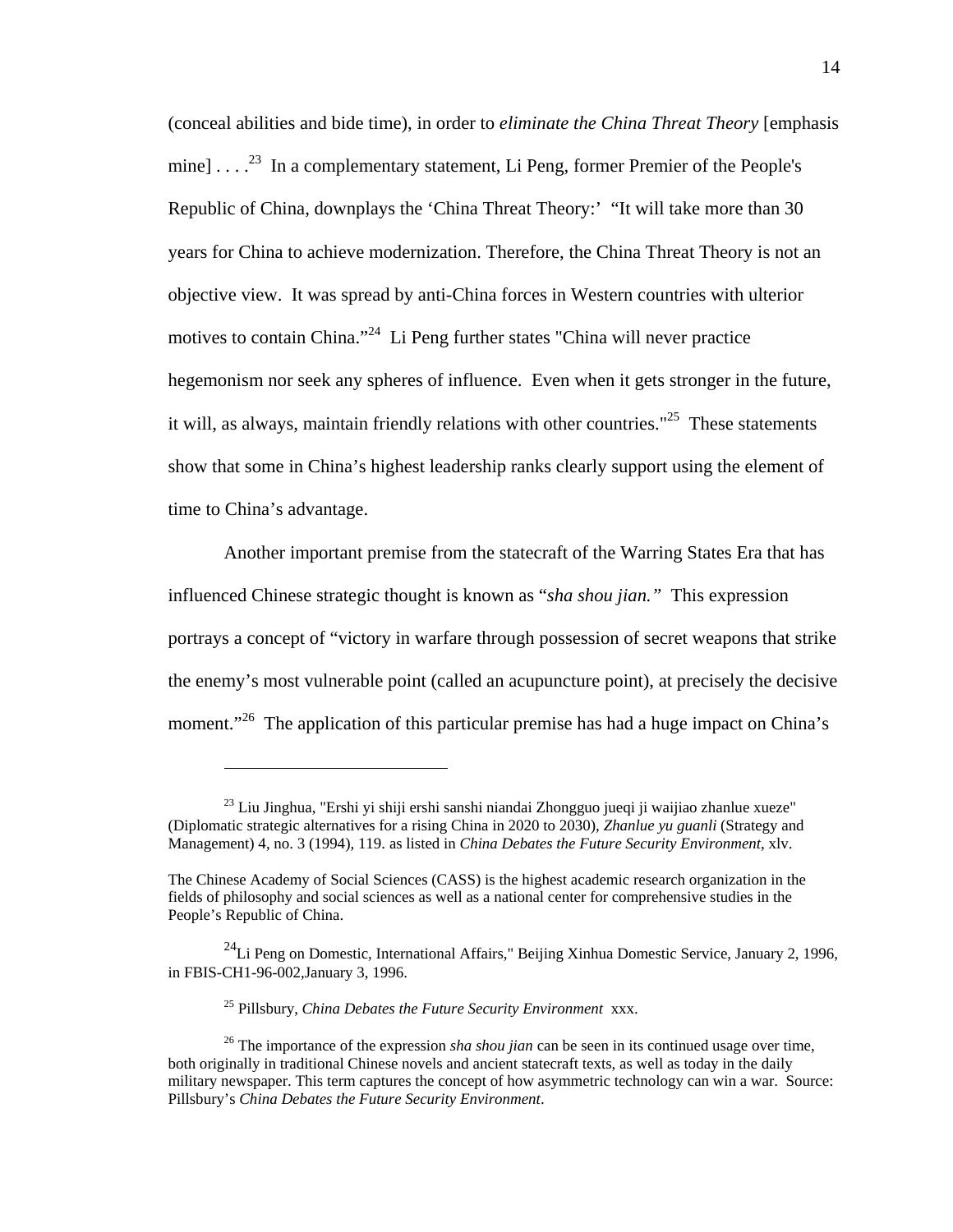military modernization efforts. This strategy has emphasized the need for the development and procurement of asymmetric and anti-access military capabilities, a subject that will be explored in much greater detail in the third section of this paper.

It is clear that principles of ancient statecraft are part of the framework used by modern political and military leaders to shape Chinese strategy. With this in mind, the author argues that it is difficult to reconcile the prevalent existence of these less than peaceful ancient themes with China's official proclamation of peaceful economic growth and integration with the world community. The author would suggest that these ancient guiding principles are actually representative of a broader "hidden agenda," that sits sideby-side China's official peaceful rise strategy, focused on gradual military preparation and readiness to challenge a hegemon. The realization of these two complimentary strategies over time will enable China to emerge as the dominant regional player in Asia and, given the time, on par with the West.

#### *A Hidden Agenda?*

China's military authors have called the future multipolar world 'amazingly' similar to the Warring States Era and declare that China's future security environment resembles the Warring States Era in several ways

*China Debates the Future Security Environment*

The validity of the existence of a "hidden agenda" is difficult to examine from a Chinese perspective. Unlike the west where academics and policy-makers alike routinely debate, examine, and very often criticize official government policy, such action is almost unheard of in China. This makes it extremely difficult to critically examine official Chinese foreign policy from anything but an outside perspective. As Pillsbury states, "In sharp contrast to widespread Western interest and writing about the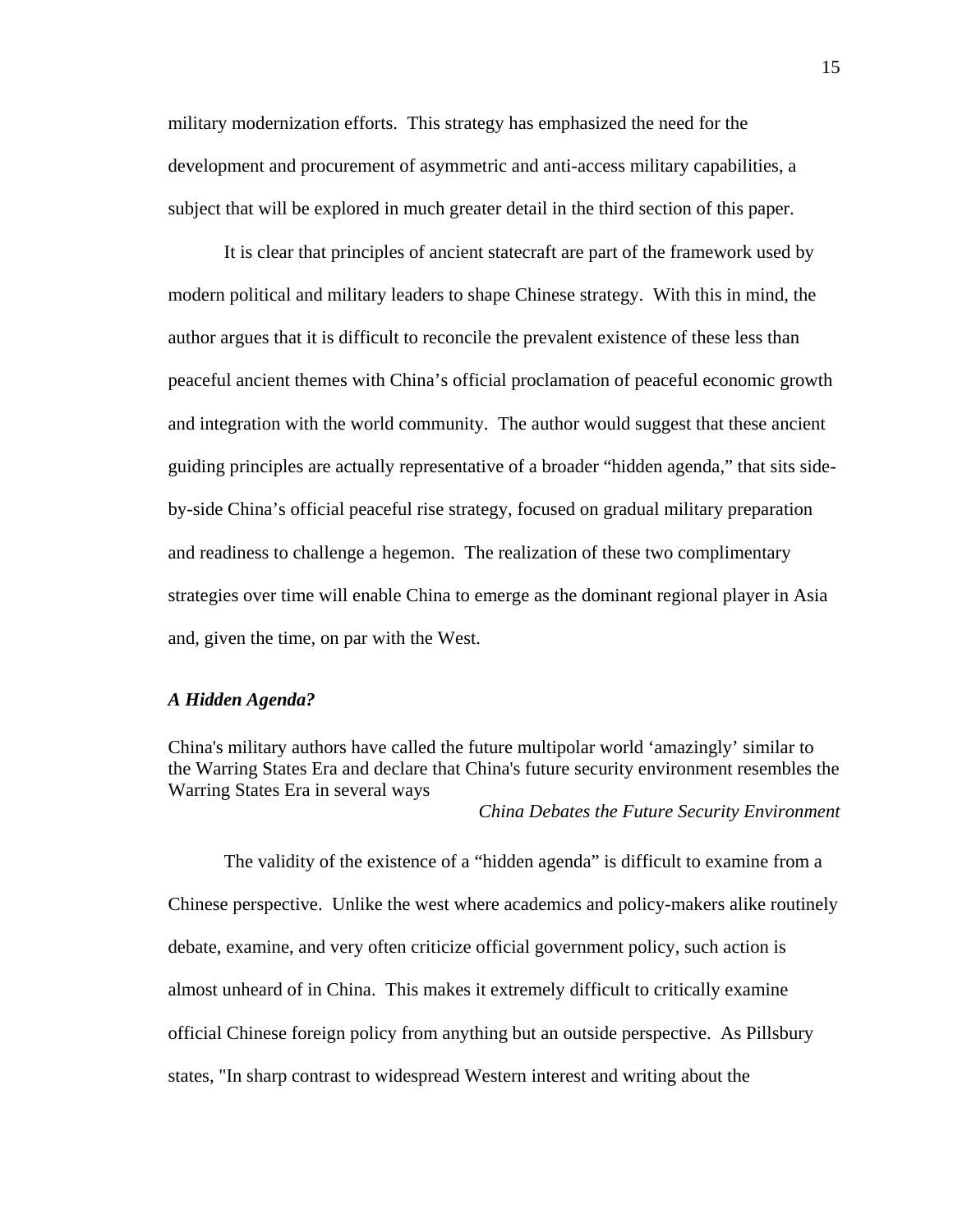consequences of the rise of China, this subject cannot be addressed by Chinese analysts beyond certain boilerplate phrases used by senior leaders in international fora (sp). There is no discussion of alternative scenarios about the rise of China as a great power. Analysts only repeat platitudes that China will never be a superpower, never seek hegemony, and will always be a force for peace and stability." Candid academic examination of China's future role as a world power simply is not available in open source forum and the topic of China's "rise" as a military power is simply avoided. Instead, daunting challenges are emphasized and "China's leaders repeatedly warn that no one should be worried about China as a rising military power."<sup>27</sup>

Although there are very few Chinese sources that critically analyze China's rise there is no lack of such analysis from academics and military professionals outside of China. One prominent foreign analyst who has studied extensively on this subject is Lieutenant General Anatoly Klimenko, leading researcher at the Russian Academy of Sciences Institute for Far Eastern Studies. He states that "Beijing's military and political line is, on the whole, entirely predictable and *oriented toward winning time to gather strength and, in the long run, transform China into a full-fledged global center of power, comparable to the United States and the European Union in its might and influence in the world.* [emphasis mine]" He further states that "under today's conditions, geostrategic goals are not achieved in open armed conflicts. . . . Rather, they can be reached in the labyrinthine and decades-long political combinations and operations that are

<sup>27</sup> Pillsbury, *China Debates the Future Security Environment* xxix.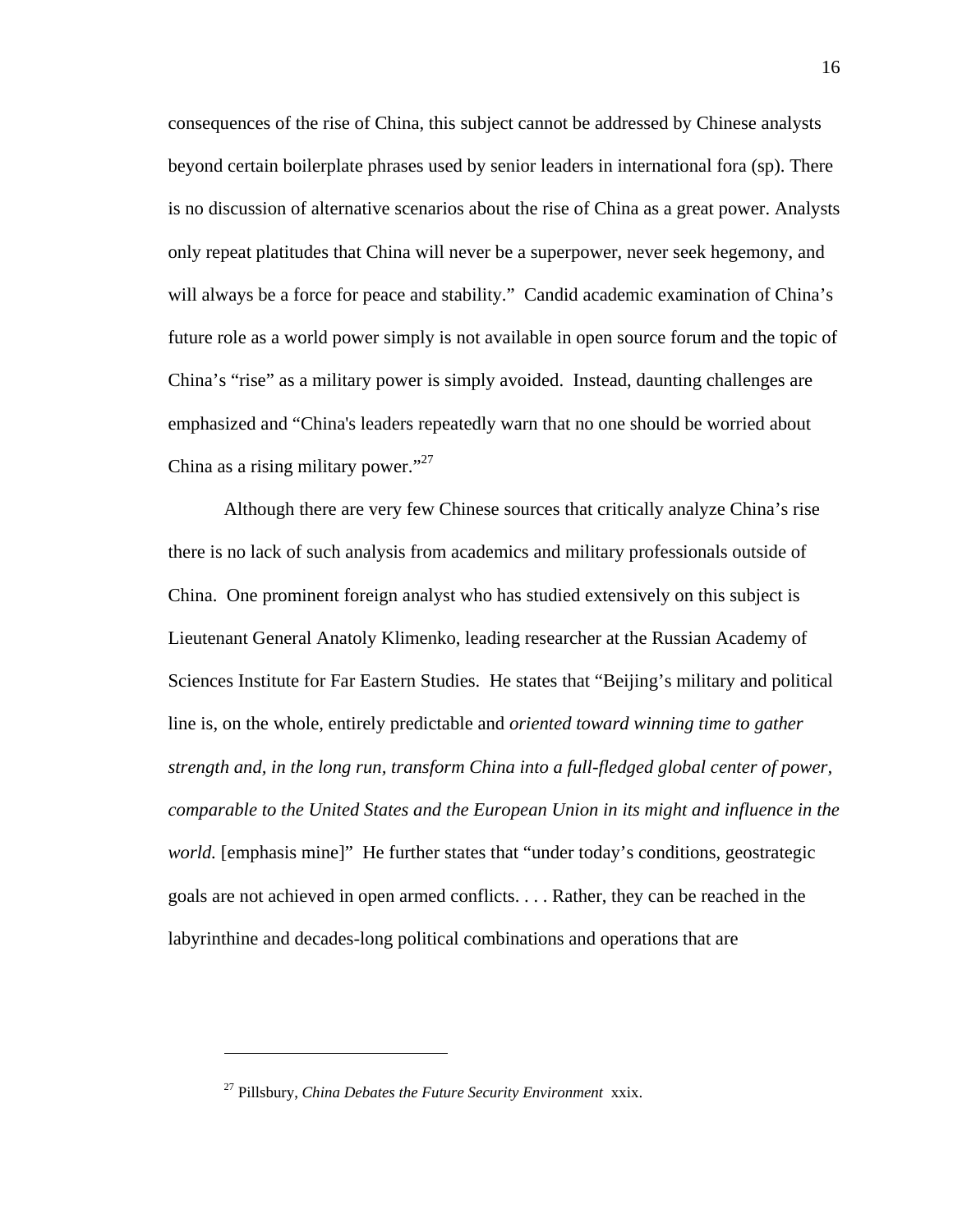characteristic of traditional Chinese political thought."<sup>28</sup> In the same view, Avery Goldstein, a senior fellow at the Foreign Policy Research Institute, argues that China's peaceful development strategy "*aims to engineer China's rise to great power status* [emphasis mine] within the constraints of a unipolar international system that the United States dominates. $129$  He states that China is fully aware of the international constraints and context that it must operate in as it pursues its quest for great power status. Goldstein sees China's "peaceful rise" strategy as the means to sustain the "conditions necessary for continuing China's program of economic and military modernization as well as to minimize the risk that other, most importantly the peerless United States, will view the ongoing increase in China's capabilities as an unacceptably dangerous threat that must be parried or perhaps even forestalled."30

These analyses indicate that China must posture itself and its Peaceful Development Road in such a way as to minimize potential conflict with the West. The Chinese are not fools and they have no desire to enter into open conflict with the West, a fight that for the moment they know they cannot possibly win. To this end, Beijing has pragmatically adopted an outwardly peaceful, albeit transitional, strategy designed to portray China as a responsible non-threatening member of the international community. This pragmatic outlook in no way diminishes Beijing's ultimate desire to emerge as a great power in the future.

<sup>28</sup> Anatoly Klimenko, "On the Evolution of China's Military Policy and Military Strategy," *Far Eastern Affairs* 32, no. 2 (2004): 40.

<sup>29</sup> Avery Goldstein, *Rising to the Challenge: China's Grand Strategy and International Security.* (Palo Alto, CA: Stanford University Press, 2005), 12.

<sup>30</sup> Ibid.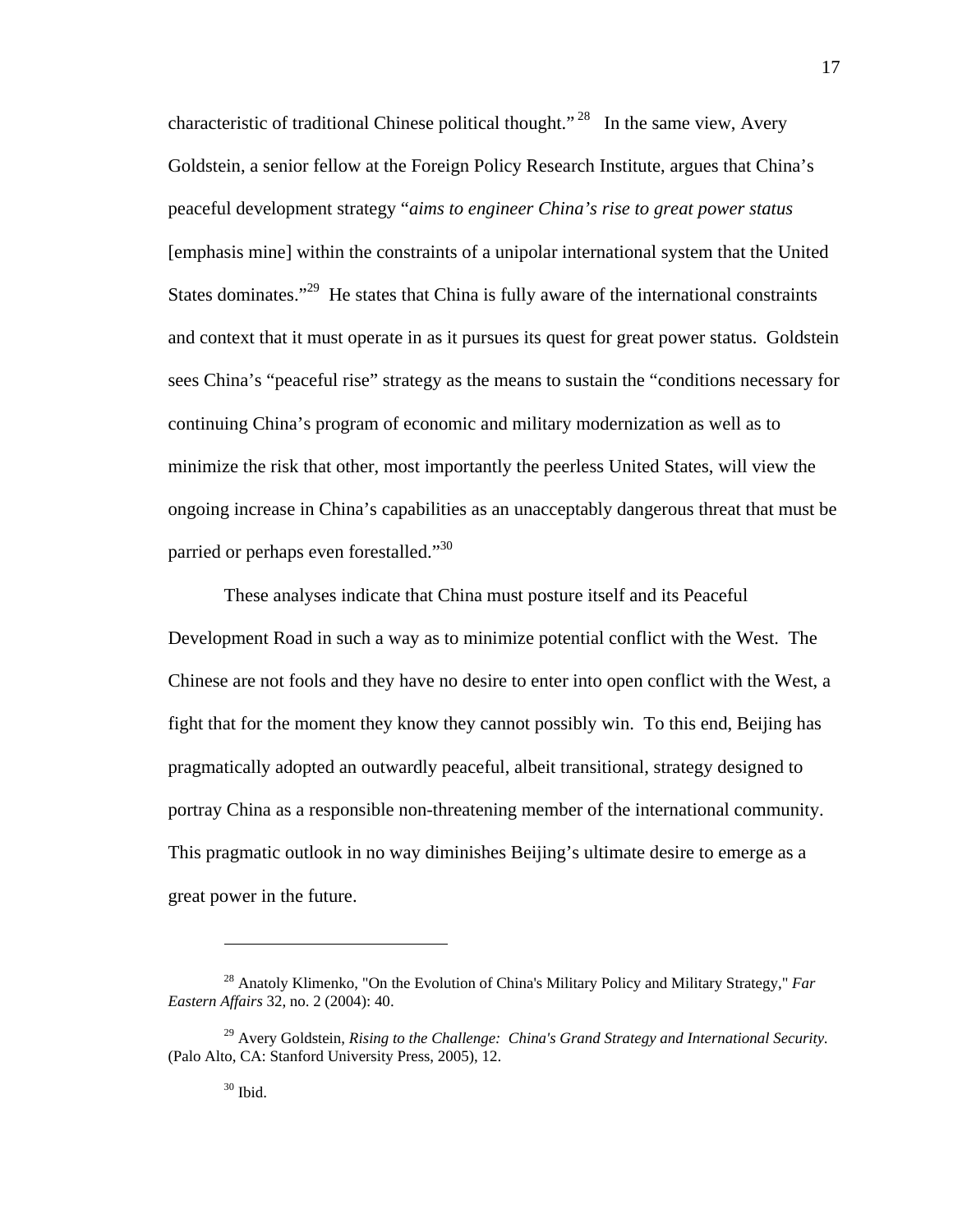Having established the possibility that China has a long-term "hidden agenda" to emerge as a great power, the upcoming sections of the paper will examine the critical components that can make this strategy a reality—energy security and a modern and capable military force.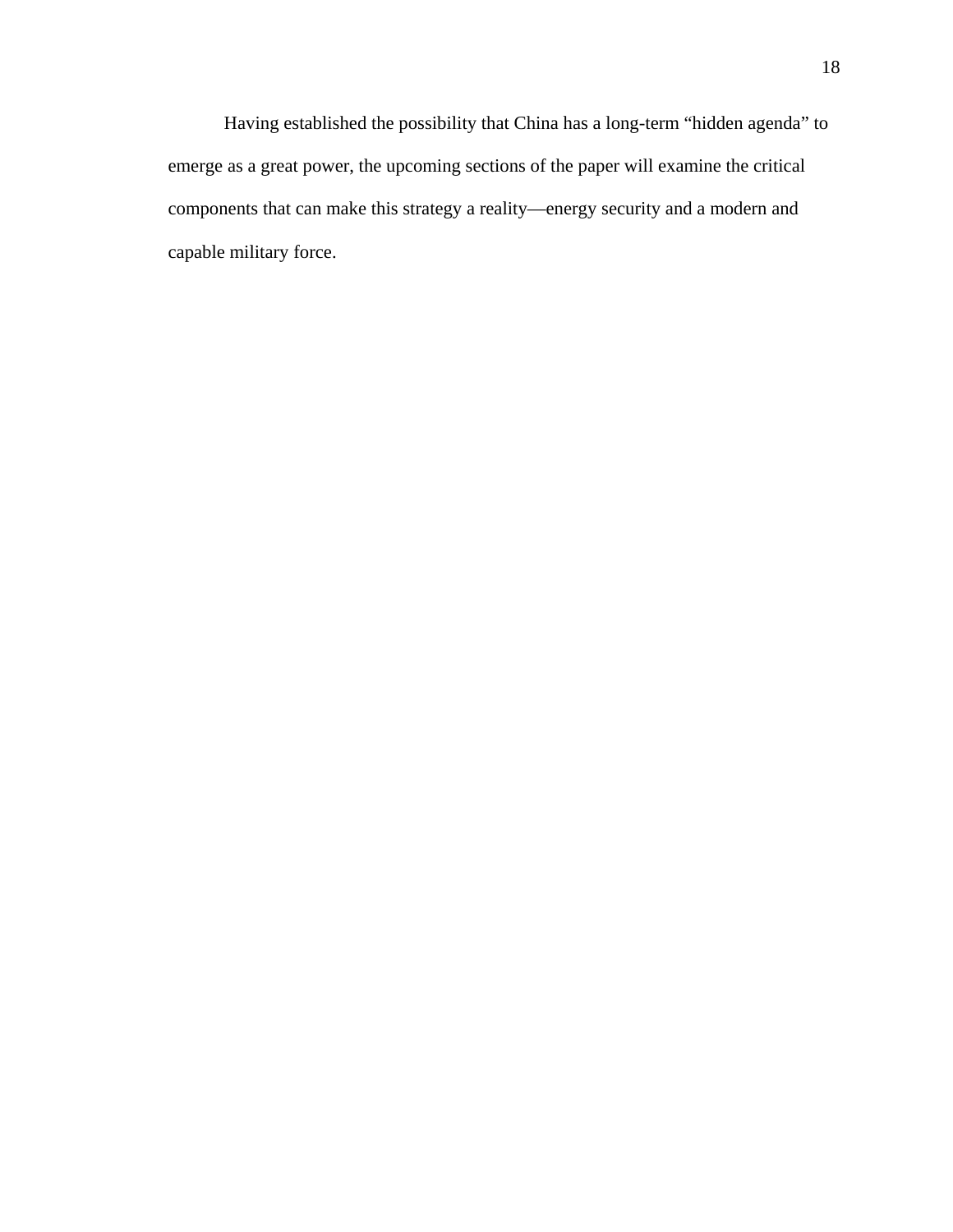## **China's Energy Security**

Undoubtedly energy security plays a central role in China's foreign policy and the need for energy security certainly influences many of China's political, diplomatic, military, and economic decisions. The U.S.-China Economic and Security Review Commission reports that "China's energy security policy has three main objectives: to secure an adequate energy supply to meet industrial, residential, and transportation needs; to keep prices low for domestic consumption and to ensure secure delivery."31 This section of the paper seeks to examine in greater detail the effects that China's energy security policy has on the following three areas: domestic political concerns, international energy geopolitics, and military modernization. However, before examining these areas, a brief overview of China's energy sector will be presented to set the stage for follow on discussion.

## *China's Energy Sector*

 $\overline{a}$ 

China's primary sources of energy are coal and oil, with natural gas, nuclear power, hydroelectric power, and renewable power playing additional, but very small roles, in the overall energy sector. Coal is China's main fuel source and it meets nearly 70 percent of China's energy needs. Oil is the second largest component of China's energy sector and it accounts for nearly 25 percent of China's total energy needs.<sup>32</sup> The remainder of China's energy needs is met by natural gas, which accounts for

<sup>&</sup>lt;sup>31</sup> "U.S.-China Economic and Security Review Commission," (U.S. Government Printing Office, 2006), 96.

 $32$  Bernard D. Cole, "Oil for the Lamps of China--Beijing's 21st-Century Search for Energy," Mcnair Papers (Washington, D.C.: National Defense University, 2003), 15.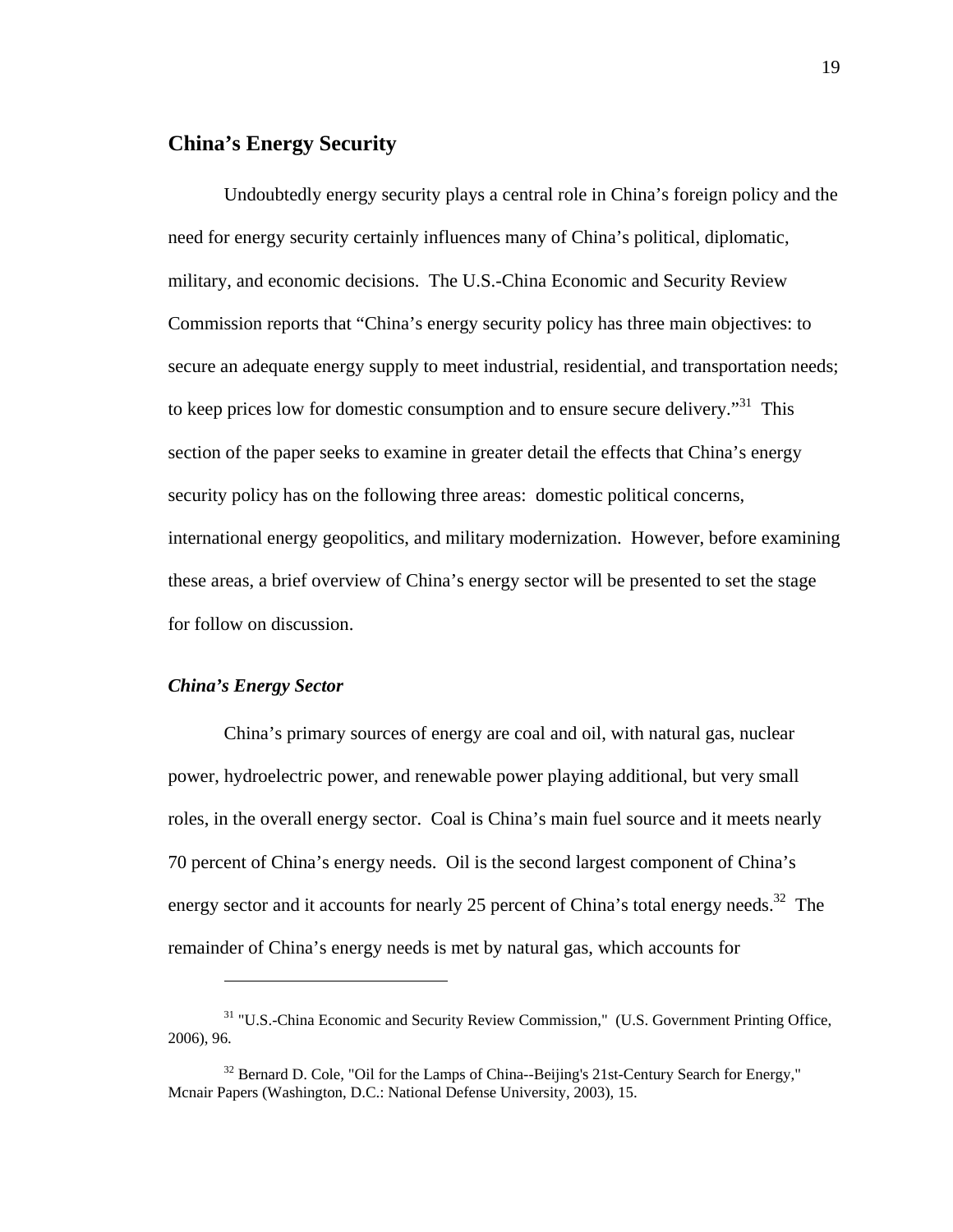approximately 3 percent of China's total energy needs and a combination of hydroelectric, nuclear, and renewable power sources which account for the remaining 2 percent (see Figure 1). Why this breakdown of China's energy sector is relevant to the greater issue of energy security will now be examined.



**Figure 1 - Primary Energy Demand in China** 



To begin with, although China is blessed with substantial proven reserves of both coal and oil, these resources are very unevenly distributed in relation to China's industrialized regions. Many of China's proven energy resources are located in the west, central, north, and north-west parts of the country, while most of the energy consumption occurs in the more industrialized areas located in the eastern and coastal portions of China. This uneven distribution of resources is further aggravated by a lack of supporting infrastructure that can quickly and economically deliver these domestic energy resources to the regions that need them the most. This lack of infrastructure, coupled with China's strong economic growth and increasing need for energy, has led to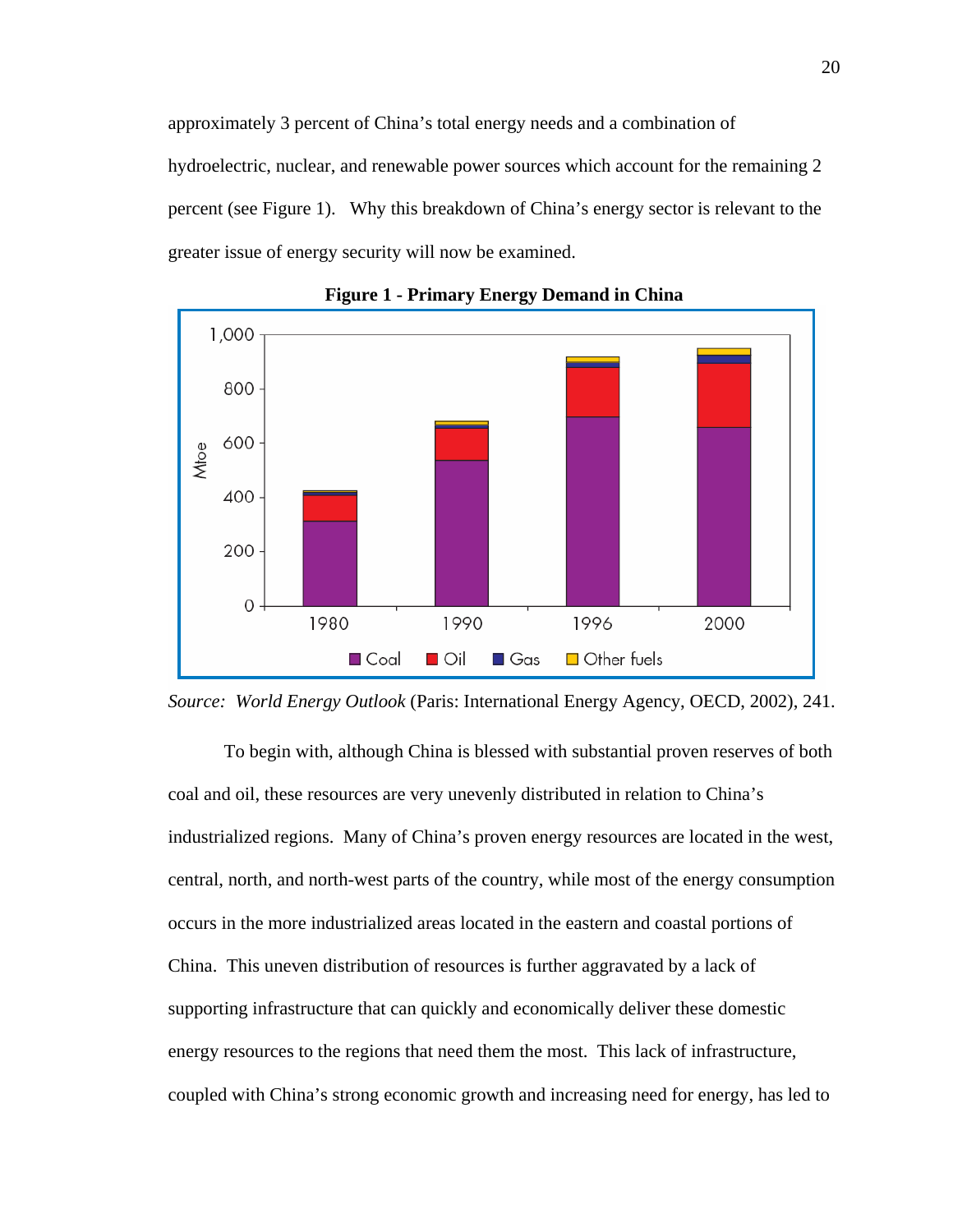the outstripping of China's domestic energy supplies, ultimately causing a supplydemand gap for energy to develop.

Beijing has been diligently working to address the supply-demand gap issue through both infrastructure investments and by trying to increase the efficiency of existing systems. However, the needed infrastructure improvements require massive capital investments which, particularly in the short-term, have proven to be less cost effective than just importing energy. Beijing has also forced several restructurings of the state run oil industry to make it more competitive and efficient. However, most analysts agree, that this restructuring is "unlikely to result in any significant increase in oil production in the near future."<sup>33</sup> Others note the decline since 2000 in the efficiency of energy use per incremental dollar of gross domestic product  $(GDP)$ <sup>34</sup> Such inefficiencies only aggravate the existing supply-demand gap problem that China faces. Meanwhile, China's demand for oil and oil imports continues to grow almost unchecked.

In addition to the growing supply-demand gap problem caused by poor infrastructure and lack of energy efficiency, China's heavy reliance on large and inefficient coal-burning technologies as its primary energy source is causing major pollution. This has caused Beijing to seek more energy efficient oil and gas-based manufacturing as China's industrial base continues to grow and mature.<sup>35</sup> Of course, such a focus places an increasing demand on China's domestic oil and natural gas

<sup>33</sup> Heinrich Kreft, "China's Quest for Energy," *Policy Review*, no. 139 (2006).

<sup>&</sup>lt;sup>34</sup> Kenneth Lieberthal and Mikkal Herberg, "China's Search for Energy Security: Implications for U.S. Policy," *NBR Analysis* Volume 17 Number 1 (2006): 11.

<sup>35</sup> *World Energy Outlook*, 239.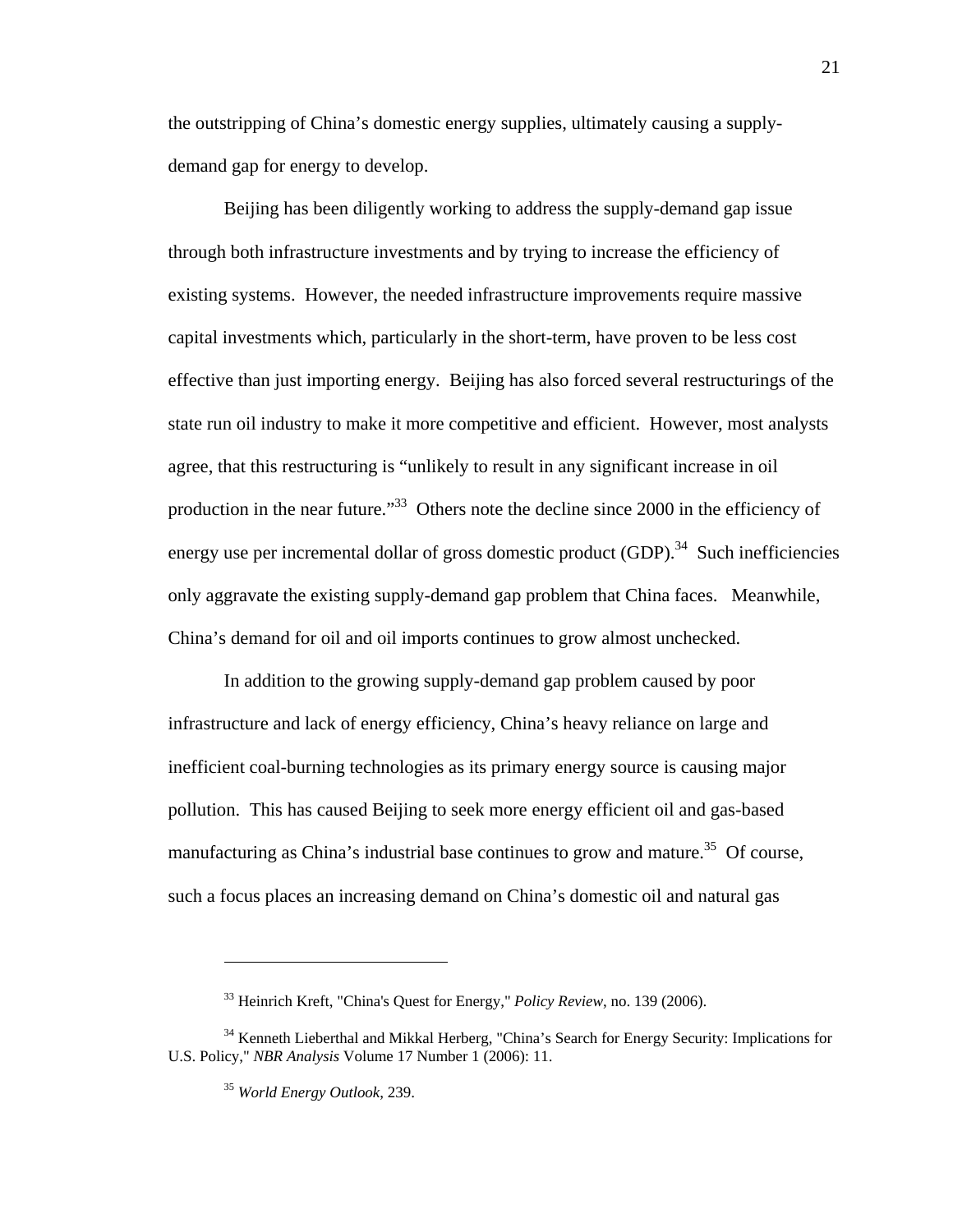production capabilities, which cannot keep up with the growing demand, further aggravating the existing supply-demand gap.

The goal of this portion of the paper has been to illustrate that the nature of China's energy sector and the forces that are now acting upon it have caused a supplydemand gap to develop. So far the principle means of addressing this supply-demand gap has been imported oil, but natural gas imports are expected to enter into the equation in the very near future as a secondary approach to minimize China's growing supplydemand gap problem. The importance that China's leadership has placed on addressing this supply-demand gap problem is the basis for the next section of this paper.

## *Why Energy is so Important to China's Leadership*

<u>.</u>

Securing a steady energy supply is the top priority for China, it has everything to do with national security

*Jin Riguang36*

Beginning with Deng Xiaoping's ascent to power in the late 1970s, China's Communist Party has ensured its legitimacy by consistently delivering sustained economic growth and by leveraging its economic power to attain greater international prominence. Sustaining China's economic growth depends largely on how well China's Communist Party succeeds in providing for China's ever expanding energy needs. Until the early 1990s this did not present a problem for China's leadership as they were selfsufficient in supplying their energy needs indigenously. However, beginning in 1992

<sup>&</sup>lt;sup>36</sup> Allen T. Cheng and Wing-Gar Cheng, "Ahmadinejad Makes Iran Focus of China Security Summit (Update2) " in *Bloomberg.com* (2006). Jin Riguang is an energy adviser to the Chinese government.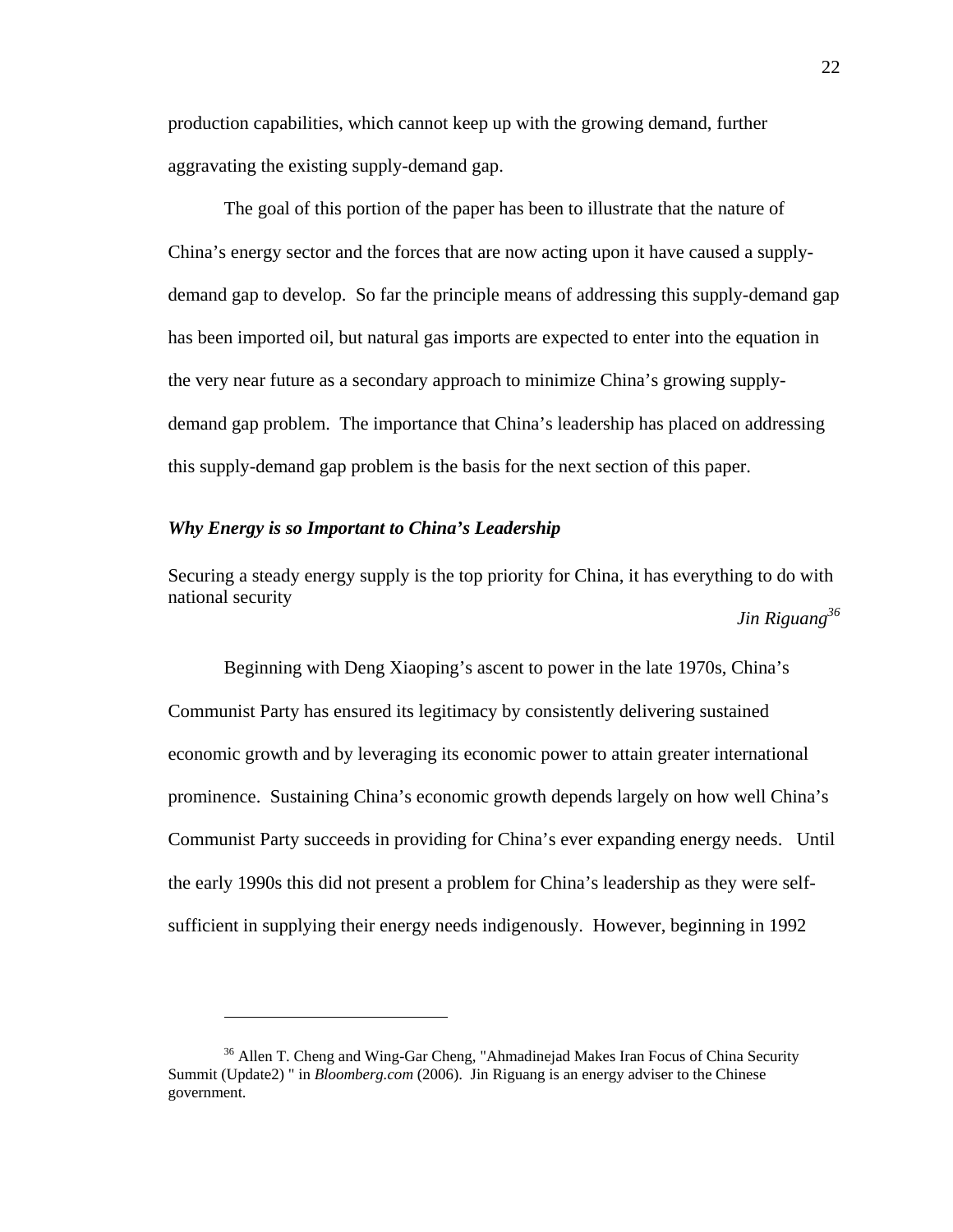China became a net importer of oil and their demand for oil has steadily increased every year since.

In the short term, is has been relatively easy to cover domestic oil production shortfalls via imports. However, in the future, as competition for the world's limited supplies of oil increases, meeting growing domestic needs via imports is likely to become increasingly difficult and more expensive. It is estimated that today, only 15 years after beginning to import oil, China imports nearly 40 percent of its oil. In 2002 China imported around 2 million barrels per day (bpd). By 2030, the International Energy Agency (IEA) forecasts that China could import up to 11 million bpd, representing 80 percent of its oil requirement.<sup>37</sup> According to one analyst, the demand for oil over the next generation will place "Beijing in an acutely uncomfortable position . . . [because] its growth and legitimacy depend squarely on the supply of a fuel source controlled in the main by regimes that are unstable, unfriendly, or in the sphere of influence of its strategic competitor, the United States."38

China will likely need to import other energy sources, such as natural gas, in the coming years. As China attempts to diversify its fuel energy sources, the overall usage of natural gas is expected to rise sharply in the future. Although China currently enjoys a surplus in natural gas production, IEA estimates indicate that by 2010 China will become a net importer of natural gas and that by 2030 it will rely on foreign imports for nearly 27

 $37$  Kreft: 63.

<sup>38</sup> James Kynge, *China Shakes the World* (Boston, New York: Houghton Mifflin Company, 2006), 139.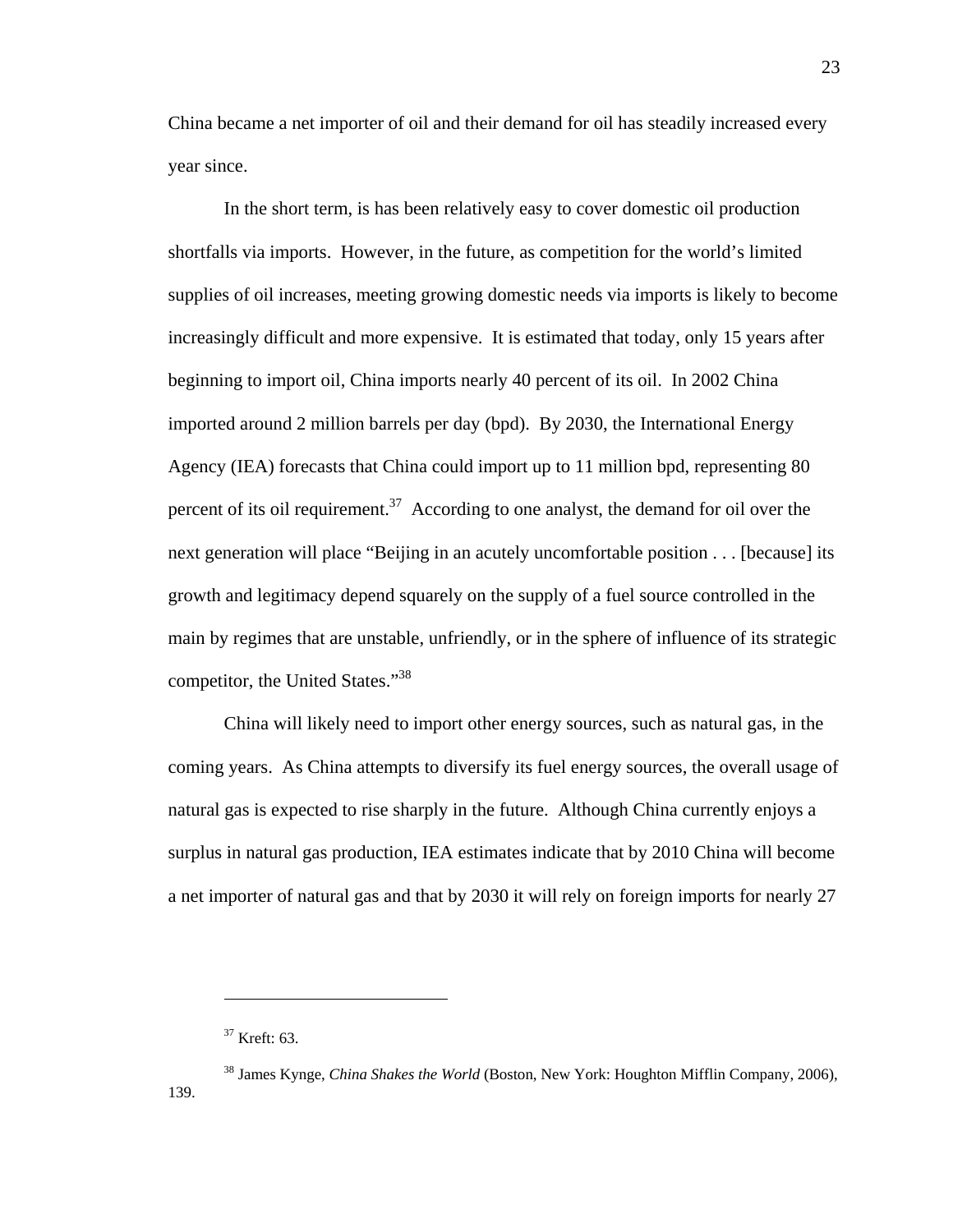percent of its natural gas needs.<sup>39</sup> The major provider of exportable natural gas is expected to be the Middle East, forcing China into competition with other nations of the world for access.

China's "increasing dependence on fuel imports has generated among the nation's leaders a strong sense of insecurity and concern that an interruption of fuel supplies or unforeseeable price rises could put the brakes on [economic] growth. Any slowdown might lead, it fears, to social unrest, which could in turn undermine its own power as well as Communist Party control."<sup>40</sup> With their own political legitimacy at stake, it is easy to see why energy security is of such importance to China's leadership. The criticality of this issue to China's leadership provides the backdrop for examining the various approaches and steps China is taking to address its energy security needs.

## *Securing Energy Supplies*

Unlike the West, which relies on free market access to energy, China seeks more direct control to guarantee access to energy resources. Beijing's effort to secure adequate supplies of energy focuses on both a domestic approach as well an external approach. The domestic approach focuses on pursuing opportunities to reduce reliance on foreign petroleum supplies. The goal is to increase the efficiency and maximize the utilization of indigenous energy sources located both on and offshore. A secondary effort in this area involves the creation of a national strategic energy stockpile. These efforts typically do not draw too much international attention as they are mostly internal Chinese efforts

<sup>39</sup> *World Energy Outlook* (Paris: International Energy Agency, OECD, 2004), 140.

<sup>40</sup> Kreft: 64.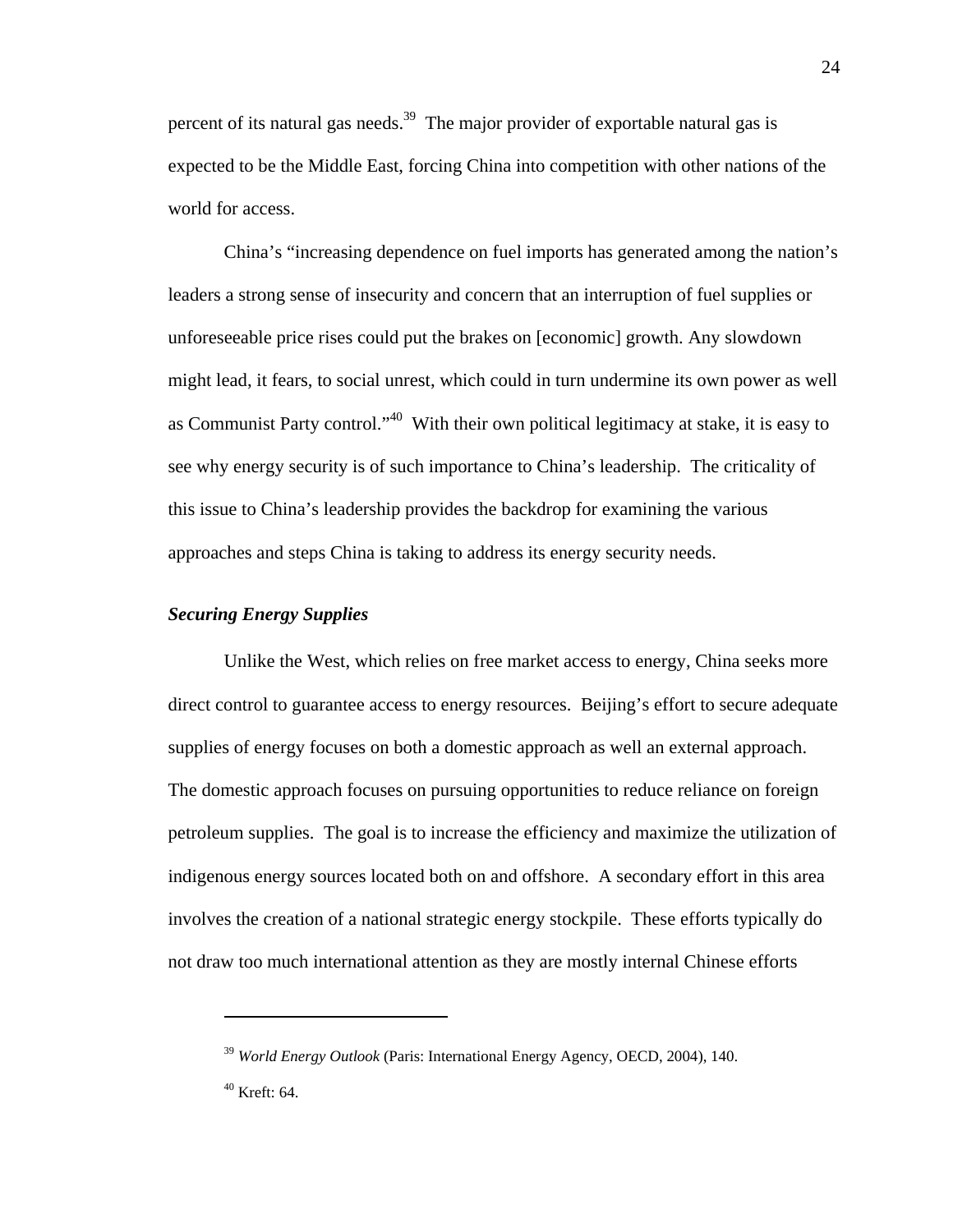which studies indicate, as mentioned earlier, are unlikely to appreciably impact China's overall supply-demand gap.

One notable exception in this area, which does draw considerable international attention, is China's pursuit of offshore energy sources. This particular subject has proven quite contentious because most of China's efforts involve claims of control for oil in the South and East China Seas which many countries including China lay claim to. The Spratly Islands are a case in point.

The external approach is related to China's discomfort over its increasing reliance on foreign suppliers to meet its energy needs. China's primary approach to this problem has been a focused effort on securing equity oil rights (i.e. directly controlling production capability and access to the oil) abroad, an approach viewed by many as mercantilist. $41$ Chinese oil companies are also seeking ways to assure uninterrupted supply as much as possible. China has adopted this mercantilist approach towards energy supplies because it fears establishing a reliance on the world's free market, which it feels is totally dominated by the West. "With its own security at stake, 'it [China] views state ownership of energy assets, i.e. production of its own reserves and purchasing oil at the wellhead, as more secure than reliance on the world market for trade oil.<sup> $1.42$ </sup> China's willingness to adopt an approach that is so fundamentally at odds with "the concept of energy security to which the United States adheres: participation in and dependence on

 $41$  An interesting comparison may be drawn between present-day China and Great Britain just a century ago, a world power completely dependent on imports for petroleum. This dependence led Britain into imperialist ventures to secure such resources, notably in Mesopotamia and Central Asia. From *Oil for the Lamps of China* by Bernard Cole.

<sup>&</sup>lt;sup>42</sup> "U.S.-China Economic and Security Review Commission," 96.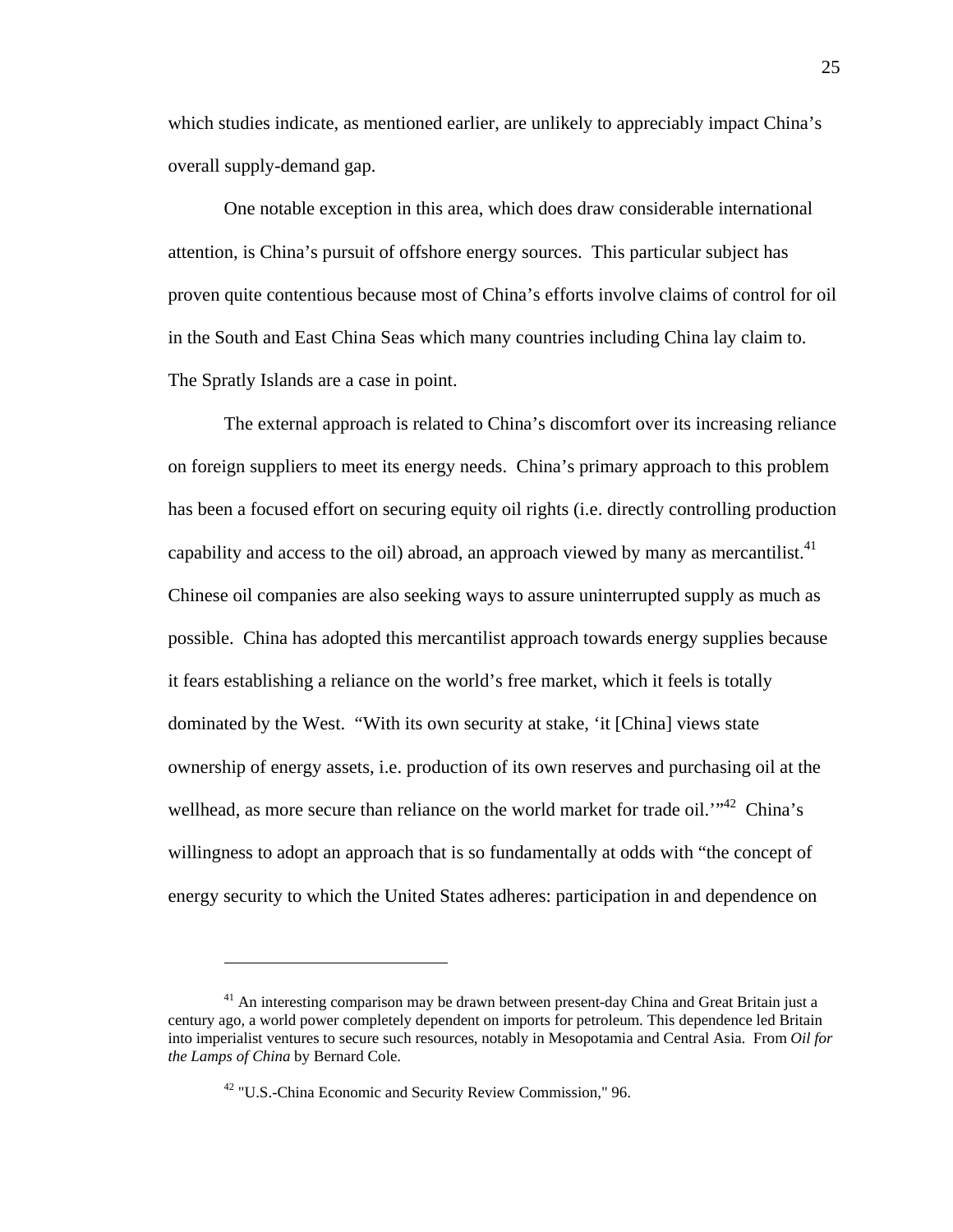the international market and diversification of resources<sup>143</sup> shows how serious this issue is to Beijing. China's leadership views this as an integrated and multi-part problem where secure access to foreign oil resources is a requirement for continued economic growth; economic growth in-turn serves as the foundation of China's domestic stability; domestic stability in-turn is deemed necessary for the continued survival of the Chinese Communist regime. The next section examines the fruits of Beijing's mercantilist approach to energy security.

### **The global hunt for oil**

Since the mid 1990s, when it became a net-importer of energy, China began a massive global campaign in search of energy supplies. This campaign includes both domestic efforts and direct dialogue with foreign nations. This carefully managed and controlled campaign on the part of Beijing has resulted in formal energy relationships "all across the Middle East, Southeast Asia, Russia, Central Asia, Africa, and Latin America."<sup>44</sup> In building these relationships, China has shown it is equally willing to purchase from countries that have traditionally been under the United States' sphere of influence, deal with some of the United States' staunchest allies, as well as deal with nations the United States and many other countries consider rogue regimes.

China's expanding effort into Latin America is an example of their willingness to deal with countries traditionally under the United States' sphere of influence. China has poured nearly half a billion dollars in foreign direct investment into Latin America over the past decade, with significant effort placed on building relationships with Brazil,

 $43$  Ibid.

 $44$  Cole, 16.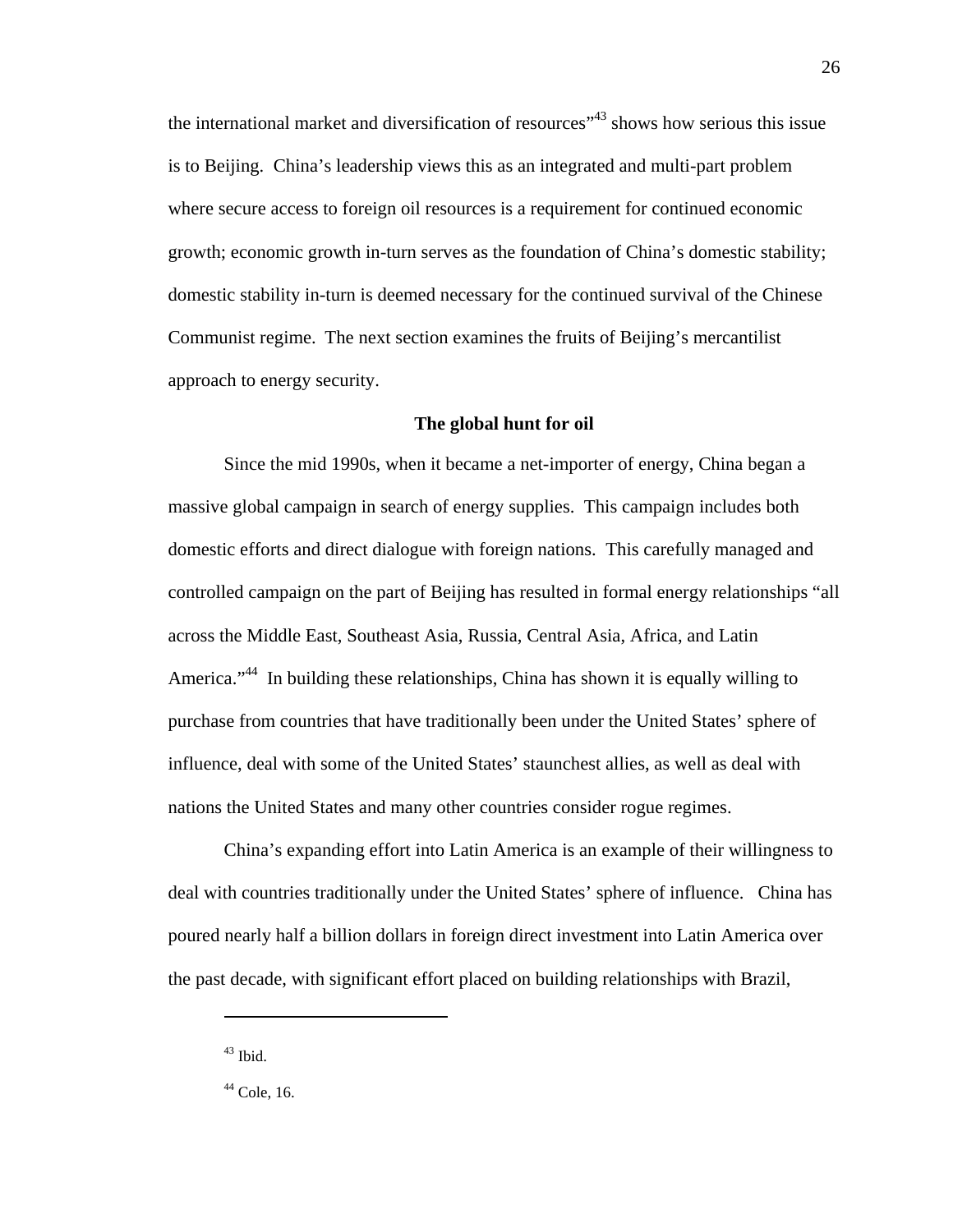Argentina, and Venezuela.<sup>45</sup> Beginning in 2004, Beijing began courting the Canadian government, expressing an interest in funding development of Alberta's massive oil sands deposits as well as its natural gas sector.<sup>46</sup> China has also expressed interest in investing in the development of a nearly \$2 billion dollar oil pipeline to carry oil to Canada's western coast for shipment to China. China has also made significant inroads in turning around its relations with Australia, one of America's staunchest allies in the Asia-Pacific region. Fueled by expanding trade and a twenty-five year natural gas export deal worth nearly \$1 billion dollars a year, China has significantly increased its soft power influence in Australia.<sup>47</sup> Finally, one of the most brazen ventures into the United States' sphere of influence was the attempt by China's National Offshore Oil Corporation, one of China's state-owned oil companies, to purchase Unocal, one of the United States' national oil giants in an effort to acquire and control its vast global reserves.

If China's courting of United States' allies and its overtures into the United States' traditional sphere of influence weren't antagonistic enough, China's willingness to approach *any* country as part of its cold and self-serving energy-driven foreign policy only makes matters worse: "In its search, China is scouring the backwaters of the world, from monsoon-lashed Myanmar to the deserts of Iran, to the deep seas off Sudan and

<sup>45</sup> Phillip C. Saunders, *China's Global Activism: Strategy, Drivers, and Tools* (Washington, D.C.: National Defense University Press, 2006), 46.

<sup>46</sup> David Zweig and Bi Jianhai, "China's Global Hunt for Energy," *Foreign Affairs* 84, no. 5 (2005): 30-31.

<sup>47</sup> Ibid.: 30.

This article goes on to state that the Australian Foreign Minster has made known that "Washington should not automatically assume that Australia would help it defend Taiwan against a Chinese military attack" and that polls show that 72 percent of Australians agree with this sentiment.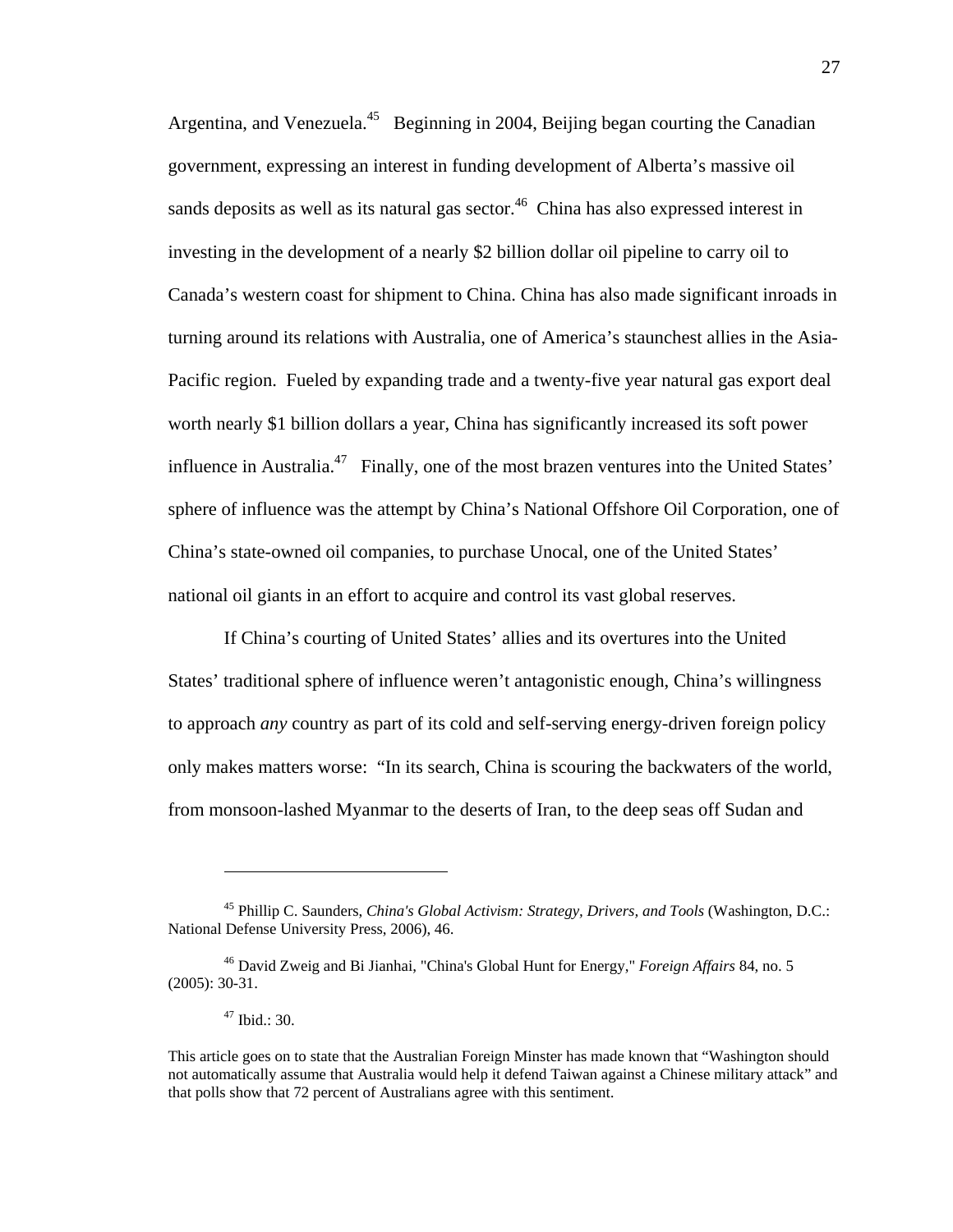North Korea, cutting deals with nations the U.S. and many other countries consider pariahs."<sup>48</sup> China's excuse for working with these pariahs is nicely captured by statements made by Chinese Deputy Foreign Minister Zhou Wenzhong when he was commenting on China's business ventures in Sudan: "Business is business. We try to separate politics from business . . . I think the internal situation in the Sudan is an internal affair."49

The fundamental economic importance of these energy driven relationships cannot be overstated. China's energy relationship building efforts are a key component of China's long-term "hidden agenda" to emerge as a regional and ultimately world power. As an illustration, consider how China's energy building relationship efforts, besides the obvious economic benefits, are effectively spreading goodwill towards China around the globe. More often than not, China's energy relationships come with an equity oil agreement in one hand and foreign aid, infrastructure investments, debt relief, and favorable bilateral trade agreements in the other.

Another method China uses to gain favorable energy contracts is to offer a friendly disposition when it comes to China's influence (veto power) on the United Nation's Security Council. China's relationship with Iran is a perfect example of this. In 2004, for example, China's second-largest state-owned oil company, Sinopec Group,

1

<sup>&</sup>lt;sup>48</sup> William Mellor and Le-Min Lim, "China's Oil Deals with Iran, Myanmar Put It at Odds with U.S.," in *Bloomberg.com* (2006), n.p.

 $49$  Jianhai: 32.

Since the late 1990s, China has invested billions of dollars in oil-rich Sudan. This is despite condemnation from the international community that cites evidence that the Khartoum government supports militias that have massacred thousands of innocent people in the Darfur region. Further evidence suggest that much of the weaponry used by the military and militias was supplied by China as a reciprocating gesture for its lucrative oil contracts.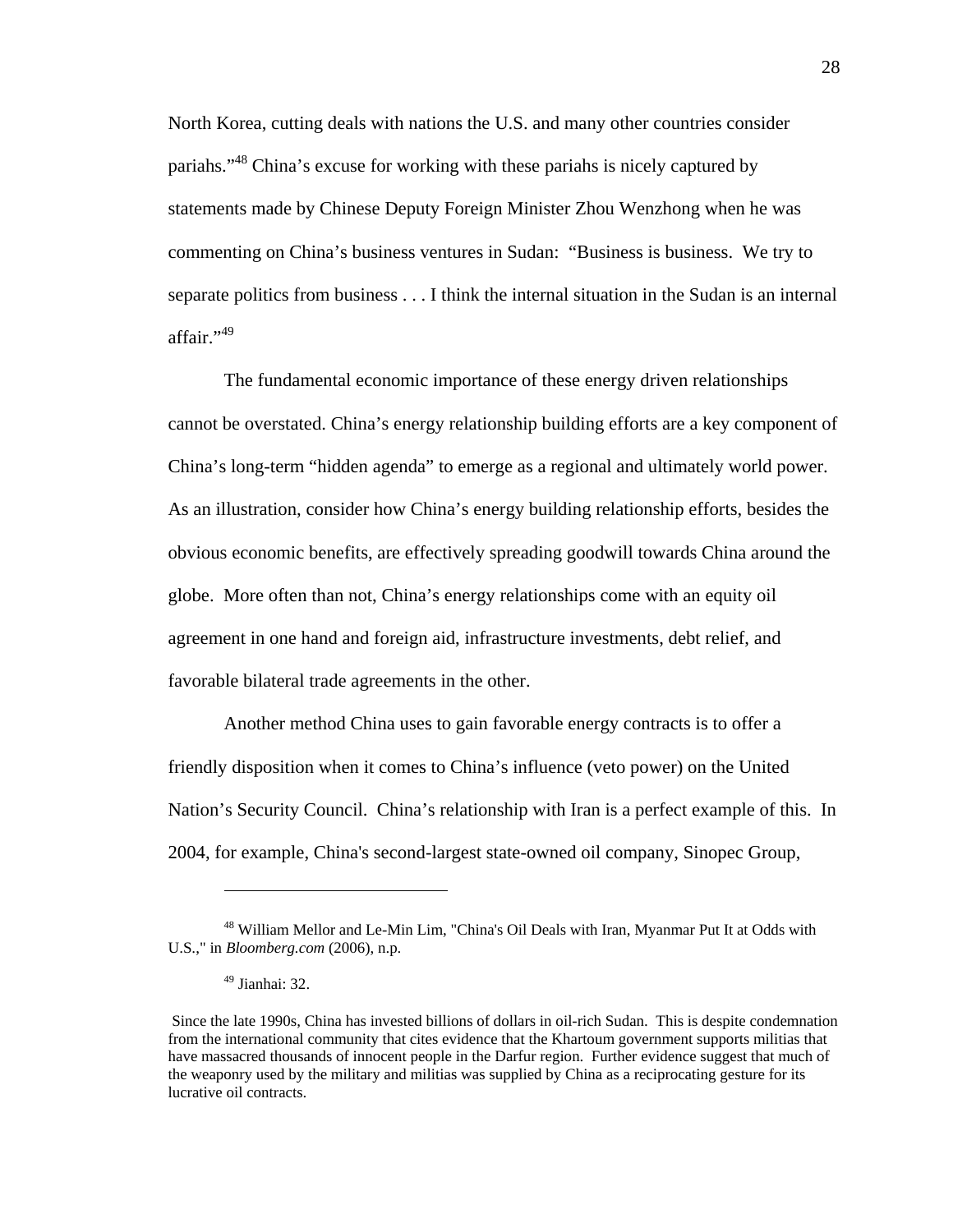signed a preliminary agreement worth over \$100 billion dollars to buy a 51 percent stake in Iran's Yadavaran oil field. This deal, if completed, would guarantee 150,000 barrels a day of Iranian oil for 25 years as well as nearly 250 million tons of liquefied natural gas. As the United States and Europe are seeking the United Nations to impose sanctions on Iran because of its refusal to terminate its uranium enrichment program, China, as a member of the Security Council, has consistently threatened to veto any measures that impose such sanctions.<sup>50</sup> The fact that China is willing to face off with the U.S. and Europe over Iran at the United Nations clearly shows just how important securing energy supplies is to Beijing, no matter the cost.

China's mercantilist approach to energy security only solves half of China's energy problem. After it secures oil abroad, it must also get the energy resources home. China's strategy for developing this capability is the subject of the next section of the paper.

#### *Defending China's Energy Supplies – A String of Pearls Approach*

The "pearls" extend from the coast of mainland China through the littorals of the South China Sea, the Strait of Malacca, across the Indian Ocean, and on to the littorals of the Arabian Sea and Persian Gulf.

*String of Pearls: Meeting the Challenge of China's Rising Power Across the Asian Littoral* 

Over 70 percent of all of China's imported oil comes from Africa and the Persian Gulf (see Figure 2). The sea lanes through the Indian Ocean to northeast Asia, the main supply route for China's oil, are effectively under the control of the U.S. Navy. It should not surprise anyone that China's leaders are concerned about the strategic leverage this

<sup>&</sup>lt;sup>50</sup> Mellor and Lim, n.p.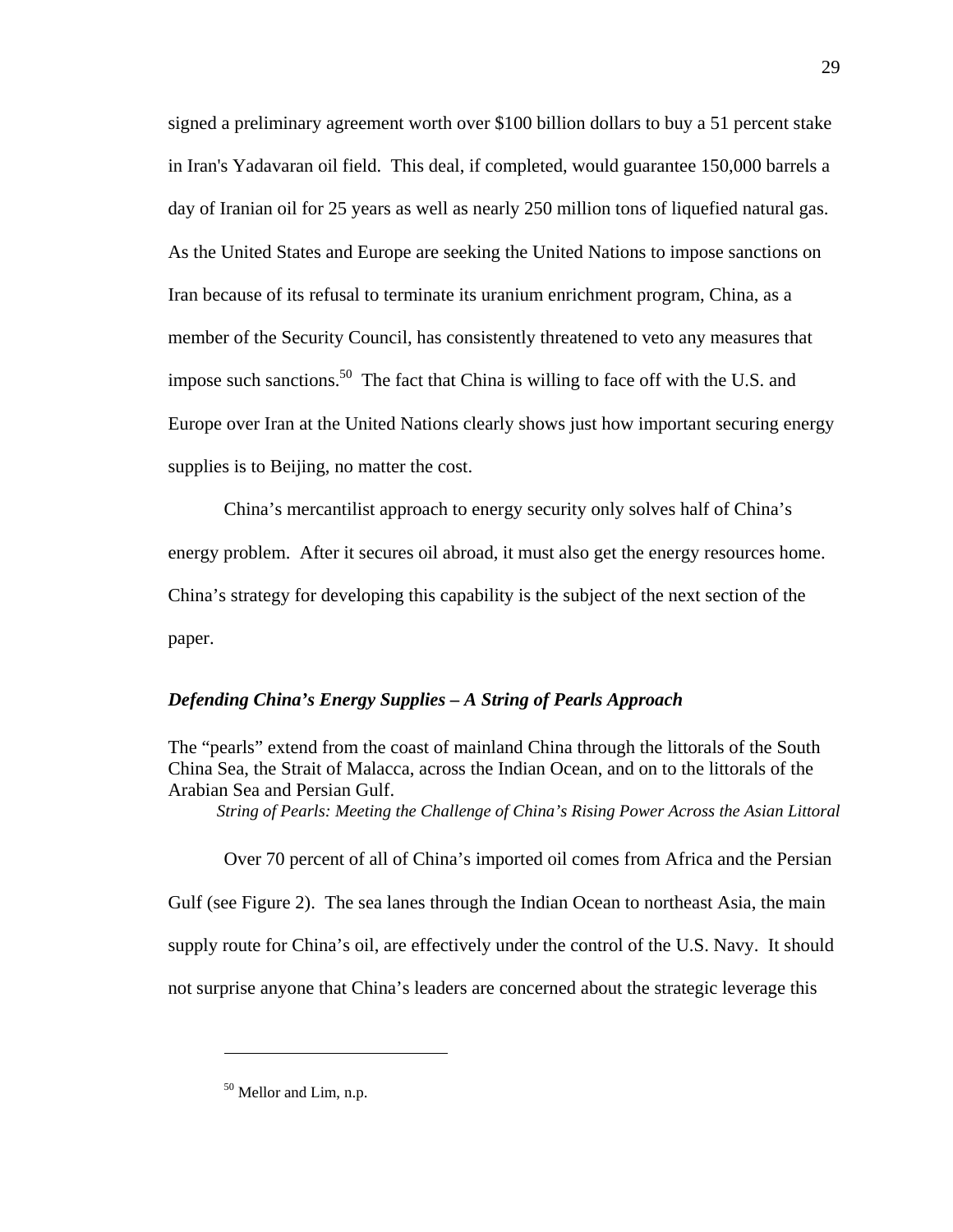provides the United States.<sup>51</sup> Largely due to its lack of a blue water navy China feels defenseless against any hostile action taken to choke off its energy supplies and this



**Figure 2 - China's Crude Oil Imports** 

vulnerability has set Beijing scrambling for alternative safe supply routes for its energy shipments.<sup>52</sup> Although China cannot challenge the U.S. Navy for security of its oil lifeline, it has pursued a gradualist policy of extending its maritime reach by securing increased cooperation, port access agreements, and maritime ties with strategically located countries along this lifeline such as Pakistan, Bangladesh, and Myanmar. These efforts will place China in a better position to protect its energy transportation routes extending along these sea lines of communication (SLOCs), particularly during a time of

*Source:* David Zweig and Bi Jianhai, "China's Global Hunt for Energy," *Foreign Affairs* 84, no. 5 (2005): 28

 $51$  Kreft: 65.

<sup>52</sup> Tarique Niazi, "Gwadar: China's Naval Outpost on the Indian Ocean," *China Brief* Volume V Issue 4, no. Feb 2005 (2005): 6.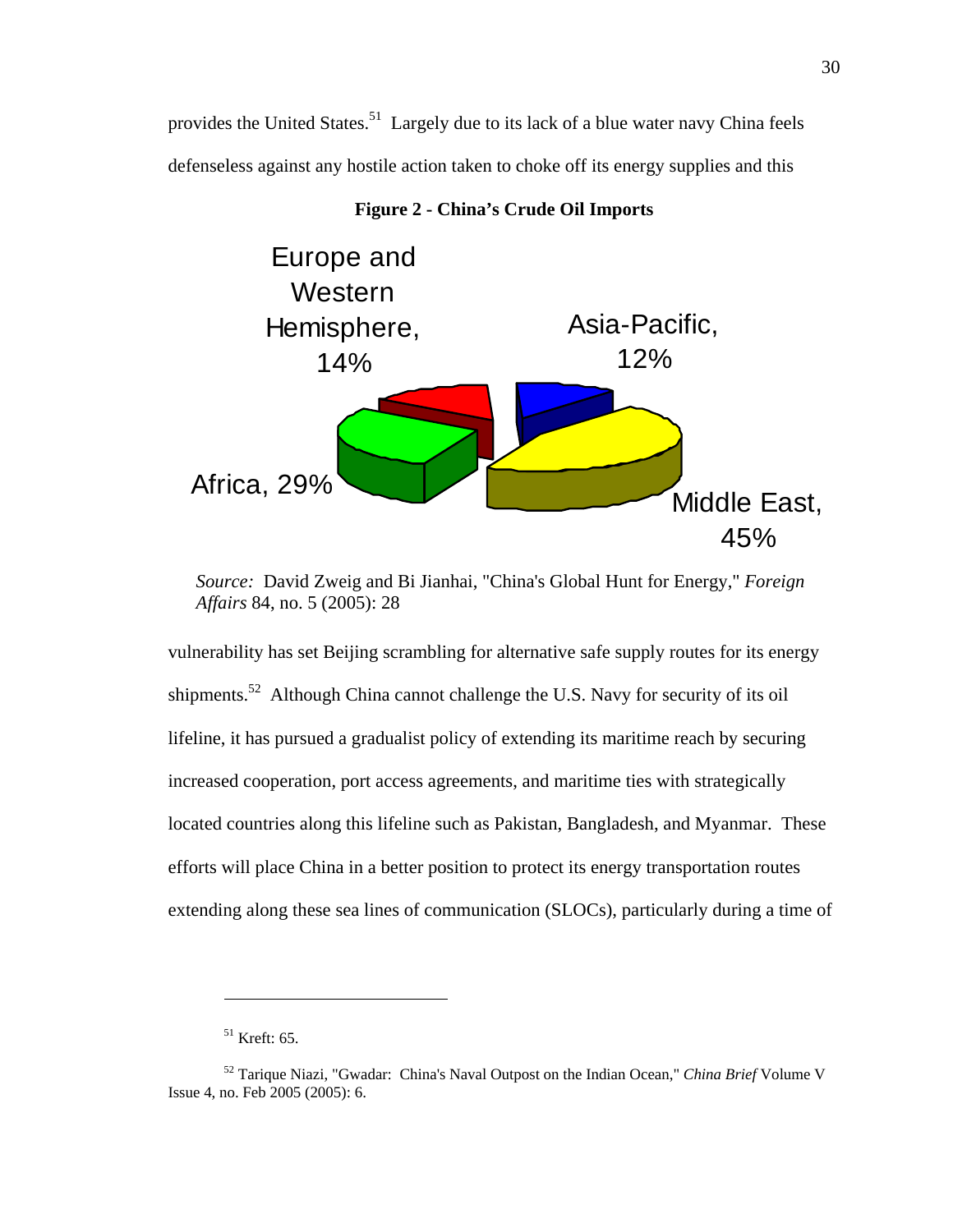crisis (see figure 3).<sup>53</sup> China's attempt to build strategic relationships and develop a capability to establish a forward presence along the SLOCs that connect China to the Middle East has been titled by some as "A String of Pearls" approach.



**Figure 3 - China's "String of Pearls" / Sea Lines of Communication** 

*Source:* Map from Christopher J. Pehrson, *String of Pearls: Meeting the Challenge of China's Rising Power Across the Asian Littoral* (Strategic Studies Institute, 2006), 3. Additional graphic overlays by author.

In *String of Pearls: Meeting the Challenge of China's Rising Power Across the* 

*Asian Littoral,* Christopher Pehrson describes each pearl in the "String of Pearls" as a

nexus of Chinese geopolitical influence or military presence:

Hainan Island, with recently upgraded military facilities, is a "pearl." An upgraded airstrip on Woody Island, located in the Paracel archipelago 300 nautical miles east of Vietnam, is a "pearl." A container shipping facility in Chittagong, Bangladesh, is a "pearl." Construction of a deep water port in Sittwe, Myanmar, is a "pearl," as is the construction of a navy base in Gwadar, Pakistan.

1

<sup>53</sup> Herberg: 23-24.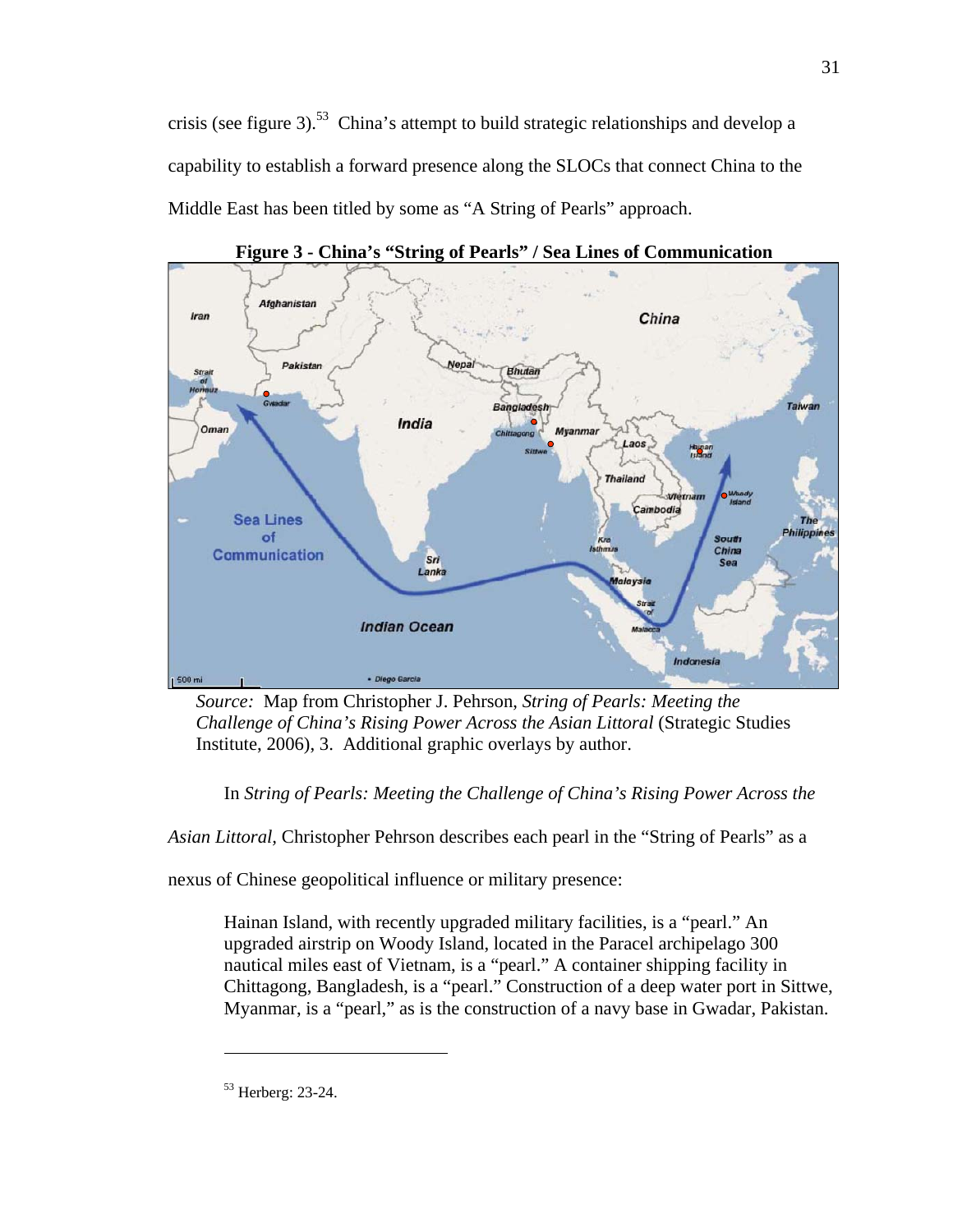Port and airfield construction projects, diplomatic ties, and force modernization form the essence of China's "String of Pearls."54

The strategic economic importance of these pearls is undeniable and on one hand it is quite reasonable to view these endeavors as a part of China's "Peaceful Development Plan." These pearls, however, are equally supportive of the long-term hedging "*tao guang yang hui*" (bide our time and build up our capabilities) strategy which supports China's "ambition to attain great power status."55 Whether peaceful or not, China's security policy is adapting to its growing demand of energy.

## **The role of the PLA in energy security**

The People's Liberation Army is involved in China's security efforts on several fronts. The first involves direct military involvement in the construction and expansion of China's energy infrastructure. China's 2006 Defense White Paper states that elements of the PLA have "taken part in more than 430 key construction projects for transportation, hydropower, communication and energy infrastructure.<sup>556</sup> A second area that the PLA plays a role is in enforcing China's territorial claims throughout the South China Sea. China, along with seven other nations, claim part or all of the various territories of the sea and its corresponding resources. China itself claims nearly 80 percent of the entire South China Sea as its own along with the oil and gas fields therein.57 China estimates total petroleum reserves as high as 213 billion barrels of oil

 $\overline{a}$ 

57 Tran Dinh Thanh Lam, "Vietnam Oil Find Fuels China's Worries," in *Asia Times Online* (2004).

<sup>54</sup> Pehrson, 1-2.

 $<sup>55</sup>$  Ibid., 3.</sup>

<sup>56 &</sup>quot;China's National Defense in 2006," (Beijing: Information Office of the State Council of the People's Republic of China 2006), n.p.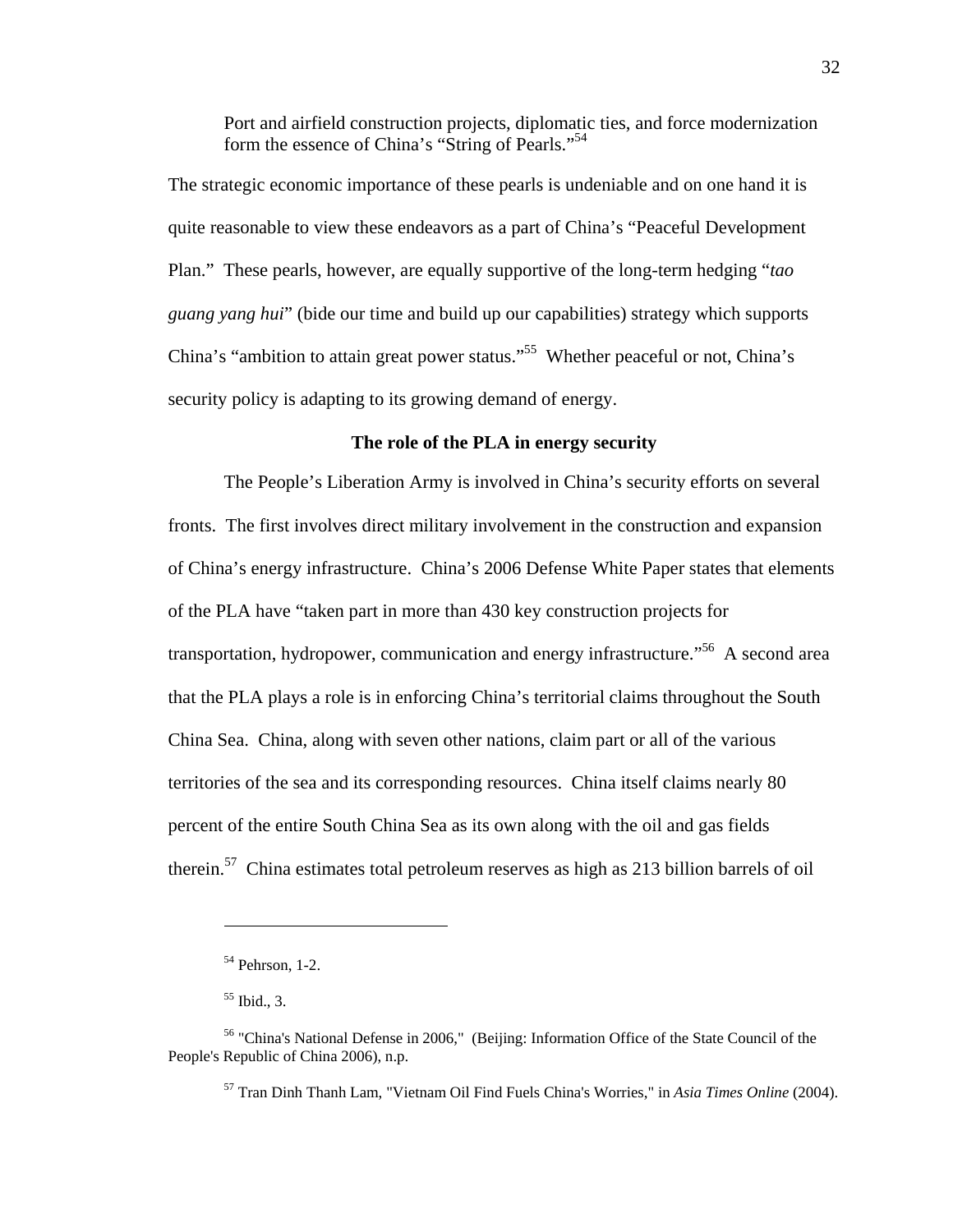with almost half of that located in the area of the Spratly Islands and a natural gas reserve of more than 2,000 trillion cubic feet. Although most Western experts feel Beijing's estimates of the size of the reserves are extremely optimistic few dispute that significant reserves likely exist.58

China has already proven its willingness to use military force to enforce its claims, as exemplified in its seizing of the Paracel Island chain from Vietnam.<sup>59</sup> In addition to routinely deploying forces to the Paracel Islands, China has also made several deployments to the potentially resource rich Spratly Islands. China's willingness to use force in what it considers its own backyard is in large part due to the large estimated size of the South China Sea's petroleum and gas reserves.

China's activities to secure oil and gas resources in the South China Sea are consistent with its overall maritime strategy, which views the PLA Navy as an important instrument to guarantee access to ocean resources in support of important national security objectives, such as energy security. These same activities support a longer term strategy focused on regional maritime dominance--a strategy which is advancing China's naval modernization efforts. According to one American strategy writer "Beijing is building a navy capable of decisively influencing the operational aspects of the Taiwan and South China Sea situations, should diplomacy and other instruments of statecraft

1

<sup>58</sup> Cole, 21.

<sup>&</sup>lt;sup>59</sup> China forcefully ejected Vietnam from the Paracel islands in January 1974.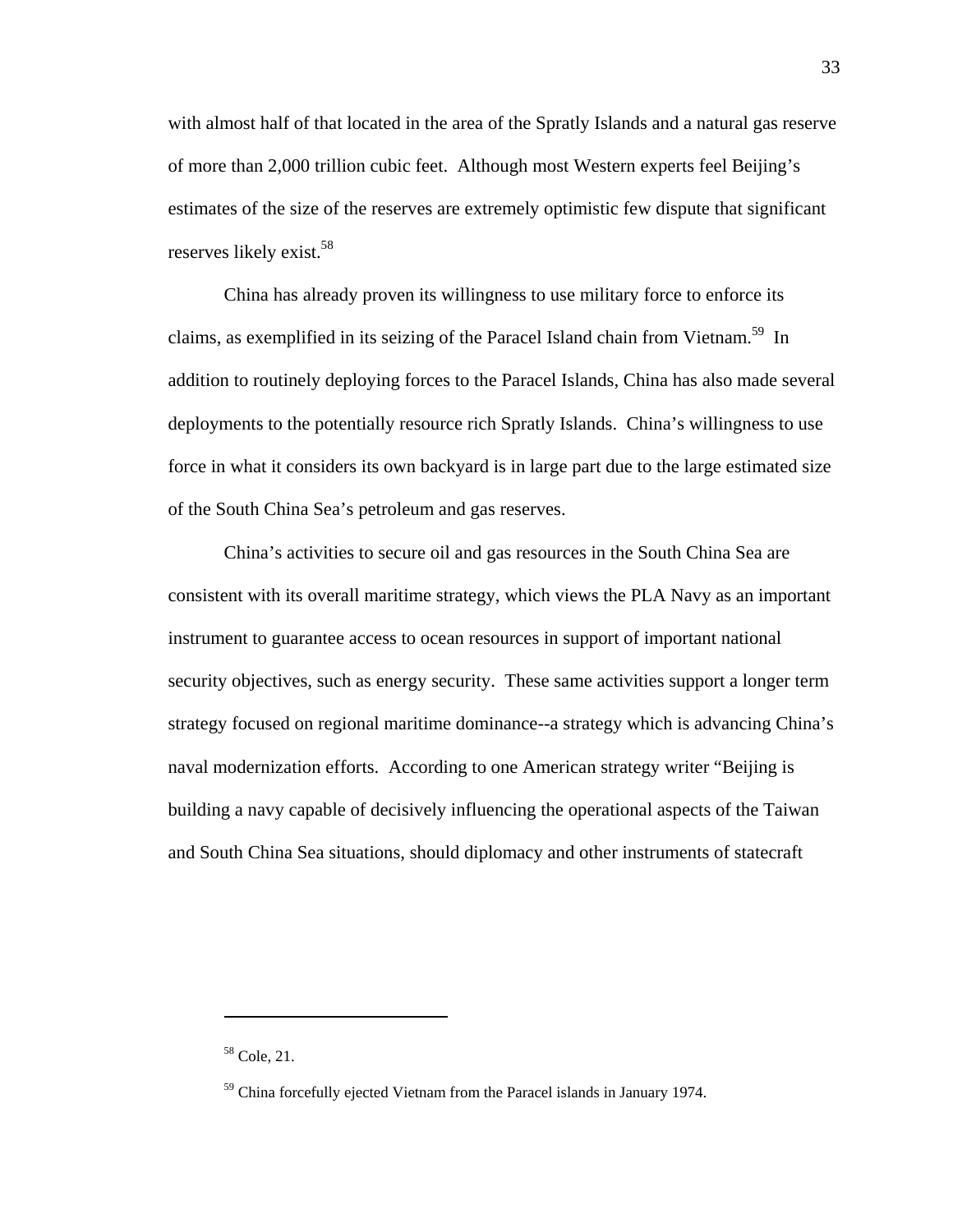fail."<sup>60</sup> As China's energy demands grow so will the role of China's military in protecting access to energy.

<sup>60</sup> Bernard D. Cole, "Waterways and Strategy: China's Priorities," *China Brief* Volume V Issue 4 (2005): 3.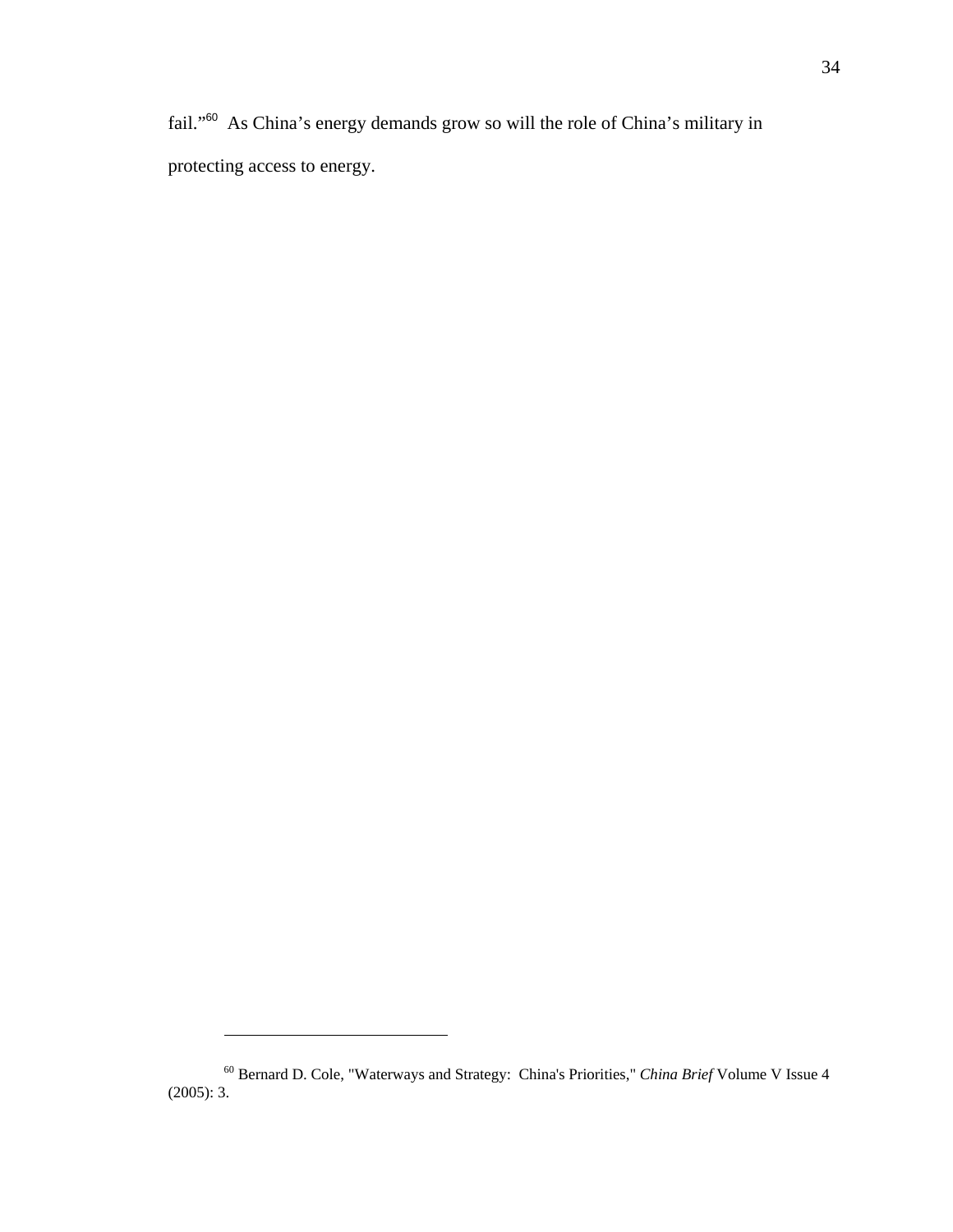## **China's Military**

 $\overline{a}$ 

According to the U.S. Department of Defense (DOD) the People's Liberation Army is in the process of long-term transformation from a mass army designed for protracted wars of attrition on its territory to a more modern force capable of fighting short duration, high intensity conflicts against high-tech adversaries. In the near term, analysis suggests that China's military build-up appears primarily focused on Taiwan Strait contingencies. China's ongoing military acquisitions suggest it is also generating capabilities that could apply to other regional contingencies, such as conflicts over resources or territory.<sup>61</sup> The DOD readily admits that China's ability to sustain military power at a distance is limited today, but qualifies this by stating "China has the greatest potential to compete militarily with the United States and field disruptive military technologies that could over time offset traditional U.S. military advantages.<sup> $562$ </sup> This view is not limited solely to the U.S. government. Anatoly Klimenko, of the Russian Academy of Sciences Institute for Far Eastern Studies, states that "the PRC has the necessary potential to become 'one of the poles' in a multipolar world and to hold a leading position in the region. The process of realizing this potential is proceeding well."<sup>63</sup> Careful analysis reveals that Chinese military modernization is focused on developing two main capabilities: first, an ability to protect access to energy, and second, anti-access and asymmetric capabilities specifically designed to offset the technological

<sup>&</sup>lt;sup>61</sup> "Military Power of the People's Republic of China 2006," Annual Report to Congress (Department of Defense, 2006), I - 7.

 $62$  "Quadrennial Defense Review Report," ed. Department of Defense (2006), 29.

<sup>63</sup> Klimenko, "On the Evolution of China's Military Policy and Military Strategy," 31.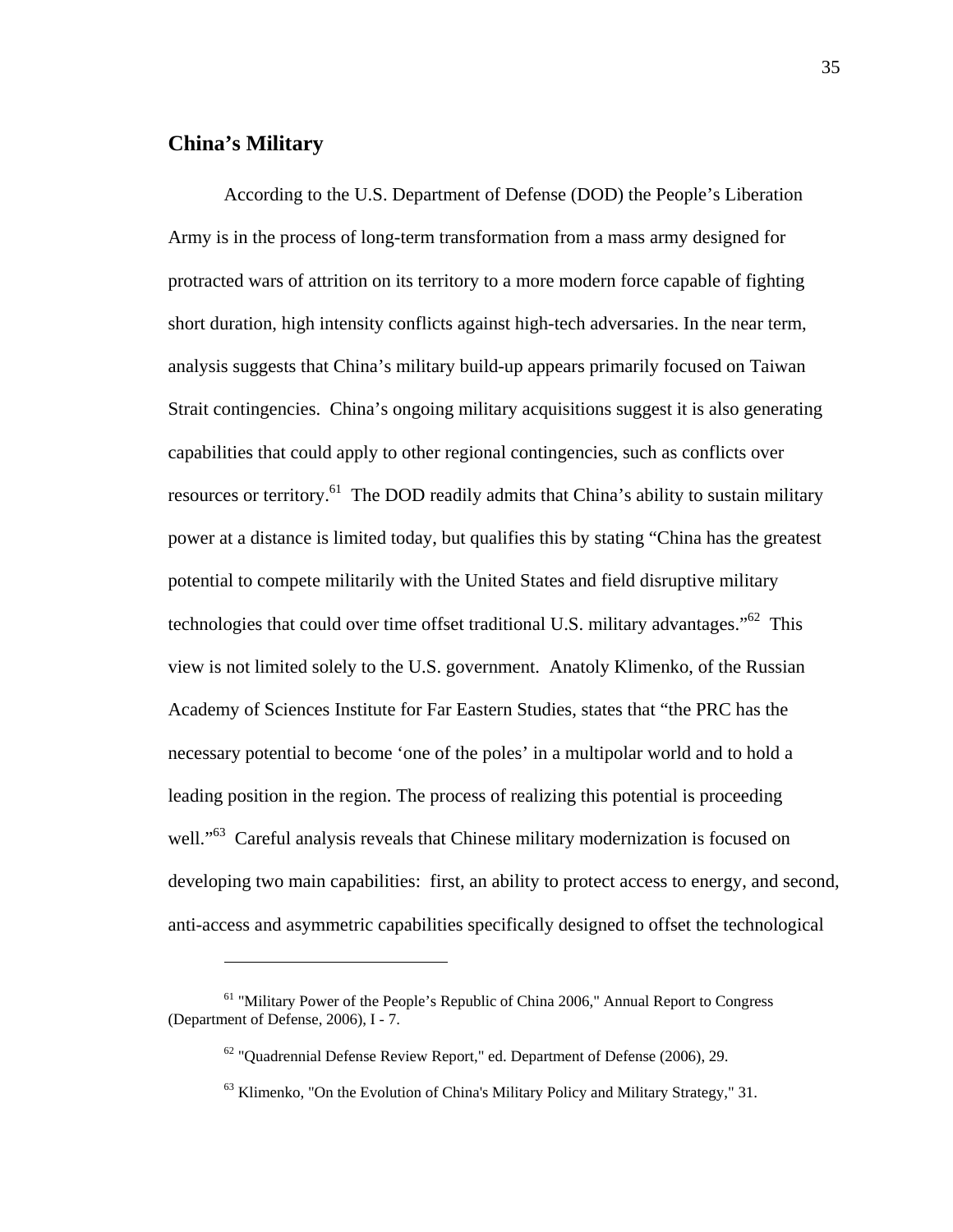capabilities of a more powerful opponent.<sup>64</sup> Not surprisingly, Chinese officials paint a much different picture of their military modernization and military threat to the international arena.

## *Posture - China's Official Assessment*

China's State Council Information Office released the latest White Paper on China's National Defense on December 29, 2006. This document summarizes China's official national defense policy.65 As a general theme, the White Paper argues that China's military modernization is a natural and non-threatening process that runs hand-inhand with their economic development. The paper justifies China's modernization by stating that modernization is necessary to keep "up with new trends in the global revolution and development in military affairs, and of maintaining China's national security and development." It further states that modernization is required "on the basis that security issues related to energy, resources, finance, information and international shipping routes are mounting."<sup>66</sup> While assessing that "China will not engage in any arms race or pose a military threat to any other country" the document notes that the "United States is accelerating its realignment of military deployment to enhance its military capability in the Asia-Pacific region. The United States and Japan are strengthening their military alliance in pursuit of operational integration and that Japan seeks to revise its constitution and exercise collective self-defense coupled with a military

<sup>&</sup>lt;sup>64</sup> Asymmetric capabilities provide an "out-of-balance" or "disproportionate" advantage compared to one's opponent. *Roget's New Millennium™ Thesaurus, First Edition (v 1.3.1)*. Lexico Publishing Group, LLC. http://thesaurus.reference.com/browse/asymmetric (accessed: March 31, 2007).

<sup>&</sup>lt;sup>65</sup> The full text of the paper is at http://www.china.org.cn/english/Books&Magazines/194419.htm.

<sup>66 &</sup>quot;China's National Defense in 2006," n.p.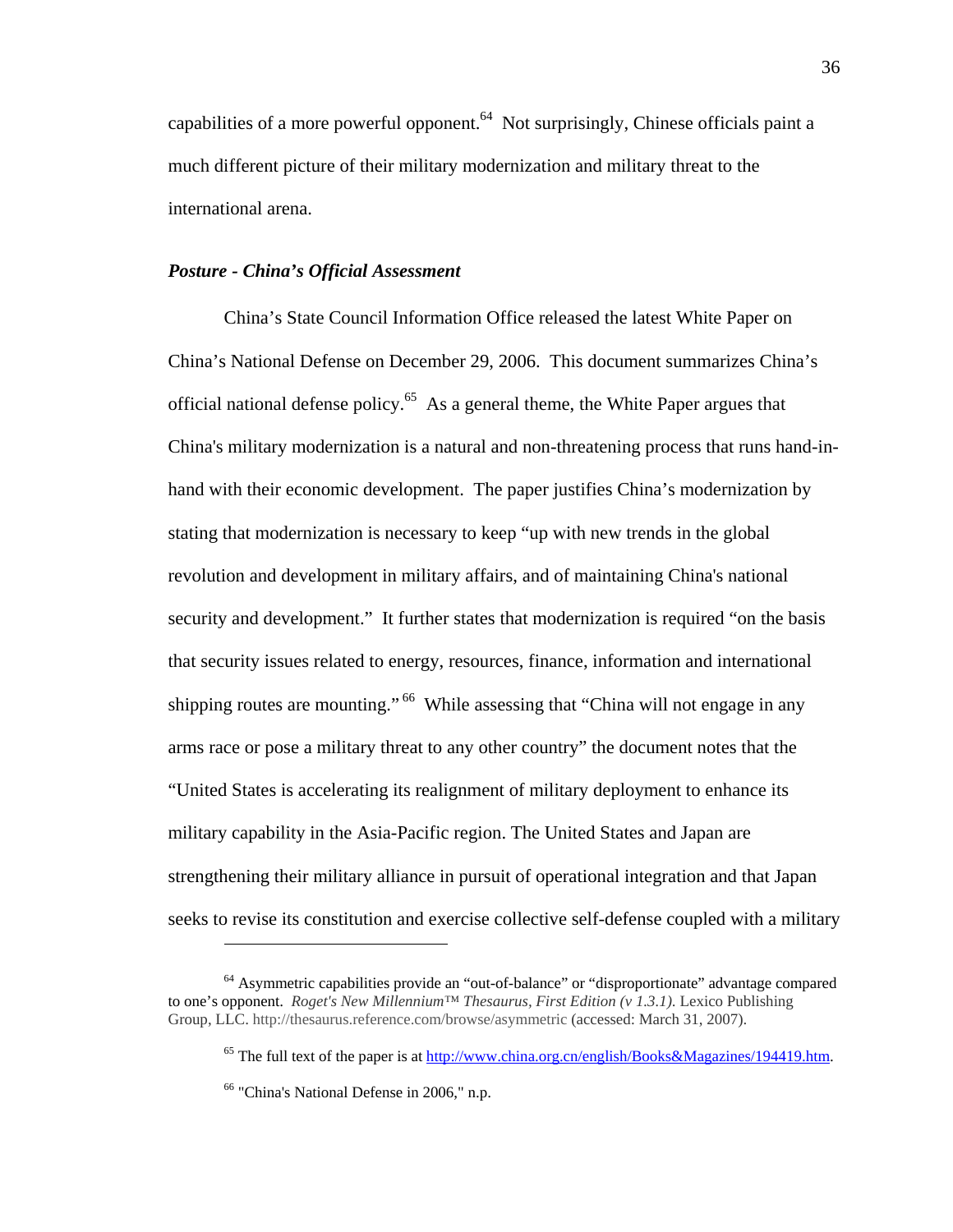posture that is becoming more external-oriented."67 The paper also issues a veiled jab at the United States and its allies when it condemns "the practice of a small number of countries that have intensified their military alliances and resorted to force or threats of force in international affairs," arguing that these actions "hinder efforts to improve international security."<sup>68</sup> The White Paper also downplays what it describes as a small number of countries stirring up a racket about a "China Threat" and insists that China pursues a national defense policy that is purely defensive in nature.

37

All of the official rhetoric of the White Paper sounds good and if taken at face value paints a very "pretty picture" of the nature and purpose of China's military modernization. China would undoubtedly like the international community at large to accept as fact that its military modernization is a modest and reasonable course of action undertaken by a growing major power that seeks to update antiquated and outdated equipment and as such poses no threat. However, actions speak louder than words and in the case of China the "devil is definitely in the details." Two details of particular importance are the overall level of China's defense spending as well as what they are spending their money on.

## *Spending – Official Assessment*

Official Chinese figures on defense spending are provided by the White Paper on national defense. The White Paper emphasizes that China's spending on defense is very

 $67$  Ibid.

<sup>68</sup> Ibid., 2-4.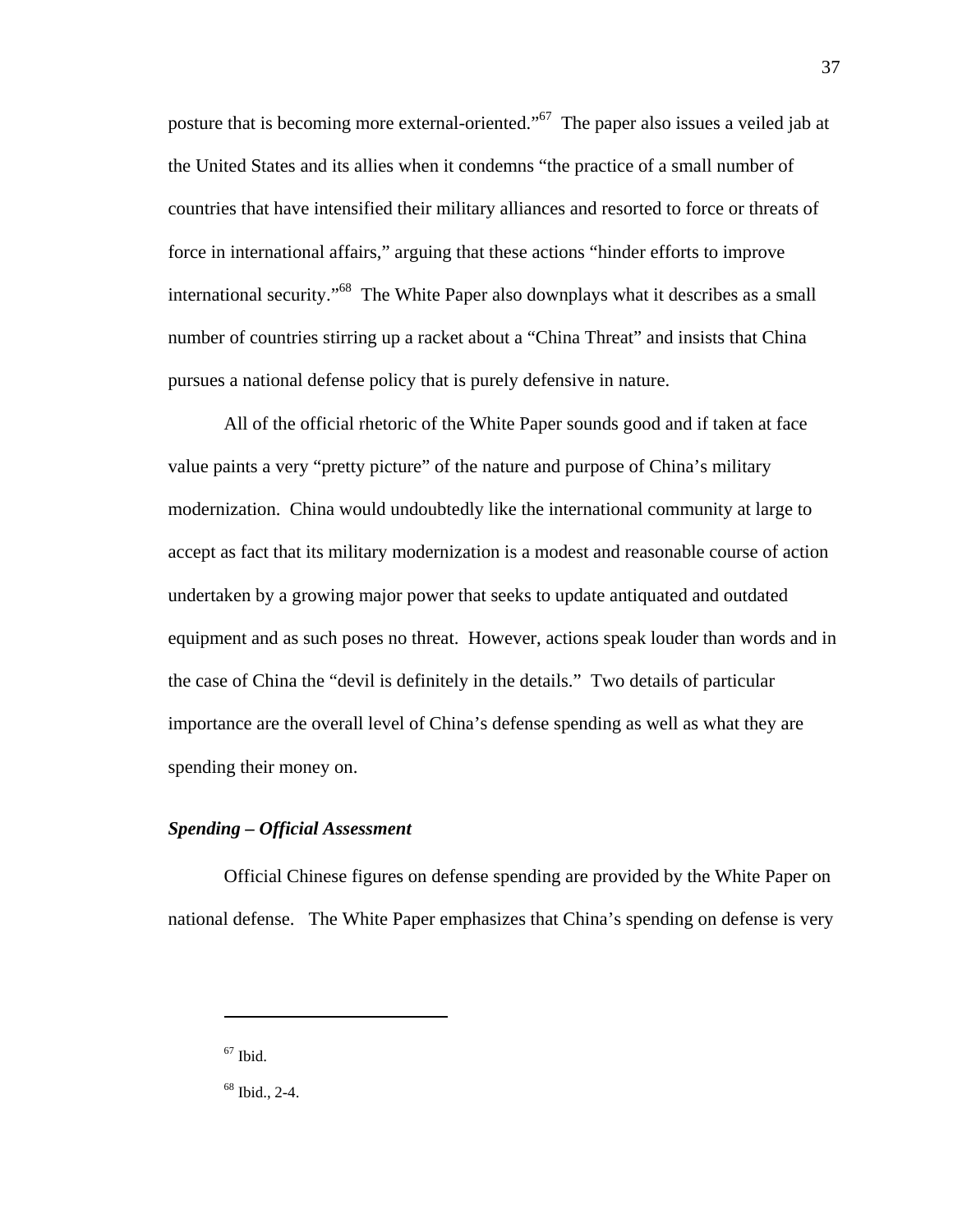modest. The following excerpt from the paper summarizes China's official view on defense spending:

Since the early 1990s, to safeguard its sovereignty, security and unity, and to keep pace with the global revolution in military affairs, China has gradually increased its defense expenditure *on the basis of its economic development* [emphasis mine]. This increase, however, is compensatory in nature, and is designed to enhance the originally weak defense foundation. *It is a moderate increase in step with China's national economic development* [emphasis mine]. In the 1980s, China began to shift the focus of its work to economic development. At that time, it was decided that national defense should be both subordinated to and serve the country's overall economic development. As a result, national defense received a low input, and was in a state of self-preservation.<sup>69</sup>

The White Paper further attempts to demonstrate that China's overall spending on defense is very modest by using comparative analysis techniques; two areas the paper compares China's expenditures to other major countries include overall defense expenditures and expenditures as percentage of gross-national product. The results are graphically displayed in figure 4 and 5 below.





*Source: China's National Defense in 2006.*

 $69$  Ibid.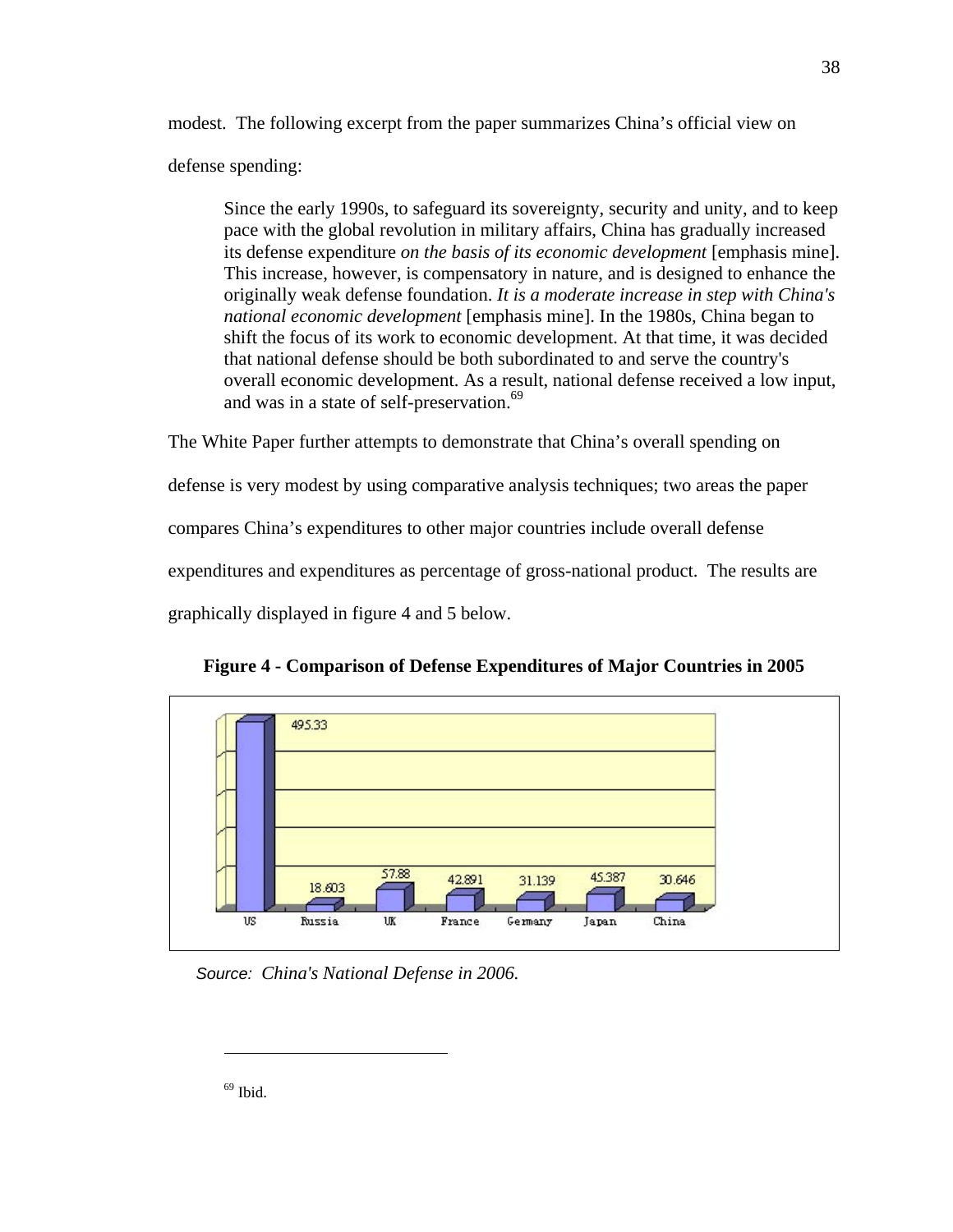

**Figure 5 - Comparison of Percentages of Defense Expenditures in GDP of Major Countries in 2005**

*Source: China's National Defense in 2006.* 

As one would expect, these figures portray China in a favorable light when compared to other major countries and, at face value, paint a fairly non-threatening picture of China's defense spending. However, there is almost universal agreement among defense experts across the globe that China does not accurately report its total outlays on defense.

#### *Spending – Unofficial Assessment*

Most experts would argue that China's official defense spending figures are very misleading. Anthony Cordesman points out that "most outside experts feel China's real military expenditures exceed the officially stated numbers, and that Chinese published expenditures for 2006, – \$35 billion – do not suffice to support an organization that keeps 2.3 million service personnel and an increasingly sophisticated and therefore expensive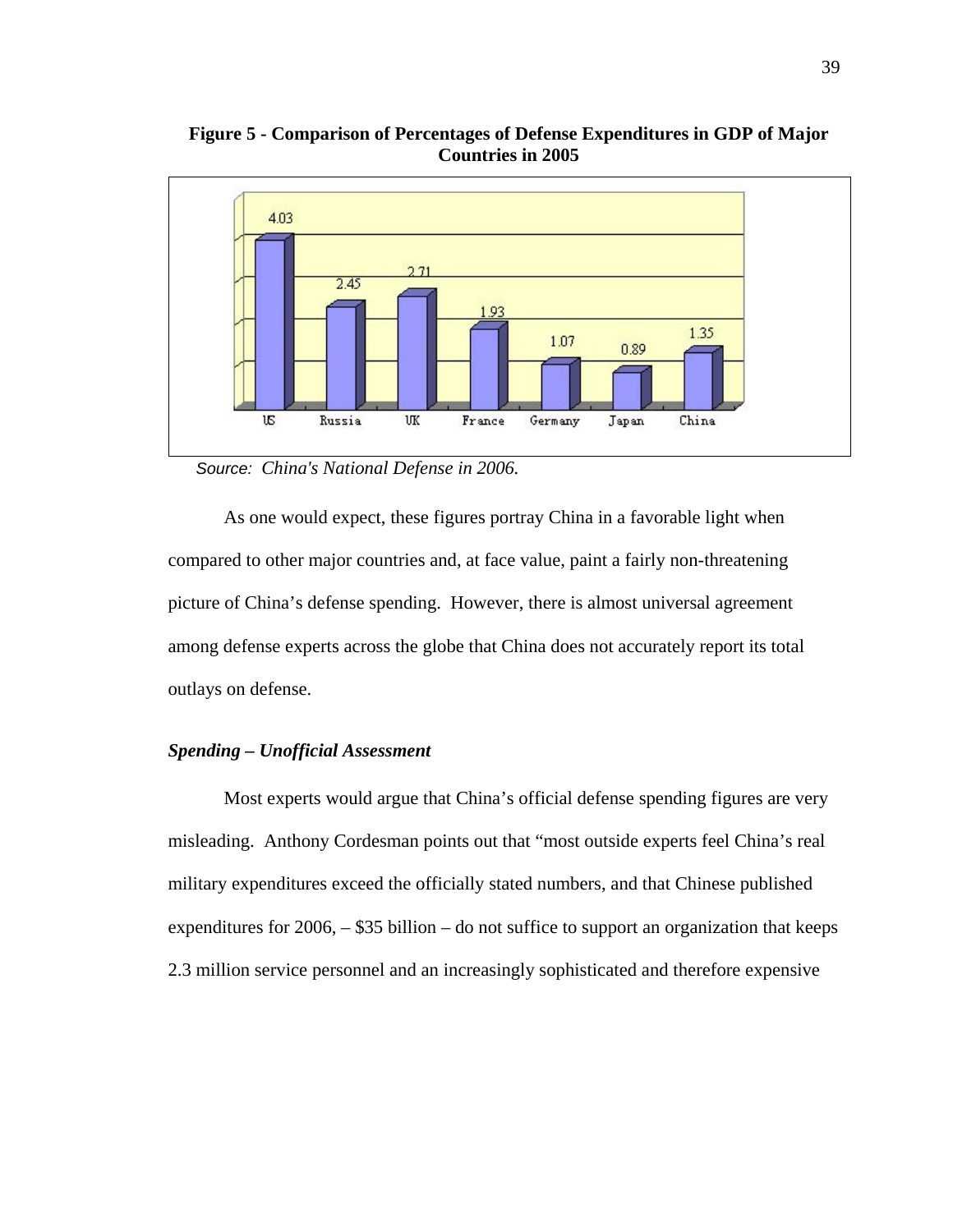arsenal of weapon systems."70 There is general agreement among experts that official Chinese defense spending reports do not include items that are considered standard reporting for most other countries. Some examples of these areas include: $<sup>71</sup>$ </sup>

- Arms imports, foreign weapon procurement, military aid for and from foreign countries
- Expenses for paramilitary forces
- Expenses for strategic and nuclear forces
- Government subsidies for military production
- Expenses for military R&D
- The PLA's own fundraising

Since these areas are not included in the official spending reports it is difficult to precisely calculate the true "bottom line" of Chinese defense spending. However, examination of the varying sources for such figures reveals that there is "consensus among Western analysts that China's actual military expenditures are four to five times higher than officially reported."<sup>72</sup> The U.S Department of Defense makes a more conservative estimate and states in its *Annual Report to Congress -- The Military Power of the People's Republic of China* that "total military-related spending will amount to between \$70 billion and \$105 billion in 2006—two to three times the announced budget."73 Using the more conservative DOD estimates to reconstruct the graphs presented in the Chinese National Defense White Paper one sees a remarkably different result (see figures 6 and 7). As can be seen in Figure 6, even using the low DOD

<sup>70</sup> Anthony H. Cordesman and Martin Kleiber, *Chinese Military Modernization and Force Development* (Washington, DC: Center for Strategic and International Studies, 2006), 17.

 $71$  Ibid.

<sup>72</sup> Ibid., 18.

<sup>73 &</sup>quot;Military Power of the People's Republic of China 2006," 19.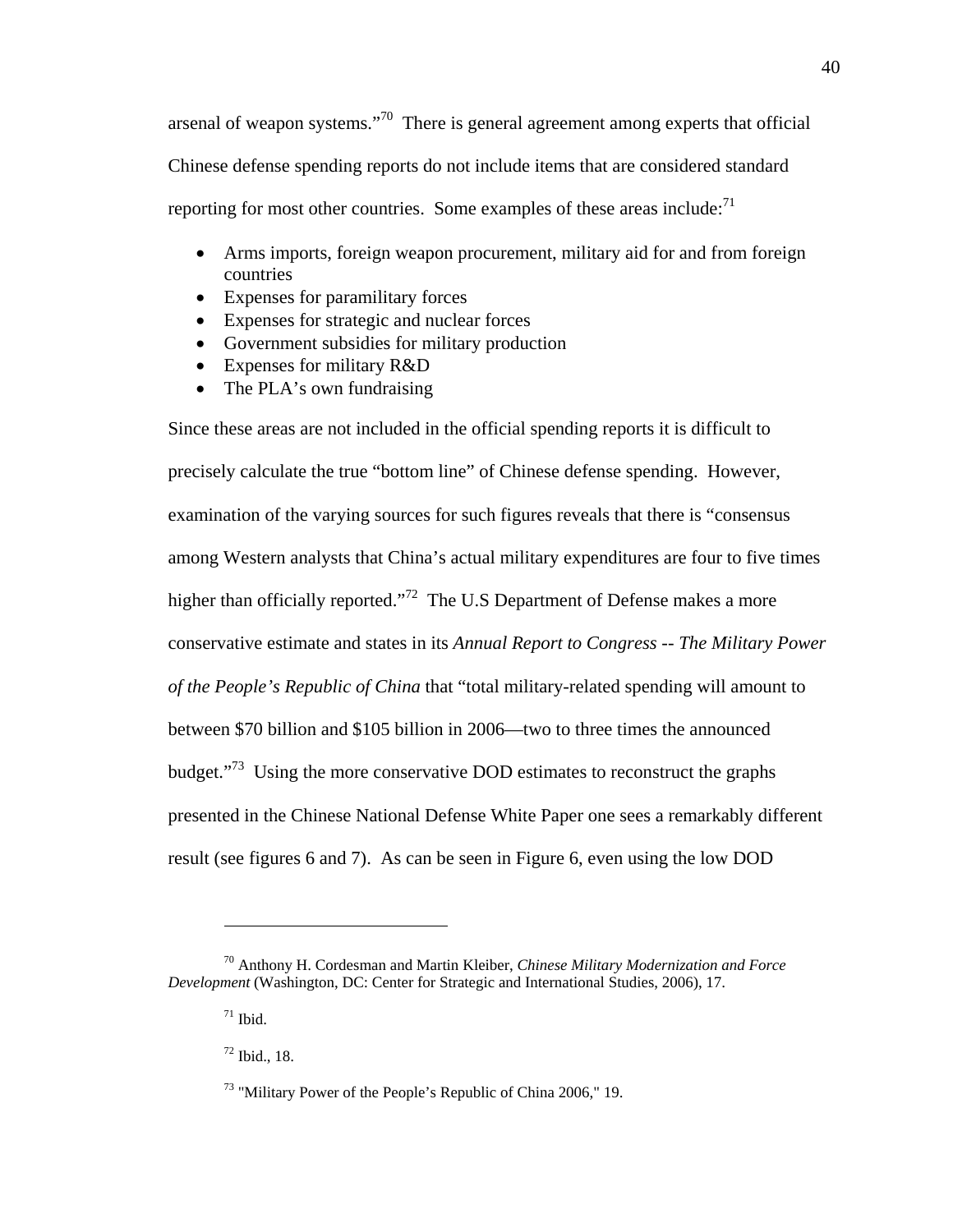

**Figure 6 - Comparison of Defense Expenditures of Major Countries in 2005 with U.S. High and Low Estimates** 

*Source:* Graph produced by author. Data from *China's National Defense in 2006* and *Military Power of the People's Republic of China 2006*

estimate, China's defense spending emerges as the second largest in the world. More strikingly though, China's percentage of GDP spent on defense (Figure 7) is almost on par with that of the U.S. and even exceeds it if one accepts the higher DOD estimate of total defense spending. No matter which figure of total spending one chooses to accept (official Chinese figures, US DOD, etc.) the fact remains that the rate of China's overall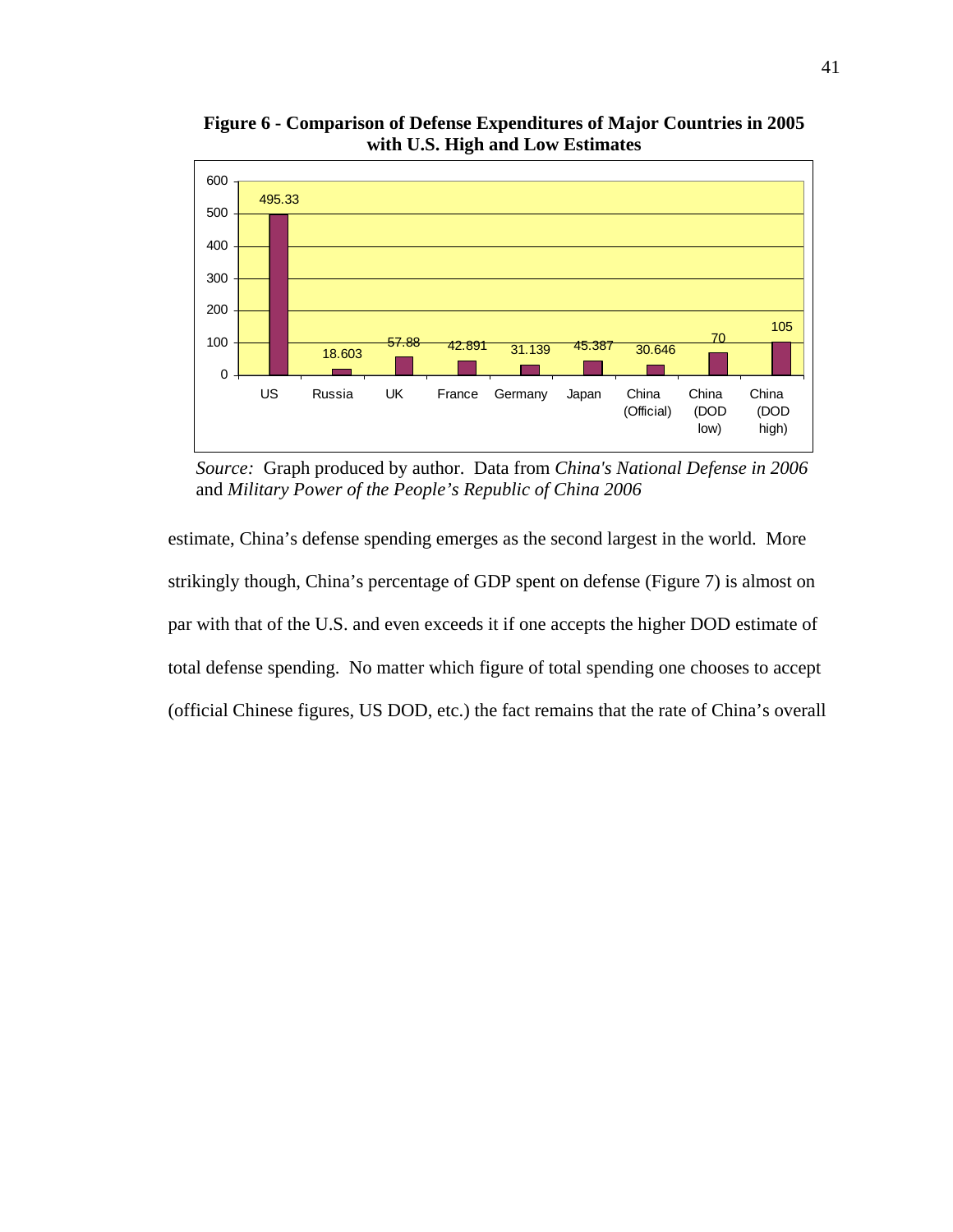

**Figure 7 - Comparison of Percentages of Defense Expenditures in GDP of Major Countries in 2005 with U.S. High and Low Estimates** 

*Source:* Graph produced by author. Data from *China's National Defense in 2006* and *Military Power of the People's Republic of China 2006*

defense spending is on the rise. In fact, the average annual growth rate for total defense expenditures from 1995 to 2006 (using official Chinese figures) is 14.5 percent--a figure which is "high in international comparison."<sup>74</sup> The end result of this increasingly large defense budget has been an ability to substantively modernize China's armed forces. However, before examining the specifics of Chinese military modernization, the reader must understand the impact of Chinese strategic military thought on China's modernization efforts. Critical analysis of this area provides the background necessary to understand the context and methodology that China's leaders are using to frame their modernization efforts.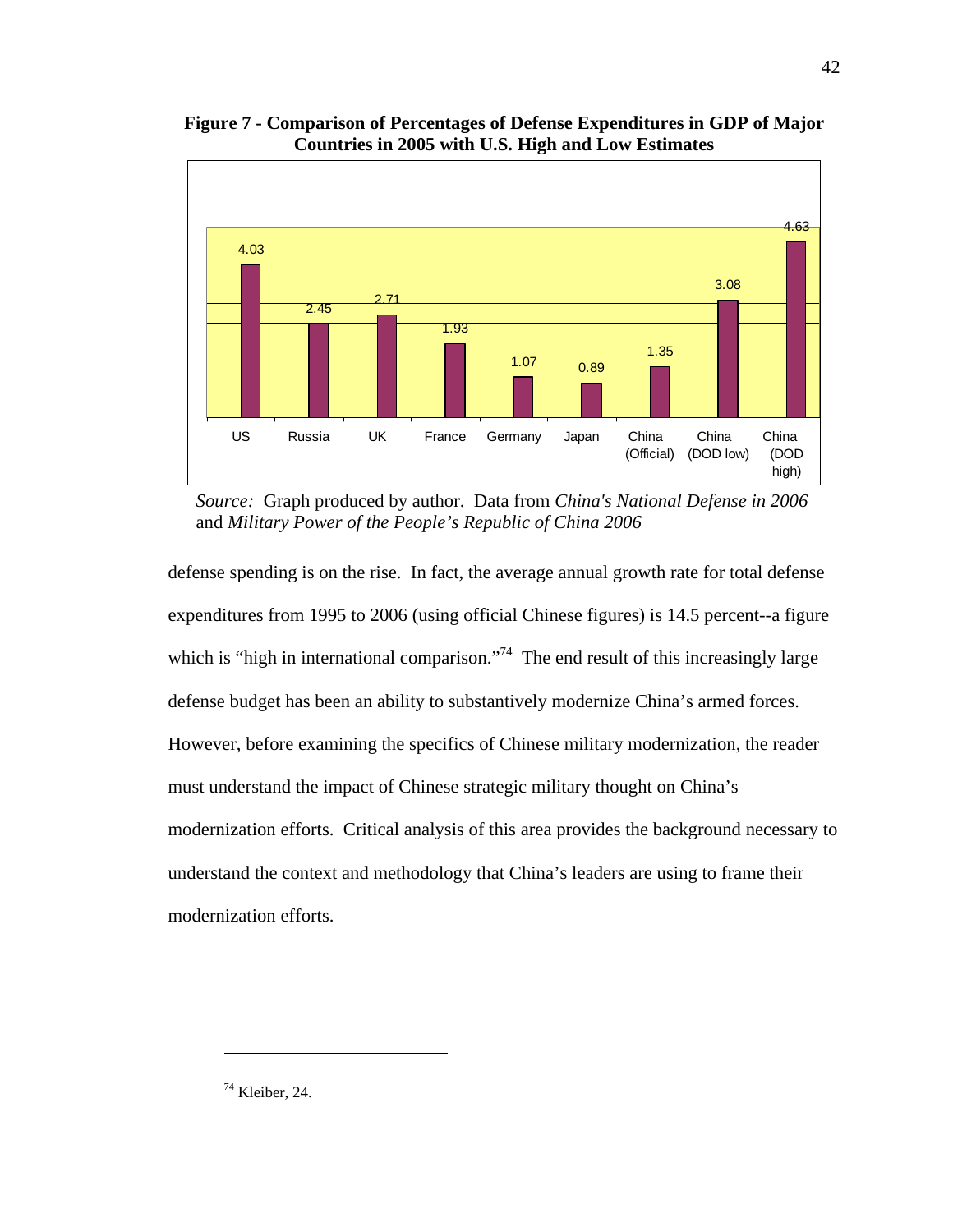## *Chinese Strategic Military Thought*

Chinese military thought can be broadly categorized into three areas of focus: combating hegemonism, how to portray the PLA as a defensive organization, and the PLA's philosophy of war. The following section will briefly examine these three areas in an effort to illustrate their importance to China's national security. The influence of ancient statecraft, particularly in the areas of combating hegemonism and the PLA's philosophy of war, will also be addressed. Immediately following these sections, the paper will then examine how China's strategic military thought is directly impacting its force modernization efforts.

Chinese Communist Party and military leadership alike often justify China's military build-up and modernization against the backdrop of U.S. hegemonism. China views U.S. hegemonism as a threat to the international community at large. "Because hegemonism is the chief menace to world peace, we must oppose hegemonism in order to safeguard world peace."<sup>75</sup> Deng Xiaoping, one of China's most powerful and influential leaders stated: ". . . we oppose hegemonism and safeguard world peace." Deng further stressed that "whoever practices hegemonism, we will fight against him, and whoever commits aggression, we will fight against him."<sup>76</sup> The basic message here is China is facilitating world peace by opposing U.S. hegemonism and it is further justified in building its military capability to protect itself as well as to protect others under the shadow of U.S. hegemonism.

<sup>75</sup> Colonel Hong Baoxiu, *Deng Xiaoping's Theory of War and Peace*, ed. Michael Pillsbury, trans. Michael Pillsbury, Chinese Views of Future Warfare (Washington DC: National Defense University Press, 1998), 24.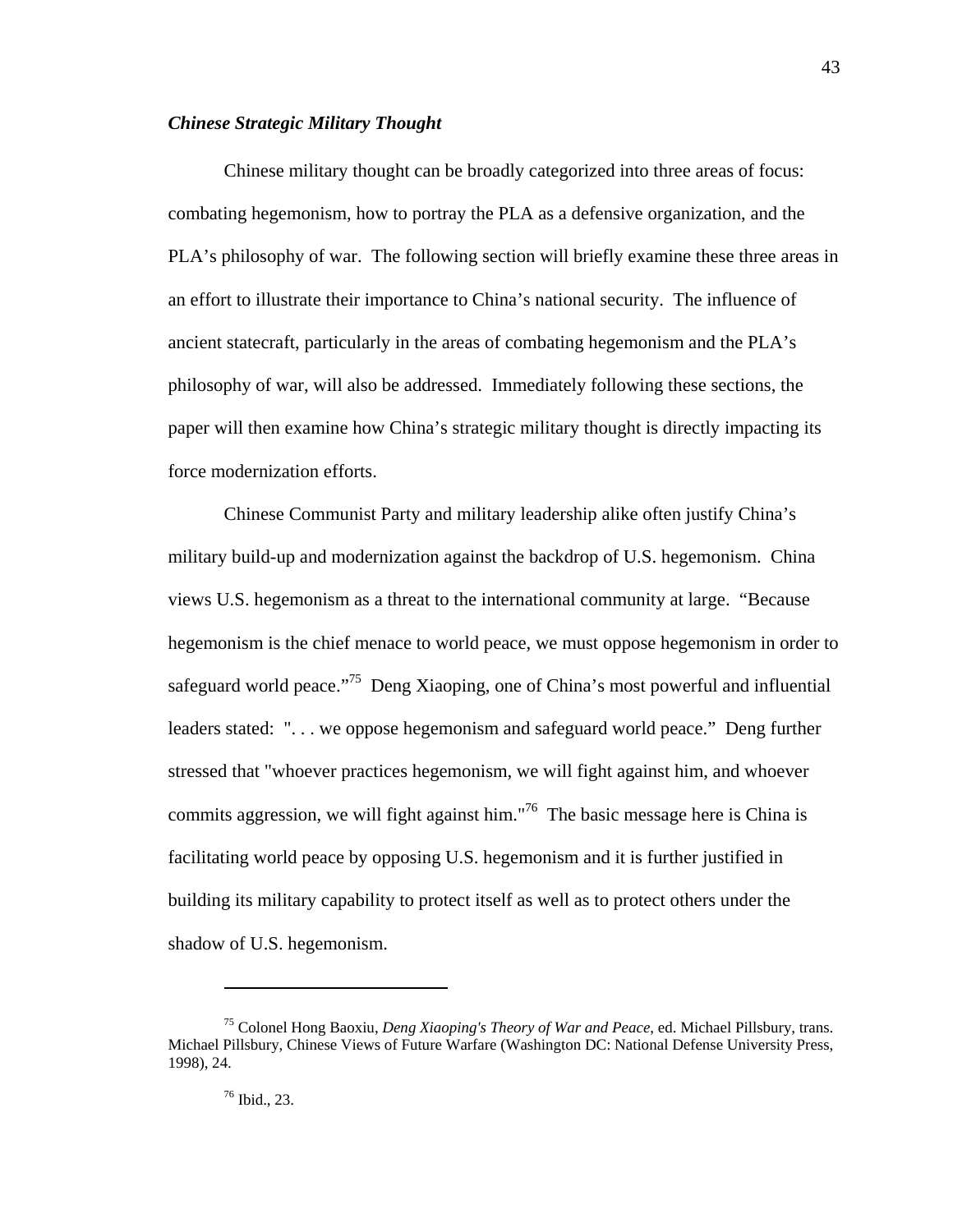Although Chinese leaders will often use U.S. hegemonism as a convenient excuse for their military modernization, they take a very pragmatic long-term view that is consistent with many of the ancient principles of Chinese statecraft. Many influential Chinese thinkers project there will be a sharp decline in the global role of the United States towards the middle of the twenty-first century while Japan, the European Union, and ultimately China emerge as more equal players in the global arena. With this in mind, the concept of U.S. hegemonism can be viewed as a temporary problem that can be offset by adopting a long-term strategy of slowly building a more powerful military and avoiding conflict. Then, "Within two or three decades, or so, the problem will solve itself, as happened many times in the Warring States Era. . . . Patience and caution are thus seen to be wiser than aggressive coalition building against the United States."<sup>77</sup>

## **Strategic Communications – Military modernization is self-defensive in nature**

As Deng's statements reveal, China portrays its military modernization efforts as completely self-defensive in nature. Chinese military thinkers highlight general trends in global military technology and suggest that with technology changing so rapidly it is natural for China to adopt some of these new technologies. China also suggests that they have a long history of being unfairly attacked by foreign powers and as such they have a strong historical justification to maintain a modern and powerful armed force. China will also quickly point out that their low spending levels on defense are indicative of it being

1

<sup>77</sup> Pillsbury, *China Debates the Future Security Environment* xl.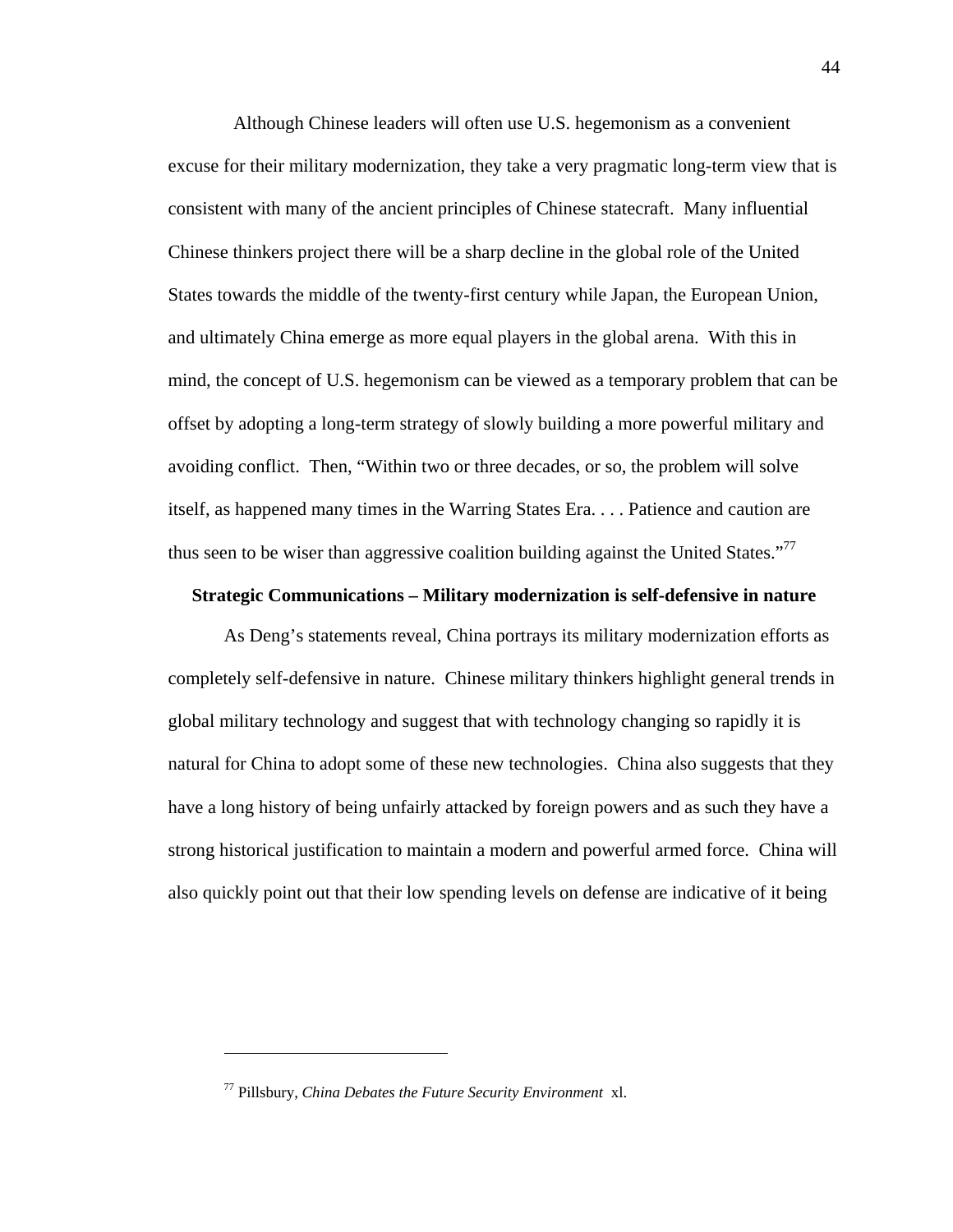only for self-defense. Zhen Bijian provides a good example of Chinese thinking on this topic: 78

The concept for our military force is to focus on maintaining peace with other countries, even with Taiwan across the straits. We have no goal to catch up with other big countries that are spending so much more than us militarily or become a threatening or hegemonistic power. We only want to make sure of our right to exist as a nation and our development rights.

It is true that global military technology and equipment have been undergoing a revolutionary change, but this isn't driven by China, but by America. It's America that is pushing improvements in military technology and equipment. Its level of sophistication is so high that China can't compete with that. Under such a situation, as I just mentioned, our goal is only to obtain the basic defenses needed to protect our population and border.

Others will argue that China's five principles of coexistence support the self-defensive

nature of China's military: "China pursues a foreign policy of peace and has all along

adhered to developing relations with other countries on the basis of the five principles of

peaceful coexistence.<sup>79</sup> We do not seek a sphere of influence in any place in the world,

and we do not want an inch of land from another country. In the future, when our

economy is developed, our country has become strong, and our national defense force

strengthened, we shall still resolutely not practice hegemonism and power politics."<sup>80</sup>

<sup>78</sup> Zheng Bijian is a close associate and adviser to Chinese President Hu Jintao. Zheng served as Hu's vice director of the Central Party School just prior to Hu's ascension to power as China's president. He now serves as head of the China Reform Forum, a government-affiliated think tank.

 $79$  The Five Principles are: mutual respect for sovereignty and territorial integrity, mutual nonaggression, non-interference in each other's internal affairs, equality and mutual benefit, and peaceful coexistence. They have become widely accepted as China's official norms for relations between countries. (Source: (http://english.people.com.cn/dengxp/vol3/note/C0150.html)

<sup>80</sup> Colonel Fang Ning, *Defense Policy in the New Era*, ed. Michael Pillsbury, trans. Michael Pillsbury, *Chinese Views of Future Warfare* (Washington DC: National Defense University Press, 1998), 56.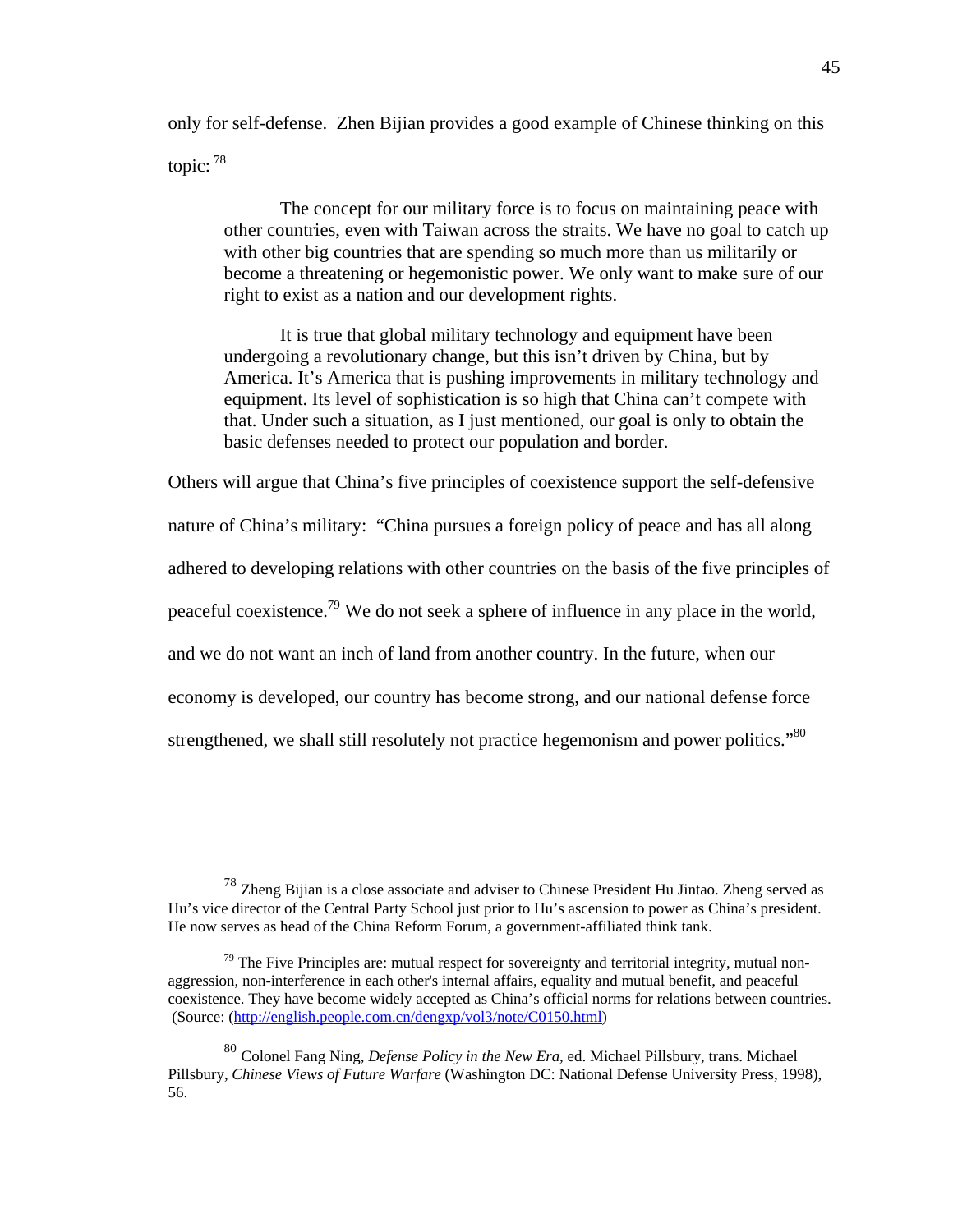#### **The PLA's philosophy of war (Local war under high-tech conditions)**

We should be good at learning the new characteristics and new patterns of limited warfare under modern high-technological conditions. We should give full play to our strong points while striking the enemy at its weak points. We shall adopt flexible tactics to win future wars against aggressors.

Senior Colonel Peng Guangqian*, Deng Xiaoping's Strategic Thought* 

China's leadership views the most effective way to organize and use its military forces to protect and pursue its national interests in the current international environment is based on a military strategy that Chinese writers describe as "local war under high-tech conditions."<sup>81</sup> This strategy recognizes that China's military will remain technologically inferior overall for the near to mid-term, but that superiority in specific areas can be applied to leverage counterbalancing effects against adversary vulnerabilities. It is inherently offensive in nature and it places emphasis on preemptive strikes.

The main premise of this philosophy is a belief that technology is transforming the basis of warfare and that these technological changes represent both a danger to as well as a great opportunity for the Chinese military of the future. The danger is in the significant technological capabilities of potential foes like the U.S. military. The opportunity, harking back to principles of ancient statecraft, relies on exploiting potential enemy weaknesses and can be stated as "no matter what new techniques or weapons are used, there is the possibility of a weaker force defeating the powerful opponent. So long as we stick to the combat principles of defeating the superior with the inferior and actively create the conditions, we will be able to win victory in future high-tech wars."<sup>82</sup>

<sup>81</sup> Mark Burles and Abram N. Shulsky, *Patterns in China's Use of Force* (Rand, 2000), 3.

<sup>82</sup> Senior Colonel Shen Kuiguan, *Dialectics of Defeating the Superior with the Inferior*, ed. Michael Pillsbury, trans. Michael Pillsbury, *Chinese Views of Future Warfare* (Washington DC: National Defense University Press, 1998), 219.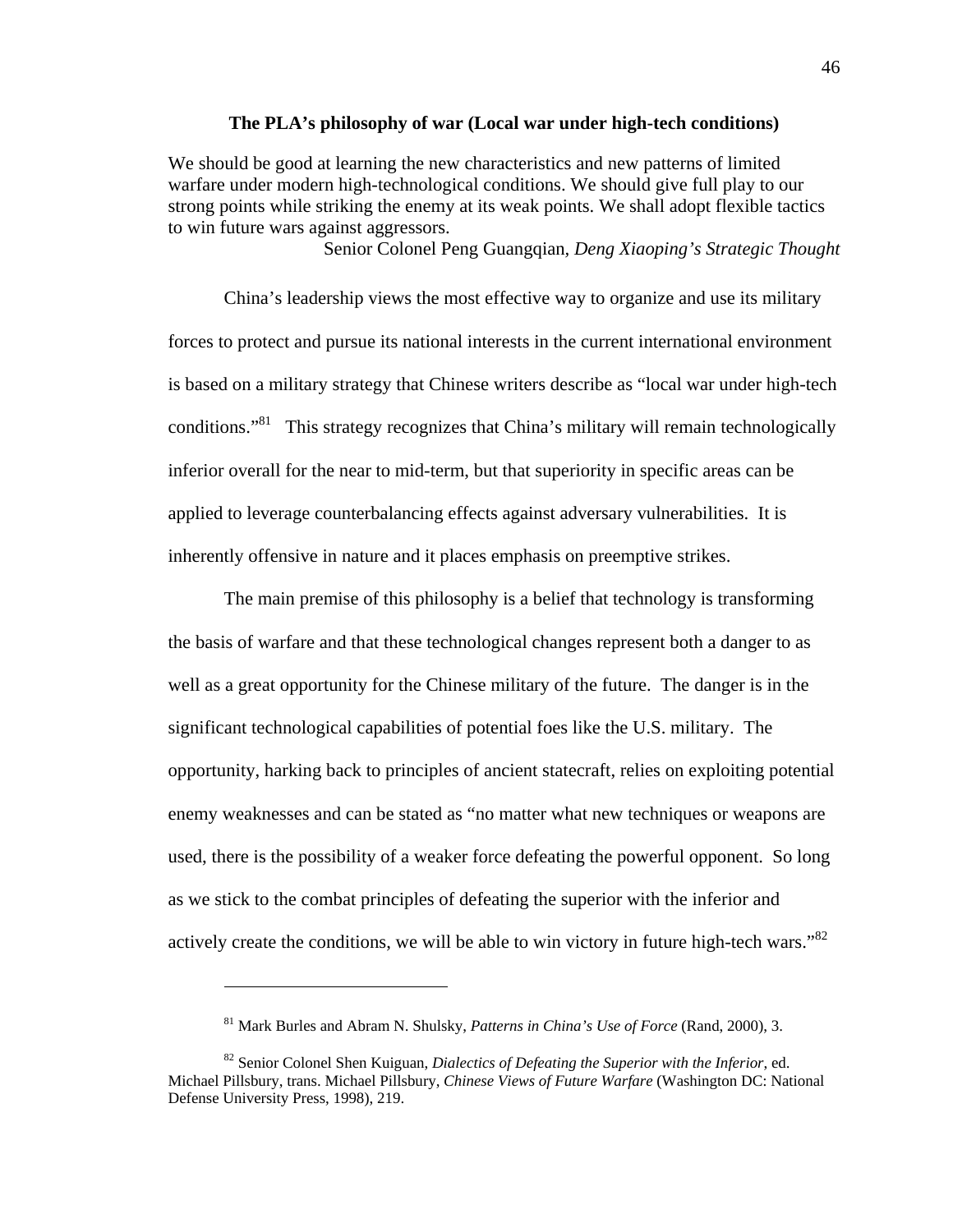This concept of the weaker overcoming the stronger has materialized as the foundation for much of China's current military modernization. The main thrust of China's modernization efforts has been shaped by their need to provide for energy security and to triumph over the hegemonic West in the future. China believes that asymmetric warfare capabilities are the keys to their success in these efforts.

## **Weaker Overcomes the Stronger – An Asymmetric Approach to Warfare**

As long as one makes the most of his strong points and takes advantage of the enemy's shortcomings, he can turn the enemy's advantage into disadvantage, his own disadvantage into advantage, and even with his inferior weaponry, he can defeat the enemy's superior weaponry.

Senior Colonel Shen Kuiguan*, Dialectics of Defeating the Superior with the Inferior* 

Chinese writers, as early as 1995, began to explore the concept of asymmetric warfare. These first writings suggested that an asymmetric approach to naval warfare would allow a less powerful navy to defeat a far more powerful foe. Five specific asymmetric approaches were suggested. The first suggested attacking the enemy's spacebased communications and surveillance systems, attacking naval units from space, and carrying out anti-reconnaissance strikes against space satellites and other space systems. Another approach suggested the use of surface-to-surface missiles and less costly aircraft instead of developing a large symmetric naval fleet. Here the writers suggest that technology improvements will allow land-based weapons and aircraft to react faster and more efficiently, will provide overwhelming mass, will allow strikes at increasingly longer range, and will offer precision strike capability against individual targets. A third approach suggested the development of "Assassin's Mace weapons" such as tactical laser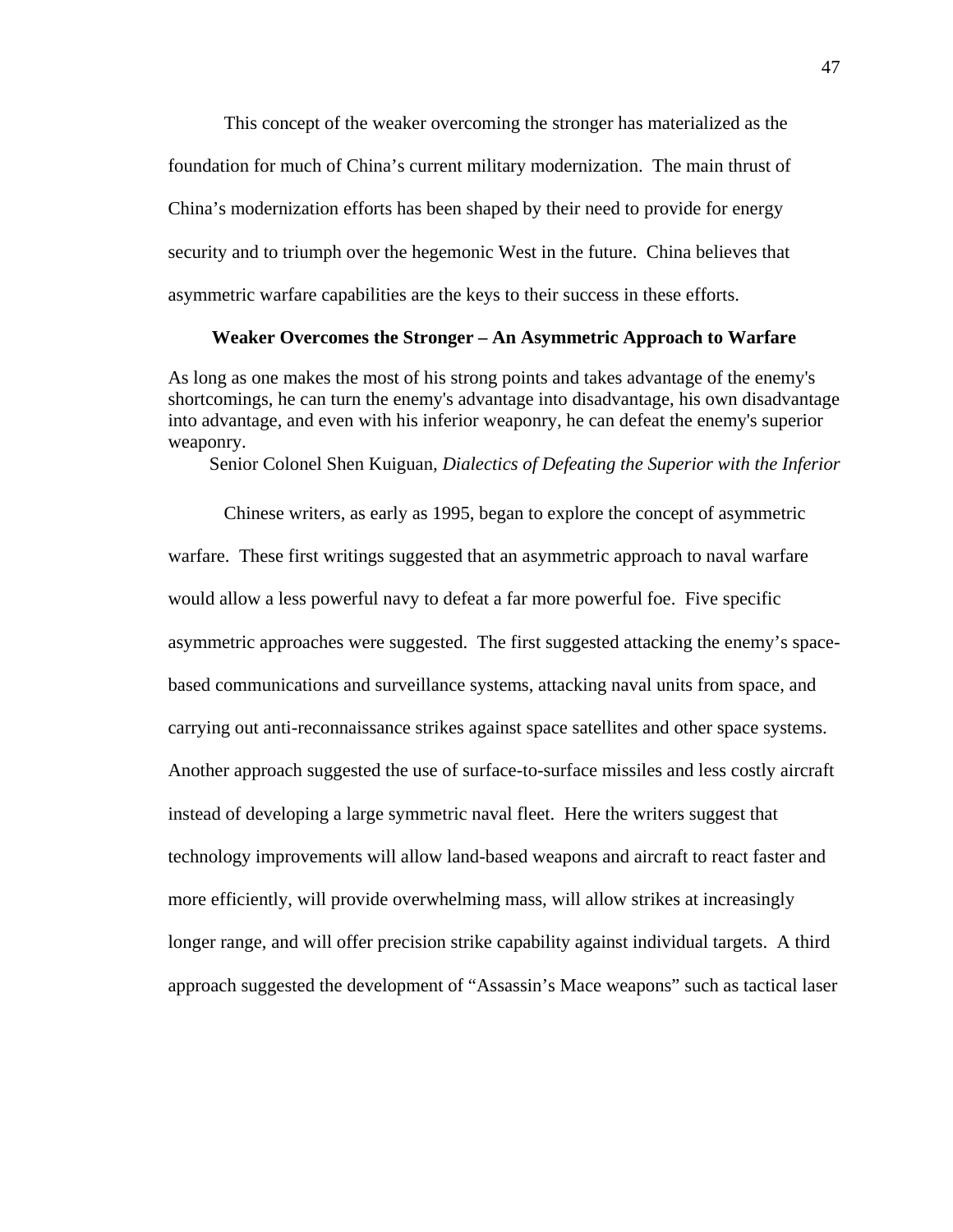weapons and stealth technology for both naval ships and cruise missiles.<sup>83</sup> The fourth approach suggested attacking the naval logistics of the superior navy. Citing examples from the Gulf War, where ammunition usage rates and fuel and oil consumption far exceeded that of past wars, the writers suggested that logistics survival would be a far greater challenge in future wars and that interdicting and disrupting the relatively unprotected supplies of American naval operations could be decisive. The final approach suggested that China focus on attacking command and information systems.<sup>84</sup>

This writing is one of many examples of Chinese military writings where the application of asymmetric warfare techniques is seen as the key to China's victory over a stronger opponent. Moreover, this view is not only held by Chinese writers, but by prominent U.S. writers as well. As an example, Dr. Milan Vego stated, when writing an analysis of Operation Enduring Freedom, "the [U.S.] emphasis on technology and tactics of weapons and platforms already has some serious and negative repercussions. This trend must be reversed soon. Otherwise the United States might find itself outthought and outfought by a relatively weaker but a more agile opponent who pays attention not only to tactics, but also to operational art and strategy and therefore better matches ends,

http://www.infowar-monitor.net/modules.php?op=modload&name=News&file=article&sid=1044.

<sup>&</sup>lt;sup>83</sup> An Assassin's Mace weapon can be defined as "a label for an idea, rather than for a particular weapon. It might be manifest in an actual weapon or an unlooked-for stratagem, but needs to be something that delivers a lot of bang for the buck. It is not something that the PLA would see as a kind of *war-winning super-weapon* [emphasis mine] that would redress the overall military balance, but something that, in the particular situation of the Taiwan Straits, might be seen to make any US intervention in the straits too expensive - whether terms of men and material or in cost of disruption to the US economy - for Washington to take the risk in the first place. Or, should such an intervention occur, it would pose an effective enough challenge to give the Chinese time to complete their mission and switch to diplomacy to end what could become a disastrous full-scale confrontation. From: *China's 'Assassin's Mace' meets the Taiwanese 'Scorpion*. Accessed online (28 March 2007).

<sup>84</sup> Michael Pillsbury, *China's Military Strategy toward the U.S. - a View from Open Sources* (U.S.- China Economic and Security Review Commission, 2001), 11.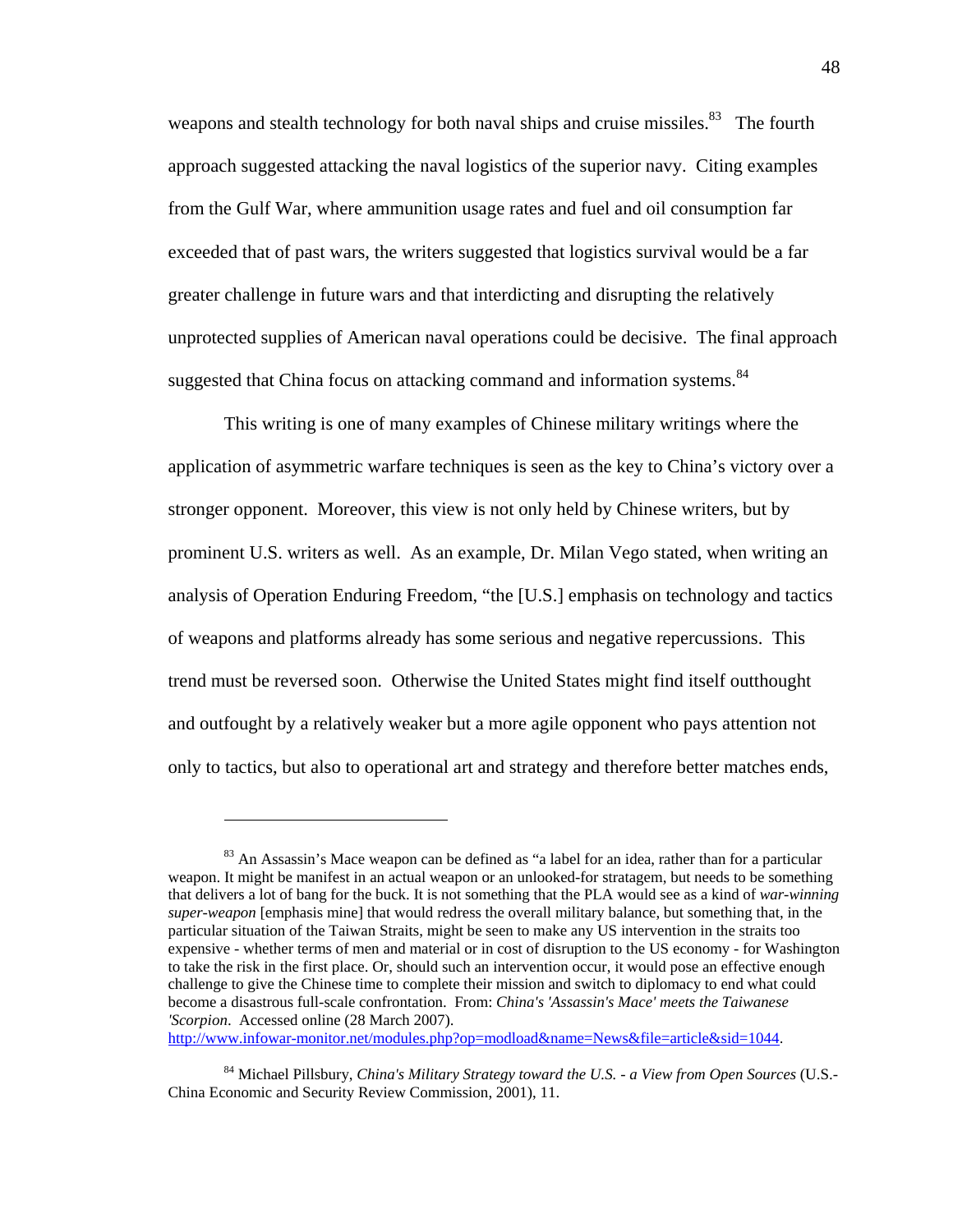means, and ways to achieve victory."85 Analysis such as this definitely provides some credibility to China's adoption of an asymmetric approach to warfare. The next section of the paper will examine how the three components of China's strategic military thought are guiding China's military modernization.

#### *Current Military Capabilities*

<u>.</u>

A complete examination of the current force structure of China's armed forces is well beyond the scope of this report. However, it is important to briefly highlight some of the major force modernization trends in order to illustrate the focused effort China is placing on anti-access and asymmetric warfare capabilities. China's leaders view these types of military capabilities as the "ways" in a broader ends, ways, and means approach to this problem set, with the desired "ends" being to establish energy security and turn China into the dominant region power and ultimately a world power on par with the West fueled by the "means," a mercantilist approach to energy security along with increased military spending. China views these capabilities as enablers in achieving its broader national security objectives.

In general, the PLA's modernization effort has been focused on improving asymmetric capabilities such as ". . . missile programs, information and electronic warfare capabilities,  $C^4$ I networks, and anti-air defenses."<sup>86</sup> These efforts are coupled with an on-going effort focused on building a modern tactical air force, a navy capable of operations further away from the coast, and a ground force that is capable of rapid

<sup>85</sup> Dr. Milan Vego, "What Can We Learn from Enduring Freedom?," *Proceedings* July (2002).

<sup>86</sup> David Shambaugh, *Modernizing China's Military* (Berkeley: University of California Press, 2002), 330.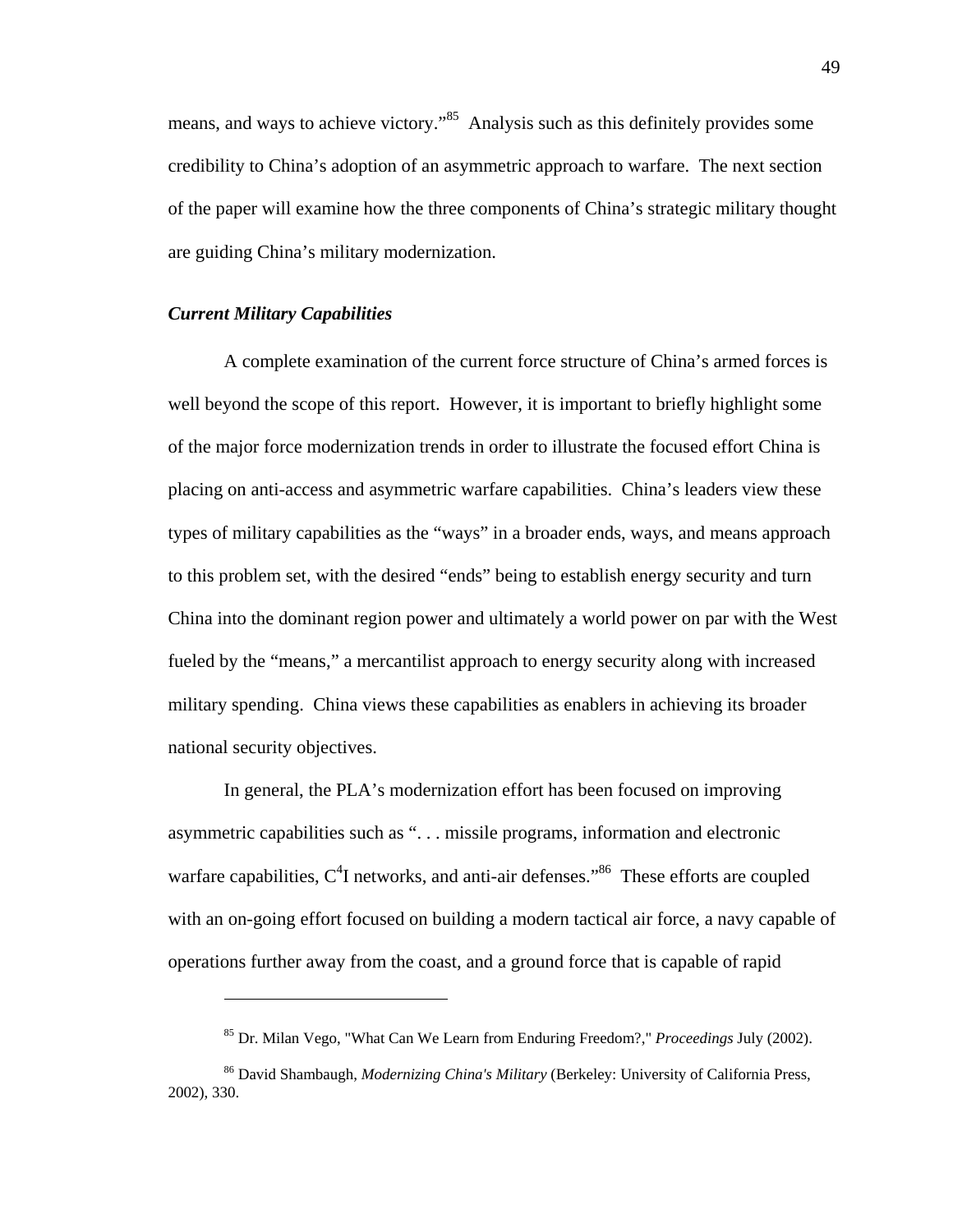reaction and power projection. Few would argue that China has the legitimate right to modernize is armed forces as long as they do not threaten others. However, unlike the past decade, when China's military was obviously out-of-date and incapable of threatening others, that is no longer the case today. The U.S. Department of Defense states that "Long-term trends in China's strategic nuclear forces modernization, land and sea based access denial capabilities, and emerging precision-strike weapons have the potential to pose credible threats to modern militaries operating in the region."<sup>87</sup> The following sections will highlight some of the key asymmetric and anti-access capabilities being pursued and developed by China's armed forces that support China's strategy to secure energy and emerge over the long-term as a great power on par with the West.

#### **Asymmetric Assassin's Mace Weapons**

The concept of "Assassin's Mace Weapons" is central to the concept of the "inferior defeating the superior" as advocated by China's "high-tech war under modern conditions" strategy of war. This terminology began to appear in Chinese military thinking in the late 1980s and has often been a central theme in Chinese military writing regarding the United States, particularly on the topic of Taiwan, where Chinese thinkers believe these types of weapons will be the key to Chinese victory. Keep in mind that the idea behind an Assassin's Mace Weapon is to use a special capability or weapon to suddenly incapacitate an enemy instead of fighting him according the rules. It is educational to understand the scope and types of capabilities and weapons that Chinese writers and researchers are exploring as potential Assassin's Mace Weapons. The following is a short list of some of the titles of relevant articles collected from open

1

<sup>87 &</sup>quot;Military Power of the People's Republic of China 2006."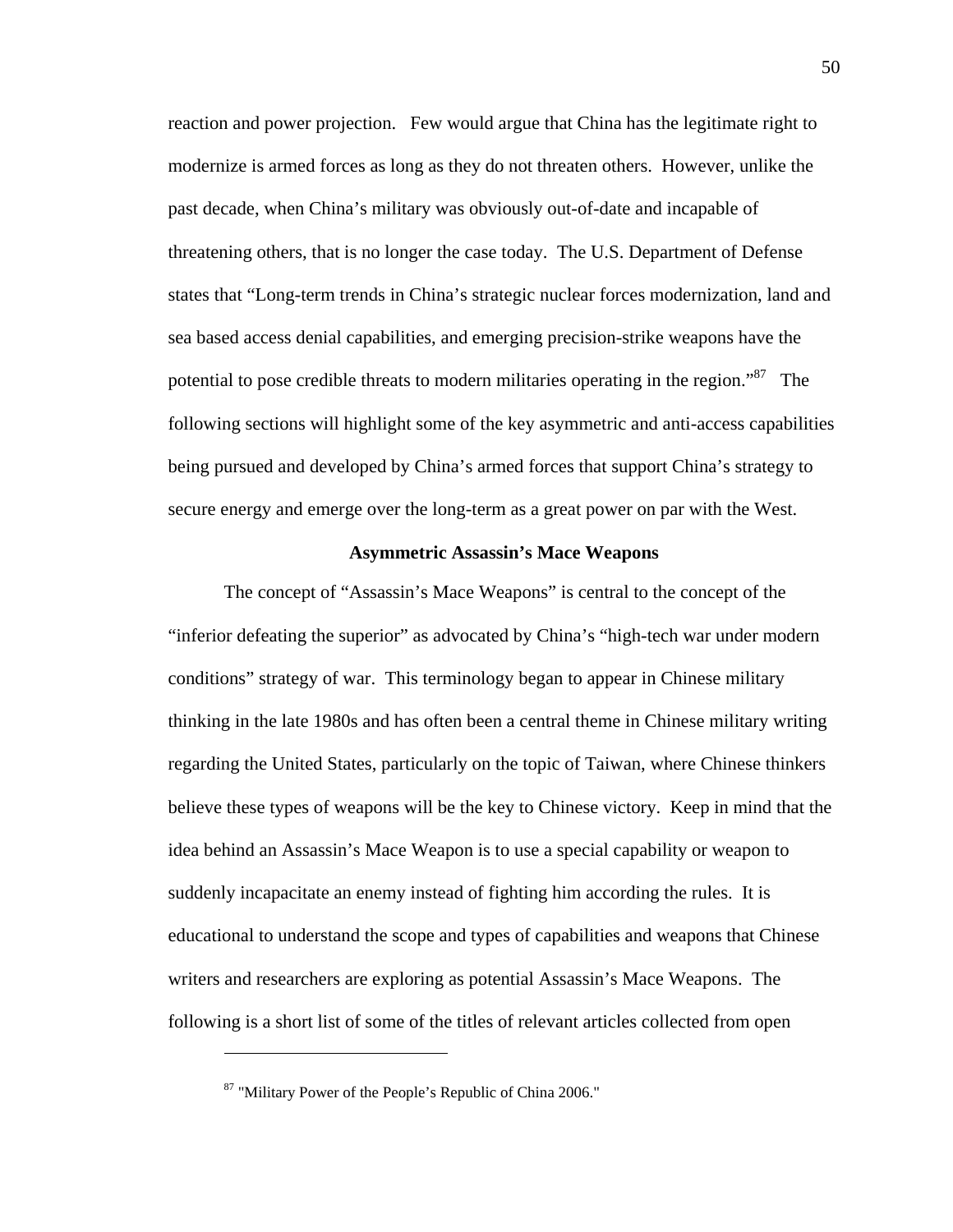source Chinese publications that show the breadth of China's research into this area of

concern:88

- *Information Warfare as an Assassin's Mace Weapon*
- *Nuclear Weapons as Assassin's Mace*
- *Countering US Air Attacks with Assassin's Mace*
- *EMP Bombs Targeted on Command Centers as Assassin's Mace Weapons*
- *Surface to Air Missiles as Assassin's Mace*
- *Information Warfare Requires Assassin's Mace Weapons*
- *Special Forces and Network Assassin's Mace Weapons*
- *Cruise Missiles as Assassin's Mace Weapons*
- *Assassin's Mace Weapons for "Joint Information Warfare.*
- *Mobile ICBM is an Assassin's Mace Weapon*
- *Genetic or DNA Assassin's Mace Weapons*
- *Assassin's Mace Weapons Are Mainly Long Range Precision Strike and IW*
- *Russian Assassin's Mace Weapons ASAT, Plasma Weapons, and Satellite Warning*
- *America's Assassin's Mace Weapon: Airborne Divisions*
- *US Space Strike Fighters are Assassin's Mace Weapons*
- *Ballistic Missiles as Assassin's Mace Weapons*

Most of these topics can be broadly categorized into one of three areas, which will focus

the examination in the upcoming sections of China's emerging asymmetric capabilities.

These three broad categories include:

 $\overline{a}$ 

- 1) Space based Assassin's Mace Weapons
- 2) Information Operations Based Assassin's Mace Weapons
- 3) Area Denial Assassin's Mace Weapons

## **Space Weapons**

Chinese military planners and strategists alike have noted the key role that U.S.

space assets played in the U.S. military's resounding successes in battle over the past

decade and a half. They took particular note of how U.S. spy satellites enabled detailed

planning followed by surgical precision bombing guided by U.S. navigation satellites.

<sup>88</sup> Pillsbury, *China's Military Strategy toward the U.S. - a View from Open Sources*, 13-16.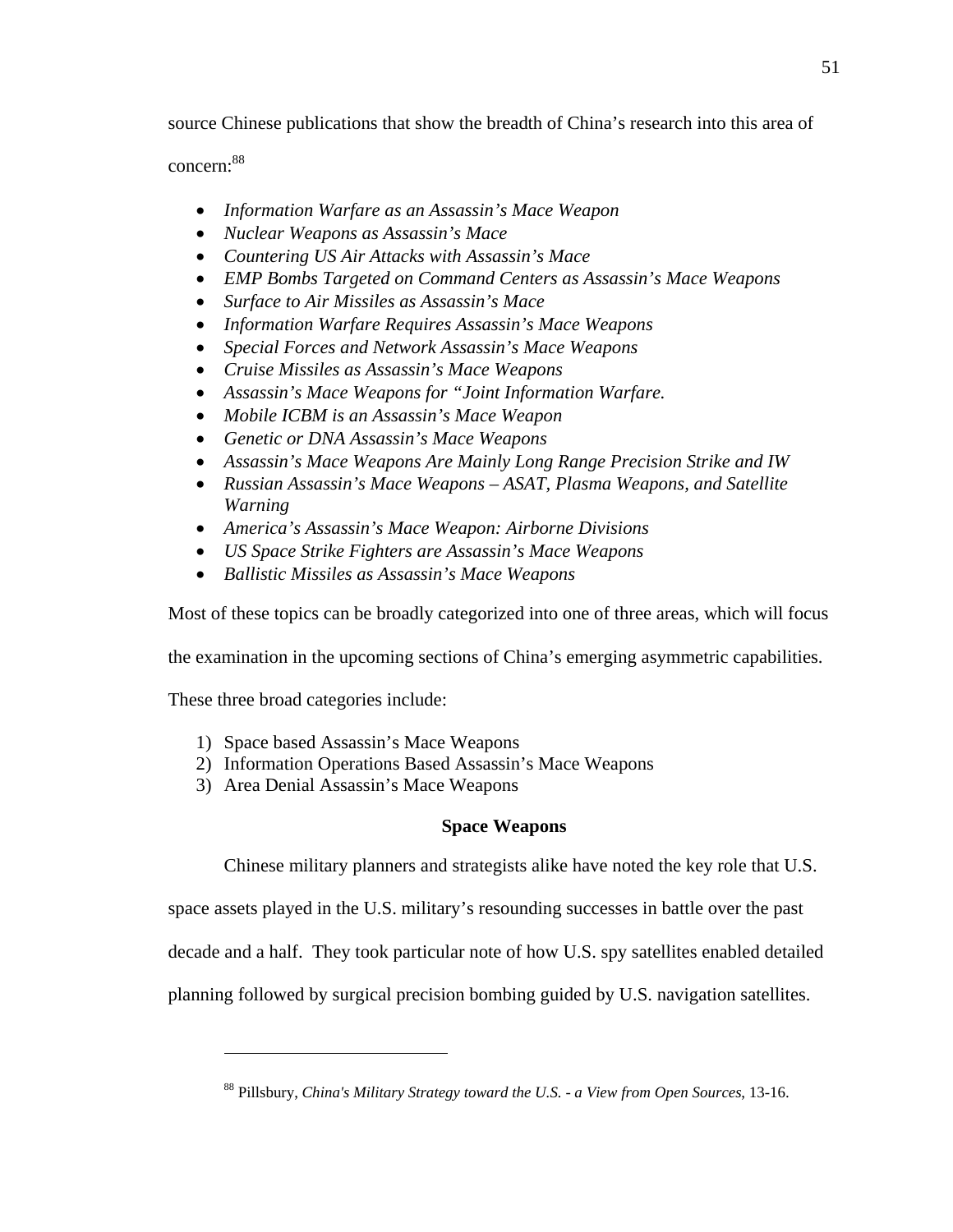These same planners saw that if China ever confronted the U.S. military that they would need a way to offset the U.S. military's high-tech advantage in orbit.<sup>89</sup> This realization has set into motion focused anti-access efforts on the part of China to counterbalance the dominance of the United States in space.

Literature shows that China has been actively researching the development of anti-satellite technologies as far back as the 1960s. However, the program gained renewed vigor when Deng Xiaoping ascended to power in the 1980s. Since then literature has suggested that China has been actively researching anti-satellite weapons using ground based missiles, high-powered ground based lasers designed to blind and or destroy sensitive satellite electrical components, air launched anti-satellite missiles, and parasitic micro-satellites designed to "stick" to targeted satellites and either disable them through jamming or destroy explosively when commanded.<sup>90</sup> The ground based missile and ground based kill mechanism have already been actively demonstrated.

In October of 2006 the U.S. confirmed China had "successfully blocked one of its spy satellites using a ground-to-space laser. . . . The high-powered light was able to blind onboard cameras, acknowledged National Reconnaissance Office Director Donald Kerr, responding to a report in *Defense News*. He said: 'It makes us think.'<sup>"91</sup> More recently, in January of 2007, China successfully demonstrated a successful anti-satellite test using a kinetic kill vehicle to destroy an aging Chinese weather satellite.

1

<sup>89</sup> Peter N. Spotts, "Alarm over China's Arms Pursuit - in Space," *Christian Science Monitor*, November 20, 2006

<sup>90</sup> Pillsbury, *China's Military Strategy toward the U.S. - a View from Open Sources*, 20.

<sup>91</sup> Chris Williams, "Pentagon Confirms Beijing's Anti-Satellite Laser," in *The Register (on-line)* (Friday 6th October 2006 ).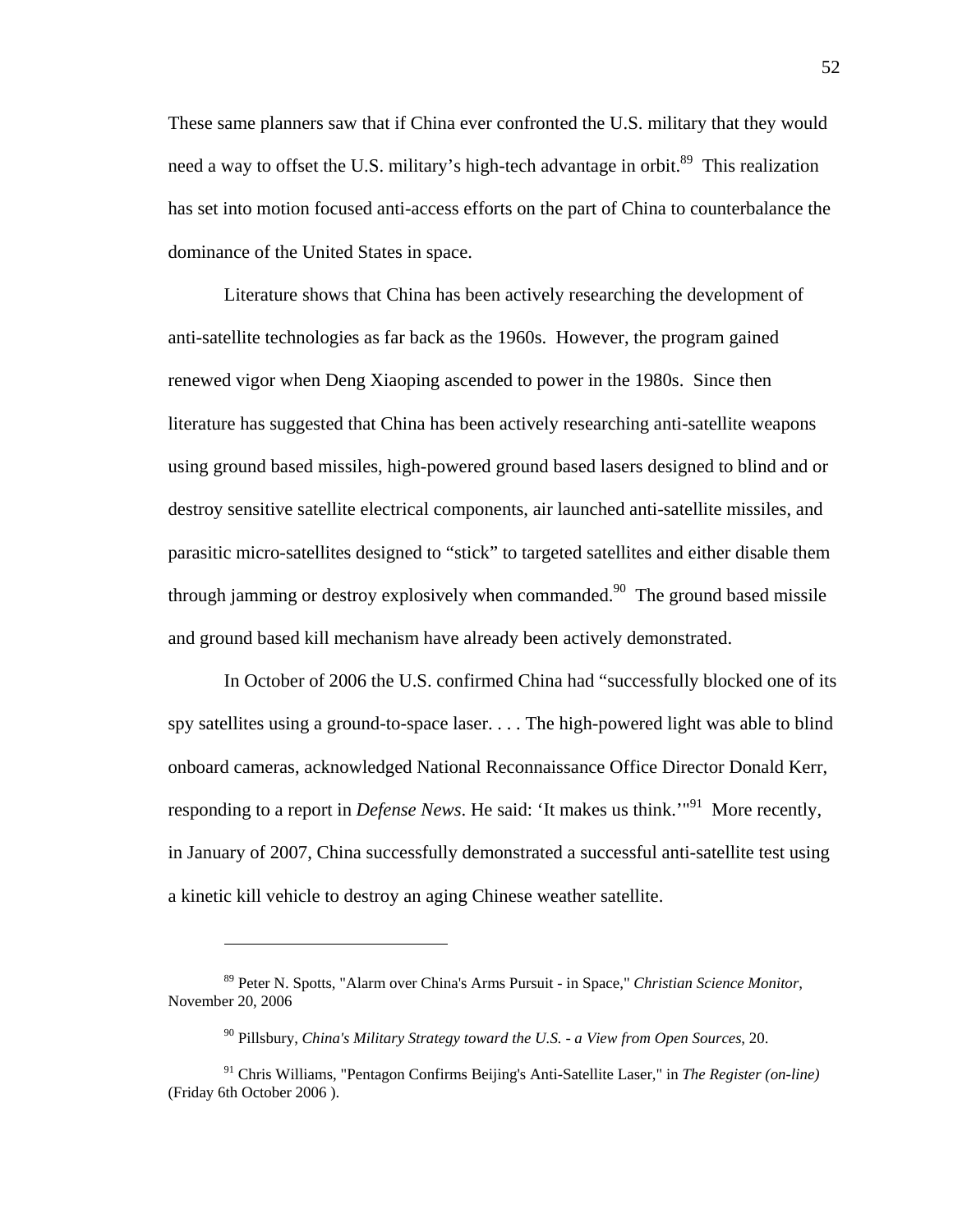Other open source literature indicates that China has explored the use of space to counter U.S. aircraft carriers. "An unusually detailed article in the June 2000 issue of *Missiles and Space Vehicles* assessed the challenge of developing re-entry warheads that could attack aircraft carriers, or what was euphemistically called 'slowly moving targets on the sea' in the English language summary that the journal's Chinese editor provided."<sup>92</sup> Although there is little data to support that the Chinese have successfully developed this capability, the concern that China is willing to develop space weapons is cause for concern.

The author finds the pursuit of these asymmetric space capabilities rather interesting in light of official Chinese policy regarding space as outlined in the White Paper – Chinese Space Activity in 2006. This document states:

The aims of China's space activities are: to explore outer space, and enhance understanding of the Earth and the cosmos; *to utilize outer space for peaceful purposes* [emphasis mine], promote human civilization and social progress, and benefit the whole of mankind; to meet the demands of economic construction, scientific and technological development, national security and social progress; and to raise the scientific quality of the Chinese people, protect China's national interests and rights, and build up the comprehensive national strength.<sup>93</sup>

The author would suggest that anti-satellite rockets, satellite blinding lasers, and the

pursuit of space based system designed to target aircraft carriers support China's long-

term strategy to emerge at a future date on par with the West.

<sup>92</sup> Pillsbury, *China's Military Strategy toward the U.S. - a View from Open Sources*, 27.

<sup>&</sup>lt;sup>93</sup> "China's Space Activities in 2006," (Beijing: Information Office of the State Council of the People's Republic of China 2006), n.p.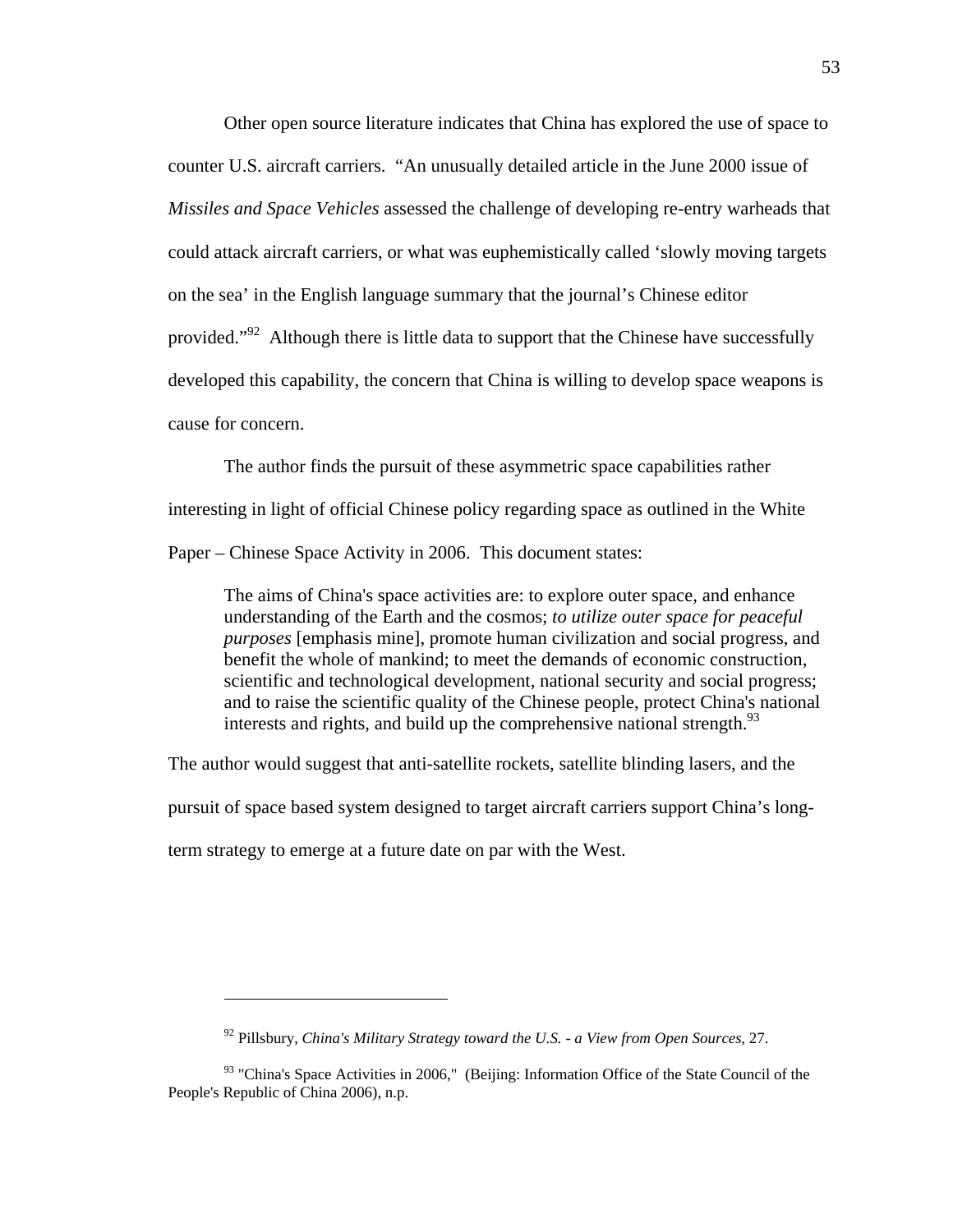## **Information Operations**

Chinese leaders view information warfare, in today's increasingly high-tech battlefield environment, as a particularly attractive and powerful asymmetric option for "overcoming the superior with the inferior." Chang Mengxiong in *Weapons of the 21st Century* states that "Information warfare will be the most complex type of warfare in the 21st century, and it will decide who will win and who will lose the war.<sup>"94</sup> Information operations are seen as particularly appealing because they have the ability to impact both the attacking military force and the political will of the people behind that military. The U.S.-China Economic and Security Review Commission reports that Chinese military writings suggest the use of information warfare to attack "key civilian targets such as financial systems" as well as to destroy or cripple military targets. The report further states that "The PLA, leveraging private sector expertise, steadily increases its focus on cyber-warfare capabilities and is making serious strides in this field."<sup>95</sup> Another particularly appealing aspect of information operations is its ability to influence the enemy at longer ranges compared to its conventional warfare counterparts. Additionally, information operations are "also believed to enjoy a high degree of 'plausible deniability,' rendering it a possible tool of strategic denial and deception."<sup>96</sup> In general, Chinese information warfare advocates argue that information operations are a useful supplement to China's conventional support to strategic goals.

<sup>94</sup> Chang Mengxiong, *Weapons of the 21st Century*, ed. Michael Pillsbury, trans. Michael Pillsbury, *Chinese Views of Future Warfare* (Washington DC: National Defense University Press, 1998), 255.

<sup>&</sup>lt;sup>95</sup> "U.S.-China Economic and Security Review Commission," 137.

<sup>96 &</sup>quot;Chinese Information Operations Strategies in a Taiwan Contingency"," in *U.S.-China Economic and Security Review Commission* (2005).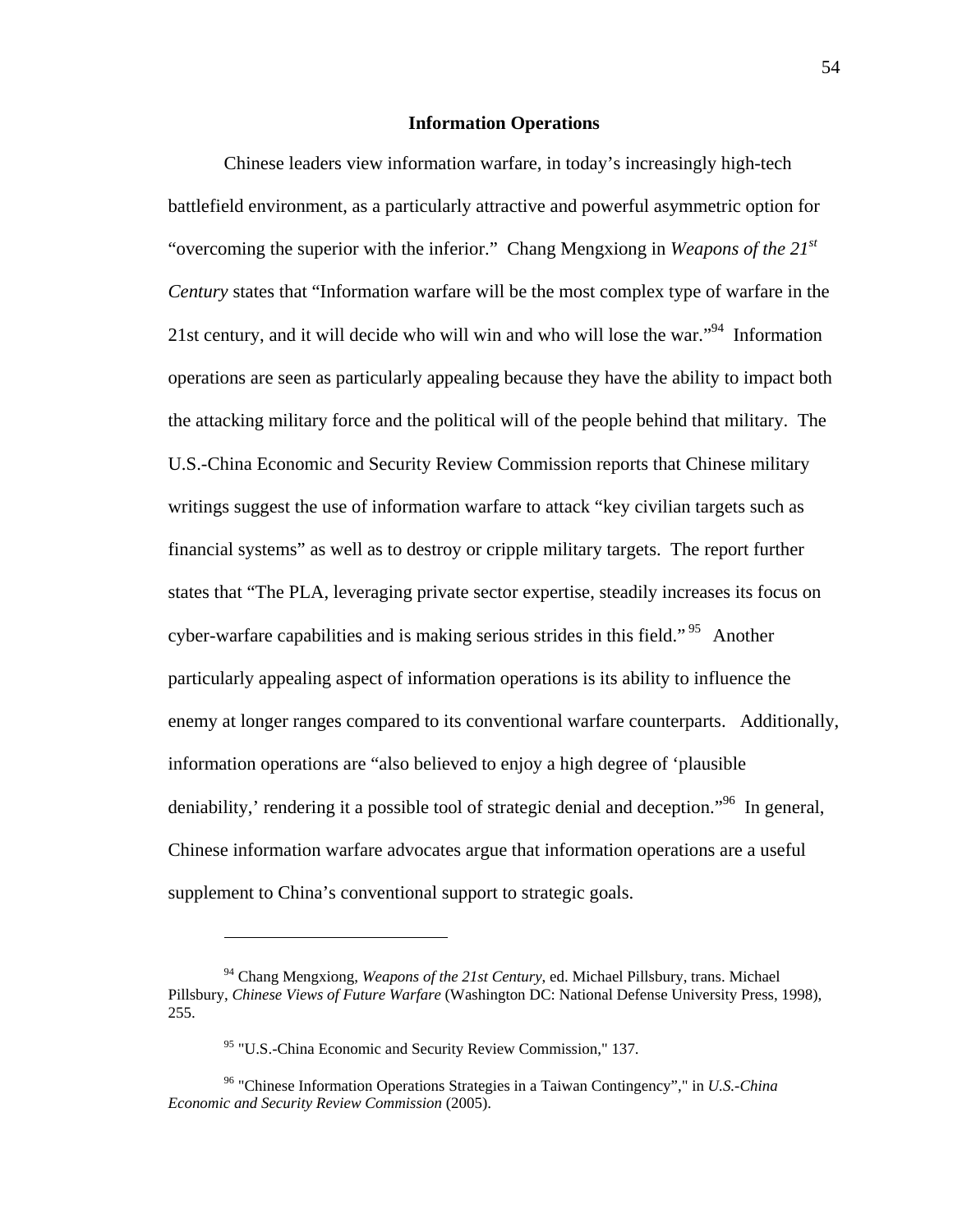Dr. James Mulvenon, Deputy Director for Advanced Analysis and a specialist on the Chinese military from Defense Group Inc., reports that a core concept of emerging Chinese military doctrine is the preemption "strategy of *xianfa zhiren*, or 'gaining mastery before the enemy has struck.'" Dr. Mulvenon cites a Chinese author who writes that information operations should be used "to take advantage of serious gaps in the deployment of forces by the enemy with a high tech edge by launching a *preemptive* [emphasis mine] strike during the early phase of the war or in the preparations leading to the offensive." Other Chinese writers have focused on the vulnerability of critical civilian infrastructure to computer network attack , which if attacked would "shake war resoluteness, destroy war potential and win the upper hand in war, thus undermining the political will of the population for participation in military conflict."<sup>97</sup> The U.S.-China Economic and Security Review Commission report summarizes China's offensive outlook towards information operations:

The PLA's cyber-warfare strategy has evolved from defending its own computer networks to attacking the networks of its adversaries and limiting their ability to obtain and process information, and PLA information warfare units are developing viruses to harm the computer systems of its enemies. Such attacks would be intended to disable defense systems that facilitate command and control and intelligence communication and the delivery of precision weapons, primary instruments for the conduct of modern U.S. warfare.  $98$ 

Another disturbing aspect of China's information operations capabilities is its growing cyber-espionage program. *TIME* magazine has reported that "in recent years, the counterintelligence community has grown increasingly anxious that Chinese spies are

 $97$  Ibid.

<sup>98 &</sup>quot;U.S.-China Economic and Security Review Commission," 137.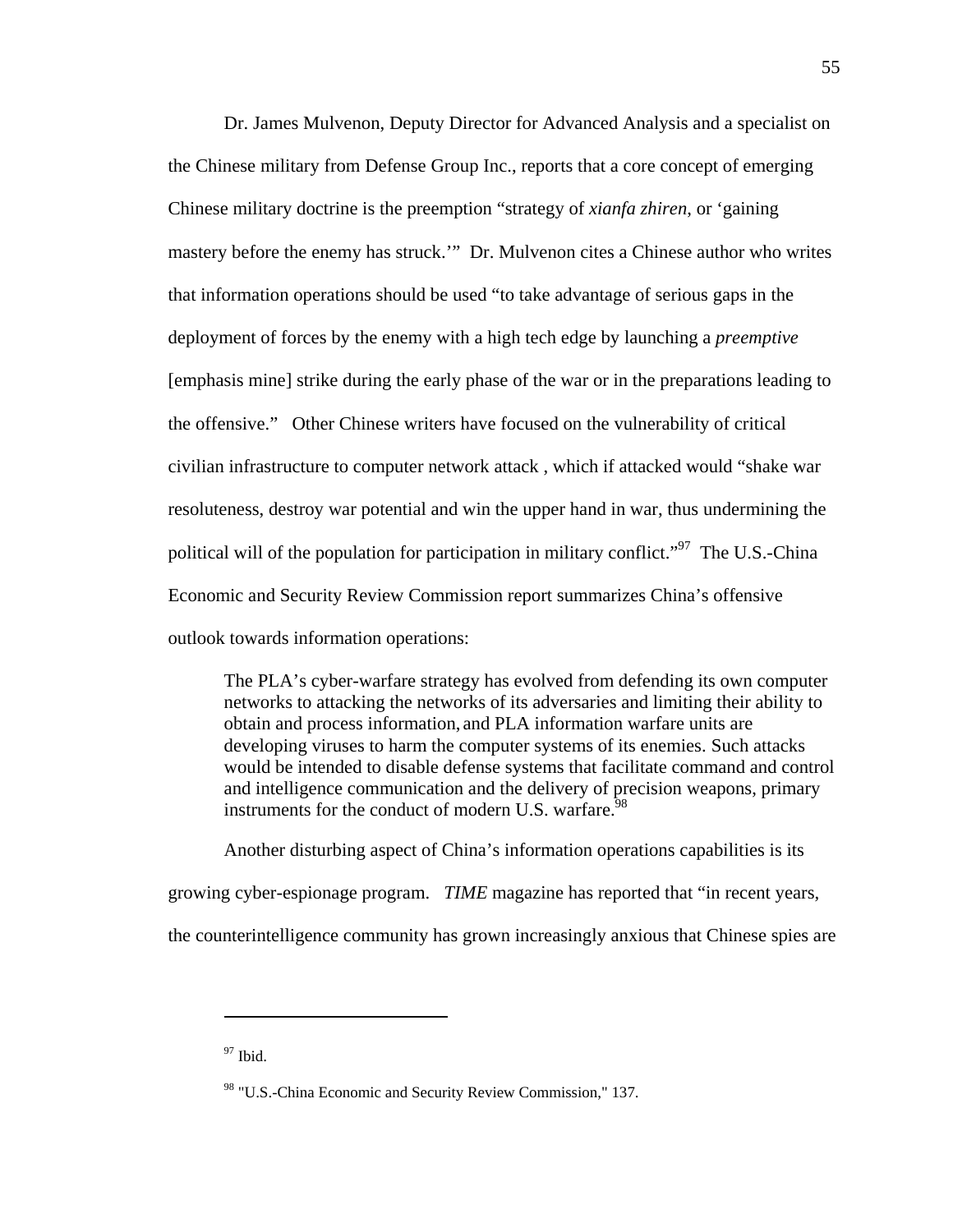poking into all sorts of American technology to compete with the U.S."99 *TIME's* article focuses on a cyber-espionage ring that U.S. investigators have code-named "Titan Rain," which since 2003 has "been conducting wide-ranging assaults on U.S. government targets to steal sensitive information."<sup>100</sup> The article also suggests that "Titan Rain could be a point patrol for more serious assaults that could shut down or even take over a number of U.S. military networks."<sup>101</sup> U.S. officials are quick to point out that "they don't yet know whether the spying is official, a private-sector job or the work of many independent, unrelated hands," but that the "the FBI is 'aggressively' pursuing the possibility that the Chinese government is behind the attacks.<sup>102</sup> Independent experts are more forthright in attributing these attacks to the Chinese government. Alan Paller, the director of the SANS Institute states that "the attacks have been traced to the Chinese province of Guangdong, and the techniques used make it appear unlikely to come from any other source than the military. . . . These attacks come from someone with intense discipline. No other organization could do this if they were not a military

organization."103

 $\overline{a}$ 

Why is cyber-espionage so important to the Chinese? David Szady, head of the FBI's counterintelligence unit, summed up the answer in an interview with *TIME*--"When

 $100$  Ibid.

 $101$  Ibid.

 $102$  Ibid.

*(http://www.breitbart.com/news/2005/12/12/051212224756.jwmkvntb.html)* (Dec 15, 2005).

<sup>&</sup>lt;sup>99</sup> Nathan Thornburgh, "The Invasion of the Chinese Cyberspies (and the Man Who Tried to Stop Them)," in *TIME (http://www.time.com/time/magazine/article/0,9171,1098961,00.html)* (2006).

<sup>&</sup>lt;sup>103</sup> The SANS (SysAdmin, Audit, Network, Security) Institute was established in 1989 as a cooperative research and education organization. It is one of the most trusted and by far the largest source for information security training and certification in the world. Quotation from:"Hacker Attacks in U.S. Linked to Chinese Military: Researchers," in *Breitbart.com*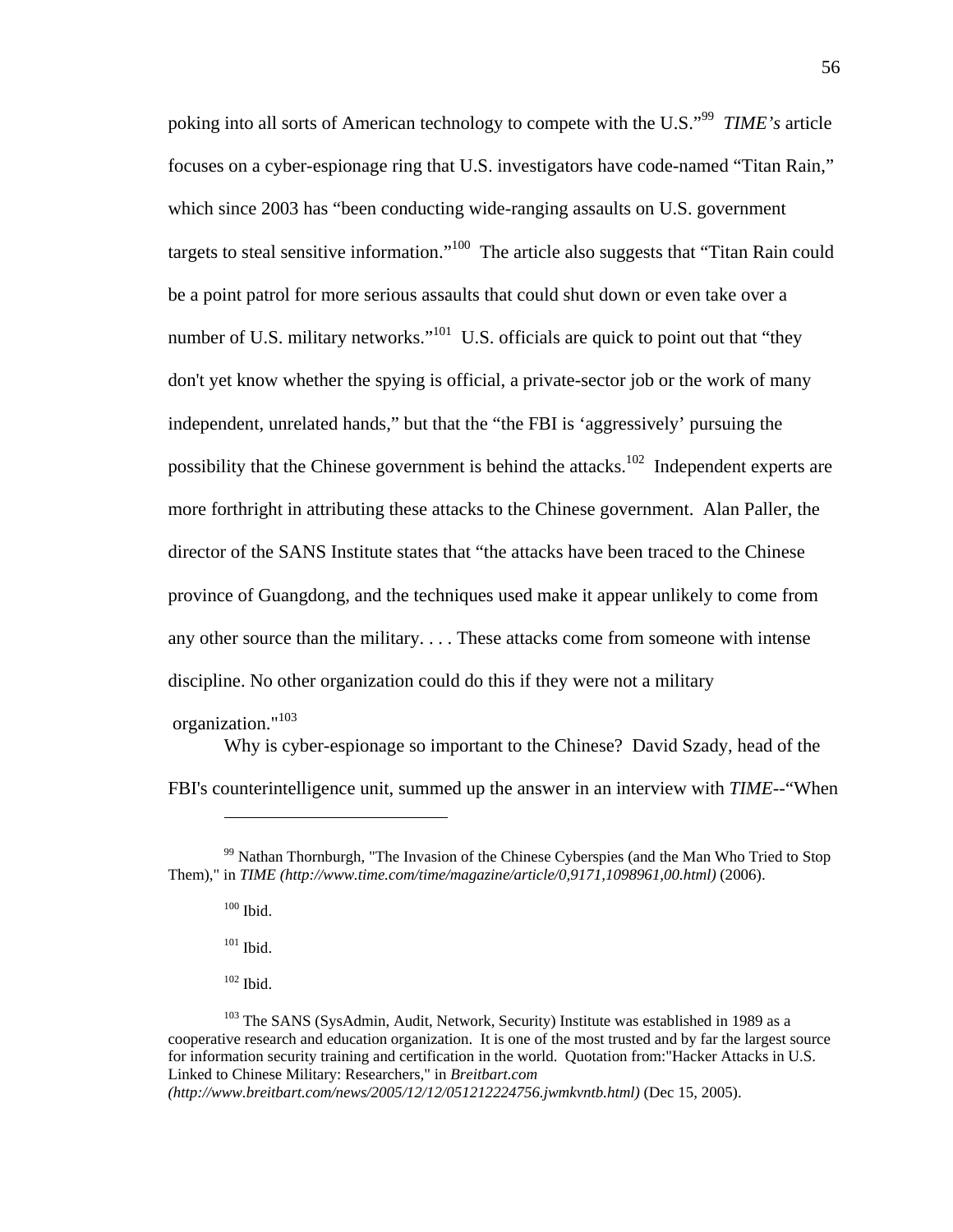it comes to advancing their military by stealing data, the Chinese are more aggressive than anyone else. . . . If they can steal it and do it in five years, why [take longer] to develop it?" $104$  Practically speaking, espionage has allowed the Chinese military to make great advances in technology in a very short time and at a fraction of the cost. Some examples of the fruits of China's efforts include new weapons systems that seem to "clone the Tomahawk cruise missile and the Aegis seaborne radar system."<sup>105</sup> This same technology cost the U.S. hundreds of millions of dollars in research and development costs and often represented decades of work.

#### **Area Denial Weapons**

Another focus area where China is attempting to gain an asymmetric advantage is in their pursuit of area denial weapons. The U.S. Department of Defense reports that "China is developing forces and concepts focused on denying an adversary the ability to deploy to locations from which it can conduct military operations. Increasingly, China's area denial forces overlap, providing multiple layers of defensive capability."106 Foremost among China's acquisitions in this area has been improved ballistic cruise missiles, new and advanced submarines, and advanced anti-ship cruise missiles (ASCM).

The cornerstone of China's sea denial capability is its growing capability in naval weapons systems and platforms. China has made heavy investments in platforms capable of deploying mines, missiles, and advanced torpedoes. These improvements, coupled with new medium range ballistic missiles, provide China a potent area-denial capability

<sup>&</sup>lt;sup>104</sup> Thornburgh.

<sup>105</sup> James Kitfield, "Espionage, the Sequel," *Air Force Magazine* March 2007, 73.

<sup>&</sup>lt;sup>106</sup> "Military Power of the People's Republic of China 2006," 25.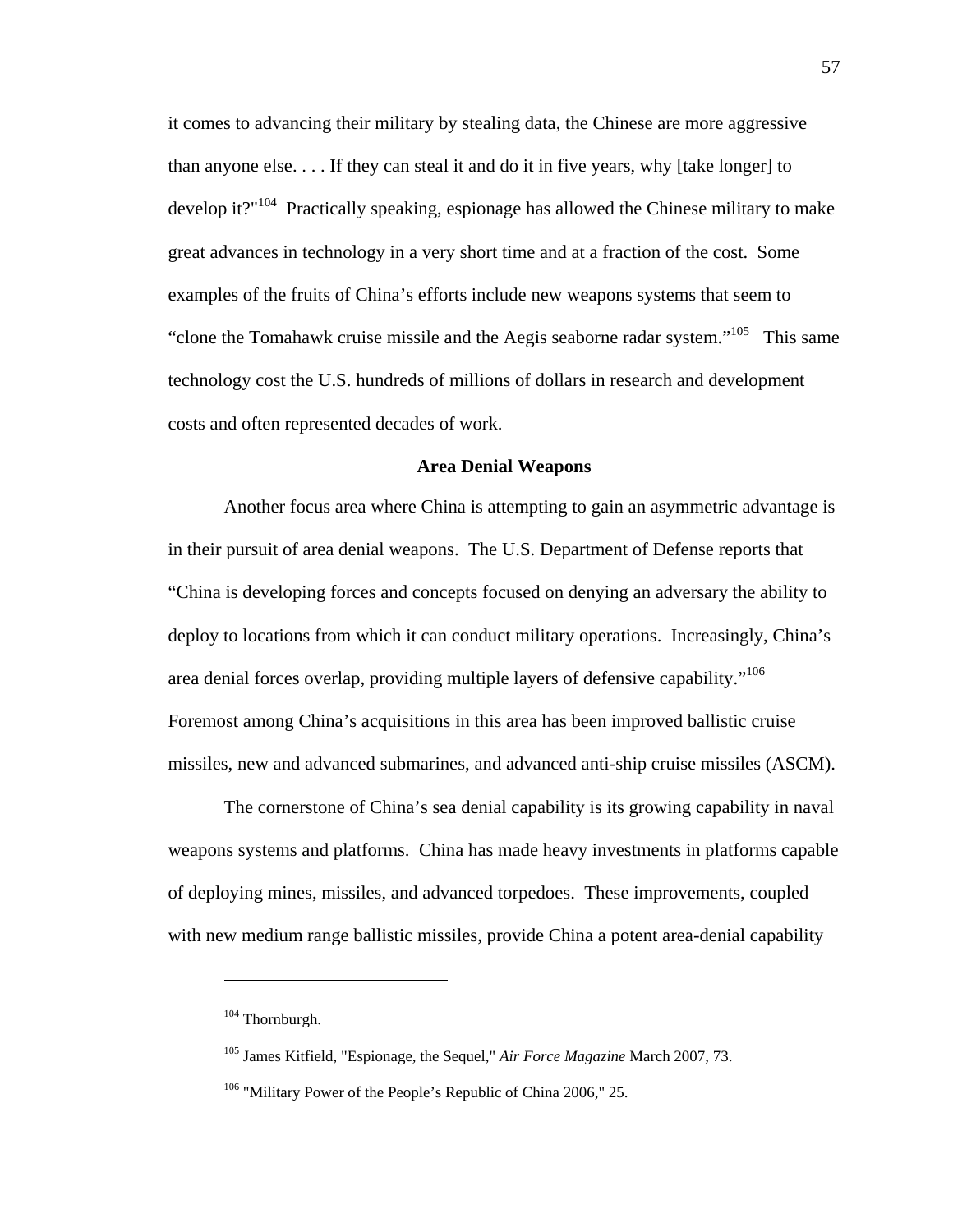as well as a potent offensive weapons capability should they choose to use it. The cornerstone of China's area denial capability is its growing submarine force. The submarine is one of China's most lethal and coercive sea-going elements. China is actively building its own indigenously produced SONG and YUAN class submarines as well as purchasing Russian-made KILO class submarines. These submarines have the capability to lay mines, launch ASCMs submerged, and attack ships with wire-guided and wake-homing torpedoes. China's willingness to posture its growing sea-denial capabilities offensively is evidenced by its recent stalking of a U.S. carrier battle group in the Pacific. The Washington Times reported that "The Kitty Hawk and several other warships were deployed in ocean waters near Okinawa…" when a Chinese submarine "surfaced within firing range of its torpedoes and missiles before being detected." The article further states that "Chinese submarines rarely have operated in deep water far from Chinese shores or shadowed U.S. vessels."<sup>107</sup>

Another disturbing trend in China's offensive asymmetric capability is in its ballistic and cruise missile programs. China has made extensive investment in developing its longer-range ballistic missile force. It has developed a road-mobile, solidpropellant, intercontinental ballistic missile, which "can target most of the world, including the continental United States."<sup>108</sup> Former U.S. Secretary of Defense, Donald Rumsfeld commented on China's efforts to expand its missile force to include missiles

<u>.</u>

<sup>107</sup> Bill Gertz, "China Sub Secretly Stalked U.S. Fleet," *Washington Times*, November 13, 2006.

<sup>&</sup>lt;sup>108</sup> "Military Power of the People's Republic of China 2006," 3-4.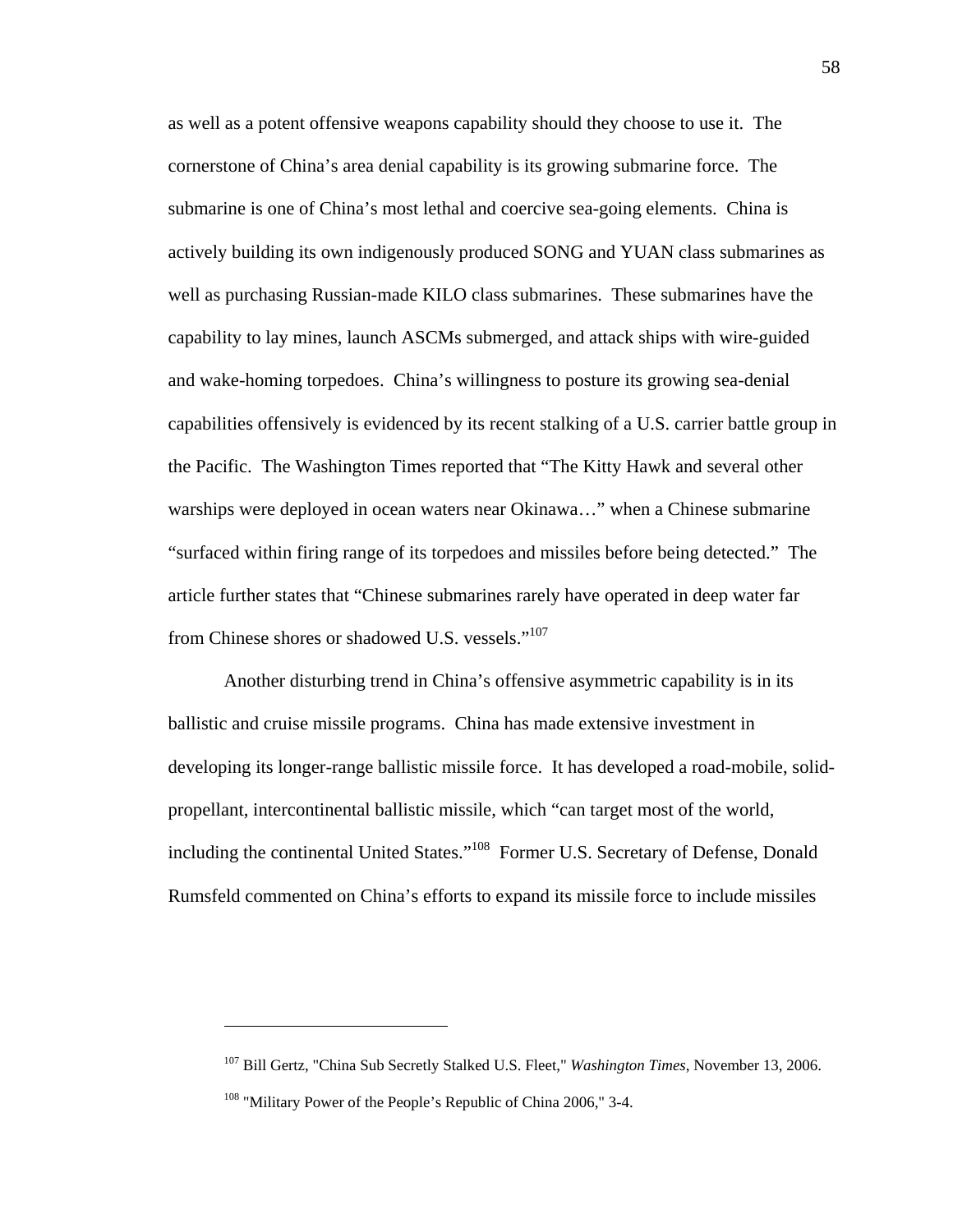capable of reaching targets around the world, not just the Pacific region: "Since no nation threatens China, one must wonder: Why this growing investment?"<sup>109</sup>

China's asymmetric military modernization efforts are part of China's long-range strategy. China's growing asymmetric capabilities nicely complement China's energy security needs as well as China's desire to gradually build its military power to challenge a hegemon. The realization of these efforts will enable China to emerge as the dominant regional player in Asia and ultimately on par with the West.

<sup>109</sup> Kynge, 234.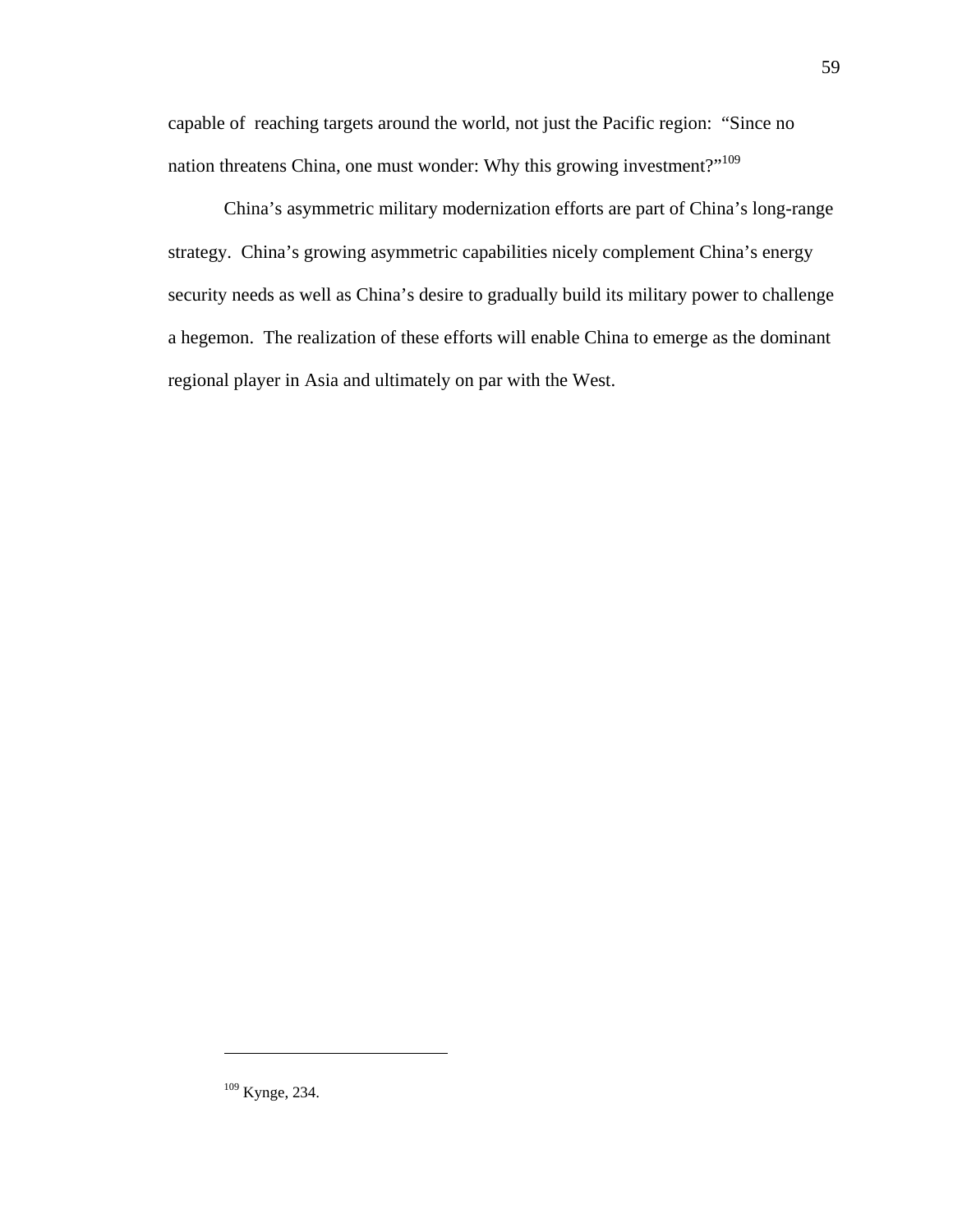# **Conclusion**

China's increasing demand for energy is a dilemma of growing proportion. China's energy demands will continue to grow and most likely will become increasingly dependent on foreign oil imports. This is a factor that potentially threatens the stability of China's burgeoning economy and as such, China's leadership must do everything in its power to satisfy China's energy needs. Failure to do so would likely precipitate economic panic and collapse of the sort that could unhinge the Communist Party's regime and authority. China's leadership faces an imperative—China's thirst for energy must be fed. $110$ 

China is seeking to protect its access to oil using economic bargaining power over military power in the short-term. This strategy is rooted in Chinese history and focuses on assuming a non-threatening posture while slowly developing capabilities necessary to challenge a hegemon and achieve great power status. China's willingness to strike deals for access to energy resources wherever they become available has brought China into increasing strategic and diplomatic conflict with the West. China's growing military capabilities and its increasing assertiveness in laying the military framework to guarantee "the safe passage back home of the oil and other resources it acquires in foreign climes" as evidenced by its "String of Pearls" initiative reflects the importance China places on energy security.<sup>111</sup>

<sup>110</sup> Ibid., 227.

 $111$  Ibid., 235.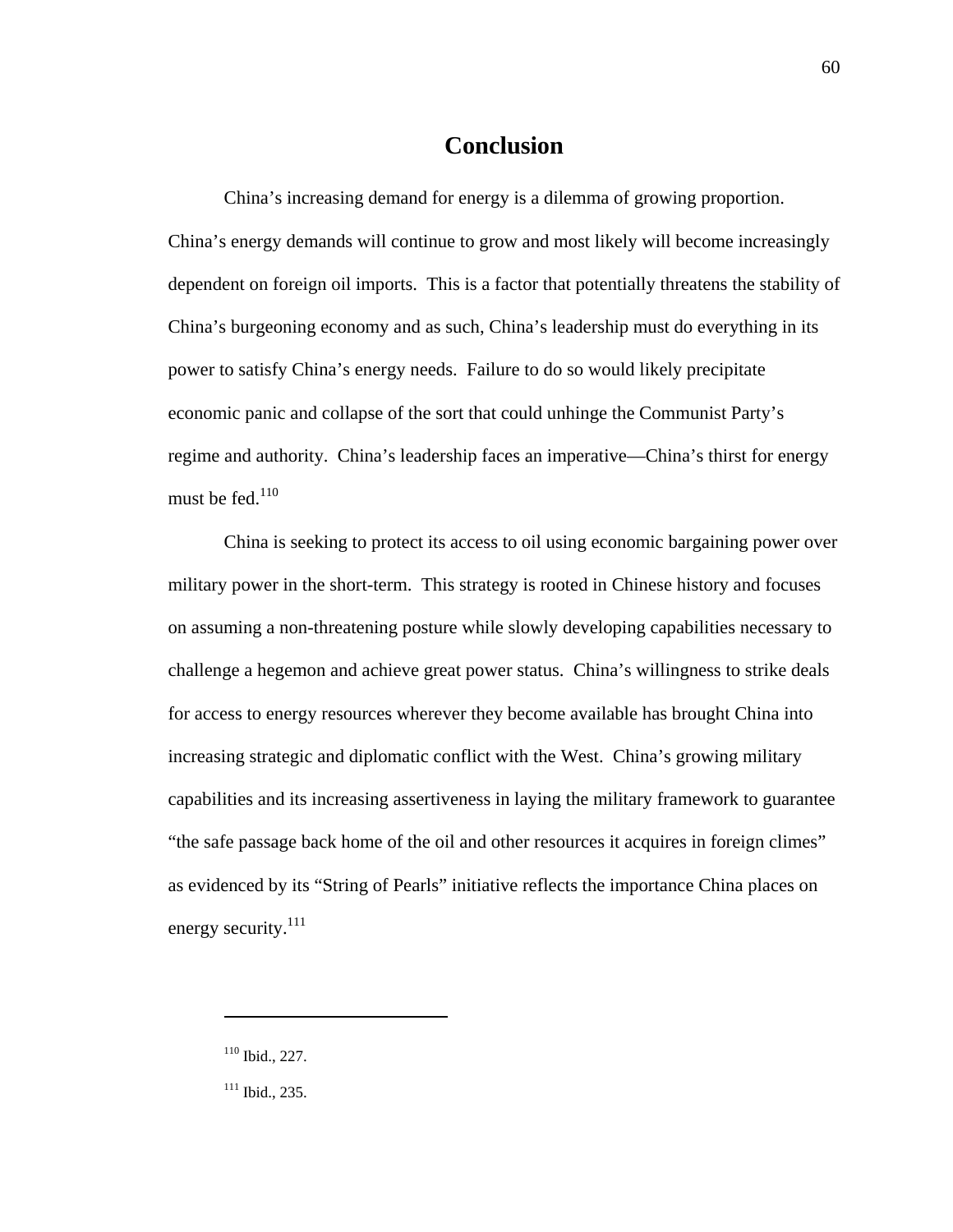China's String of Pearls approach and its military modernization are the two approaches that reflect China's overall strategy. China is simultaneously pursuing basing and access rights and the development of asymmetric military capabilities. China consistently downplays the threat of its military modernization and eloquently argues that it intends to rise peacefully. As proof, China offers its "Peaceful Development Road" White Paper. This policy framework is nothing more than recognition by China's leadership that it must adopt a long-term strategy that avoids direct military conflict with the United States if it is to succeed in its efforts. Unlike the West, China is patient, and it is willing to wait a few years or decades to make its desires a reality. China also suggests that its military modernization is purely defensive in nature and that it is in-synch with its "Peaceful Development Road" framework as evidenced by its low overall spending on defense. China's actual defense spending and its focused effort to develop asymmetric capabilities indicate that China's true intentions are focused on a broader objective of achieving great power status.

It seems appropriate to close with the following thoughts. China has a very long history where they were *the* dominant power in all of Asia. In fact, China has dominated culturally, economically, and militarily its "known world" almost since the beginning of its recorded history. As Steve Mosher has observed, "with the exception of the Roman Empire at its height, the major Chinese dynasties dwarfed in population and geographical extent contemporaneous empires in other parts of the world."<sup>112</sup> China's fall from greatness is a very recent occurrence when viewed from the perspective of China's rich

1

<sup>&</sup>lt;sup>112</sup> Steve Mosher, "The Struggle for Democracy in China: Tiananmen Square in Retrospect, 2007," Witherspoon Lectures (http://www.frc.org/get.cfm?i=WT00E2), Family Research Council.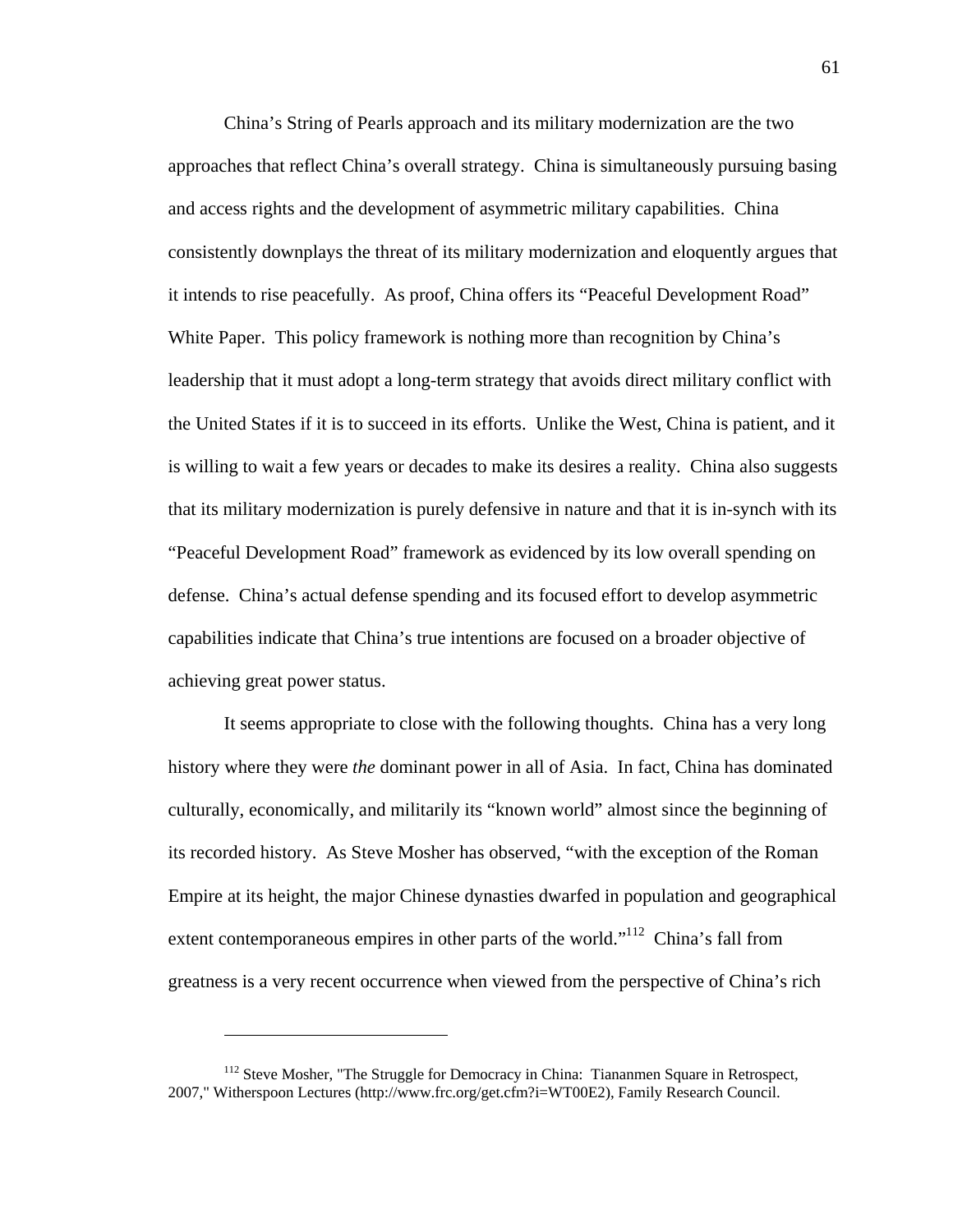imperial history--a history that has instilled a strong sense of national greatness. China's fall from greatness is no small matter in the mind of the Chinese and it represents a great loss of "face," which must be assuaged. What better way to relieve the humiliation of China's fall from greatness than to plot a course to re-emergence as a great power. The world must not be naïve to China's true intentions. China's increasing need to secure energy resources and its increasingly powerful military are clear signs that China is a very credible threat to the West and the world at large.

The author acknowledges that China is very good at hiding its true intentions and at saying all the "right" things to hide its true intentions. Two statements made by vicepresidents of China's Academy of Military Science are worth of note. The statements were made by prominent senior PLA leaders holding the same position within the military separated by only a few years (Lieutenant General Mi Zhenyu immediately preceded Lieutenant General Li Jijun as vice-president of the Academy). The key difference in these statements is the audience who received them. In the case of General Li Jijun, he was speaking to western military professionals and clearly desired to portray a politically correct message that downplayed China's military threat:

The People's Republic of China is the world's largest developing country. The United States is the world's largest developed country. Both are permanent members of the U.N. Security Council. A healthy relationship between our two countries will contribute greatly to world peace and to the stability and prosperity of the Asian-Pacific region. To be objective, we have our differences. But the common interests that we share are greater than our differences. This fact provides us with a foundation for a robust and stable Sino-American relationship in the 21st century.

Some rather perceptive people have pointed out that a policy of "containing" China is reminiscent of Cold War thinking. If ideology continues to divide our two countries, the consequences will be really undesirable. If you treat China as an enemy, you will have 1.2 billion enemies with which to contend. The price for that will be very high. In my opinion, it is time to abandon Cold War thinking once and for all. Cooperation is better than confrontation, and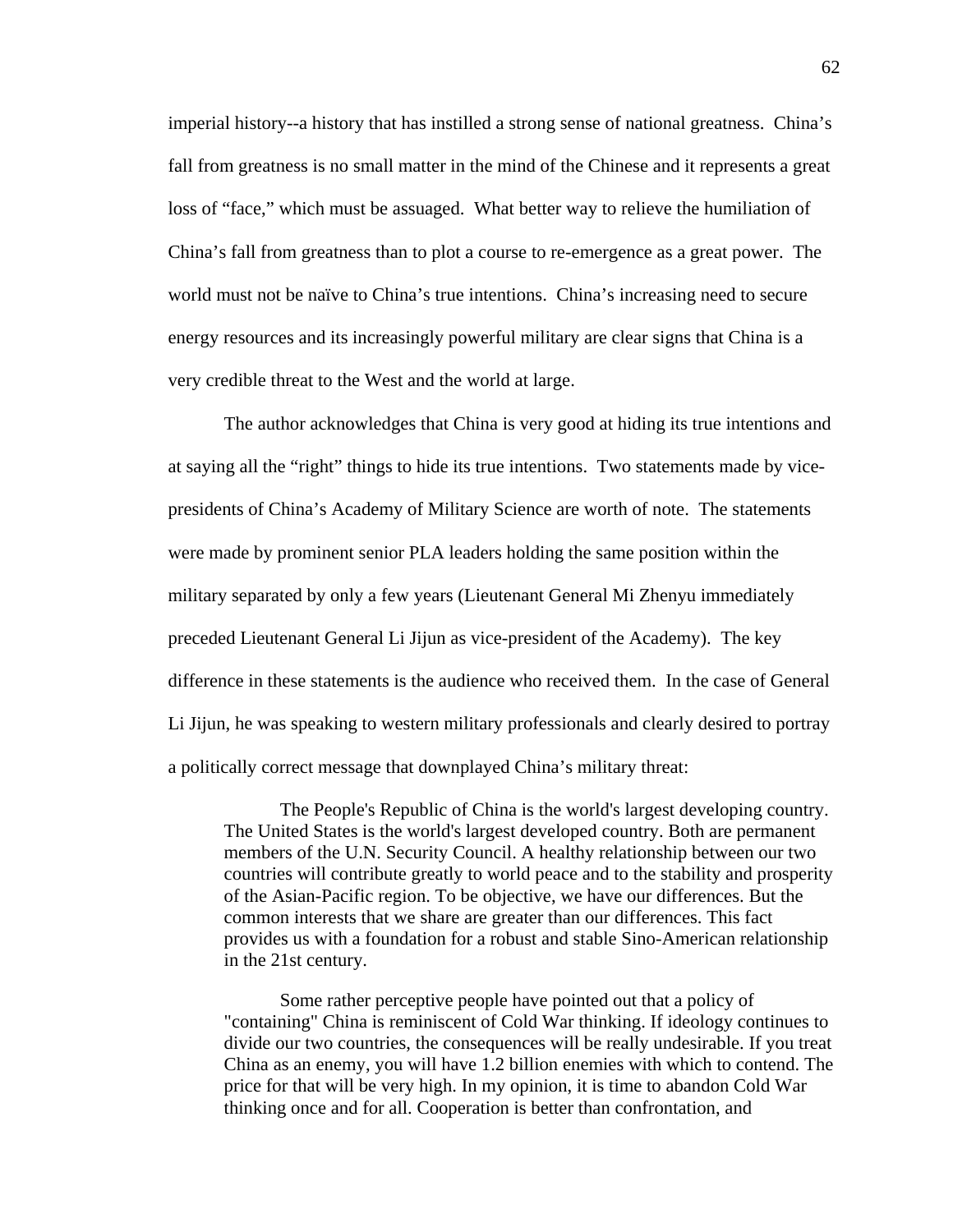consultation is better than conflict. Economic policies that are mutually beneficial are preferable to economic sanctions. Mutual respect is better than discrimination, just as trust is better than suspicion.<sup>113</sup>

General Mi Zhenyu's comments, on the other hand, were made when speaking to the

leadership of his country. These comments suggest a far more sinister outlook and are far

more realistic and representative of China's true intentions:

... for a relatively long time it will be absolutely necessary that we quietly nurse our sense of vengeance.... We must conceal our abilities and bide our time.<sup>114</sup>

<sup>113</sup> Li Jijun, "Traditional Military Thinking and the Defensive Strategy of China," in *Letort Paper No. 1* (Strategic Studies Institute: 1997).

<sup>114</sup> Richard Bernstein and Ross Munro, *The Coming Conflict with China* (New York: Alfred A. Knopf Inc., 1997), 3.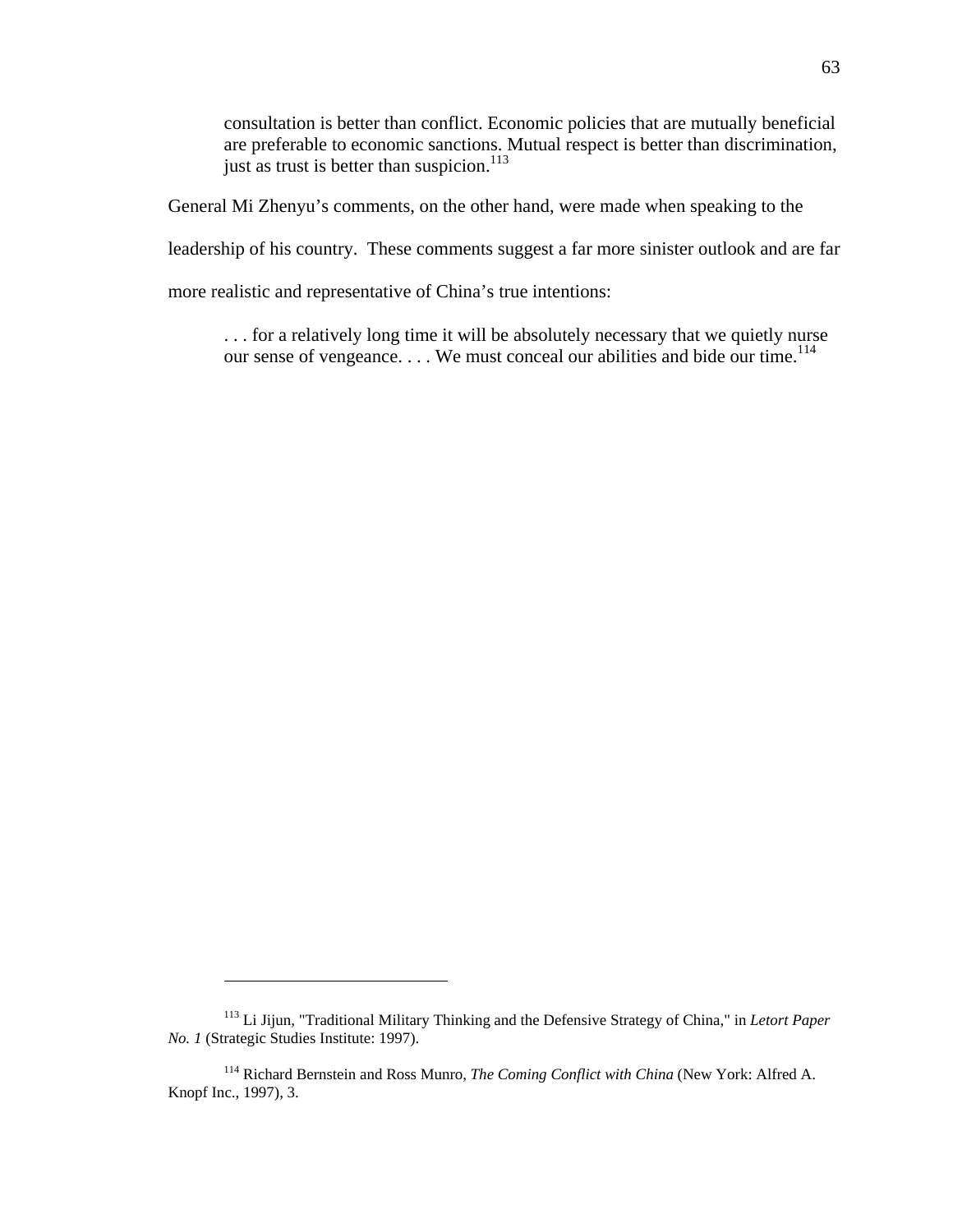# **Works Cited**

- Baoxiu, Colonel Hong. *Deng Xiaoping's Theory of War and Peace*. Translated by Michael Pillsbury. *Chinese Views of Future Warfare*, ed. Michael Pillsbury. Washington DC: National Defense University Press, 1998.
- Bijian, Zheng. "China's Rise Will Be Peaceful." *New Perspectives Quarterly* 23, no. 1 (2006): 50-55.
- Burles, Mark, and Abram N. Shulsky. *Patterns in China's Use of Force*. Rand, 2000.
- Cheng, Allen T., and Wing-Gar Cheng. "Ahmadinejad Makes Iran Focus of China Security Summit (Update2) " In *Bloomberg.com*, 2006.
- "China's National Defense in 2006." Beijing: Information Office of the State Council of the People's Republic of China 2006.
- "China's Peaceful Development Road." Beijing: Information Office of the State Council of the People's Republic of China 2005.
- "China's Space Activities in 2006." Beijing: Information Office of the State Council of the People's Republic of China 2006.
- "Chinese Information Operations Strategies in a Taiwan Contingency"." In *U.S.-China Economic and Security Review Commission*, 2005.
- Cole, Bernard D. "Oil for the Lamps of China--Beijing's 21st-Century Search for Energy." Washington, D.C.: National Defense University, 2003.
- \_\_\_\_\_\_\_\_. "Waterways and Strategy: China's Priorities." *China Brief* Volume V Issue 4 (2005): 1-3.
- Gertz, Bill. "China Sub Secretly Stalked U.S. Fleet." *Washington Times*, November 13, 2006.
- Goldstein, Avery. *Rising to the Challenge: China's Grand Strategy and International Security.* Palo Alto, CA: Stanford University Press, 2005.
- "Hacker Attacks in U.S. Linked to Chinese Military: Researchers." In *Breitbart.com (http://www.breitbart.com/news/2005/12/12/051212224756.jwmkvntb.html)*, Dec 15, 2005.
- Herberg, Kenneth Lieberthal and Mikkal. "China's Search for Energy Security: Implications for U.S. Policy." *NBR Analysis* Volume 17 Number 1 (2006): 1-42.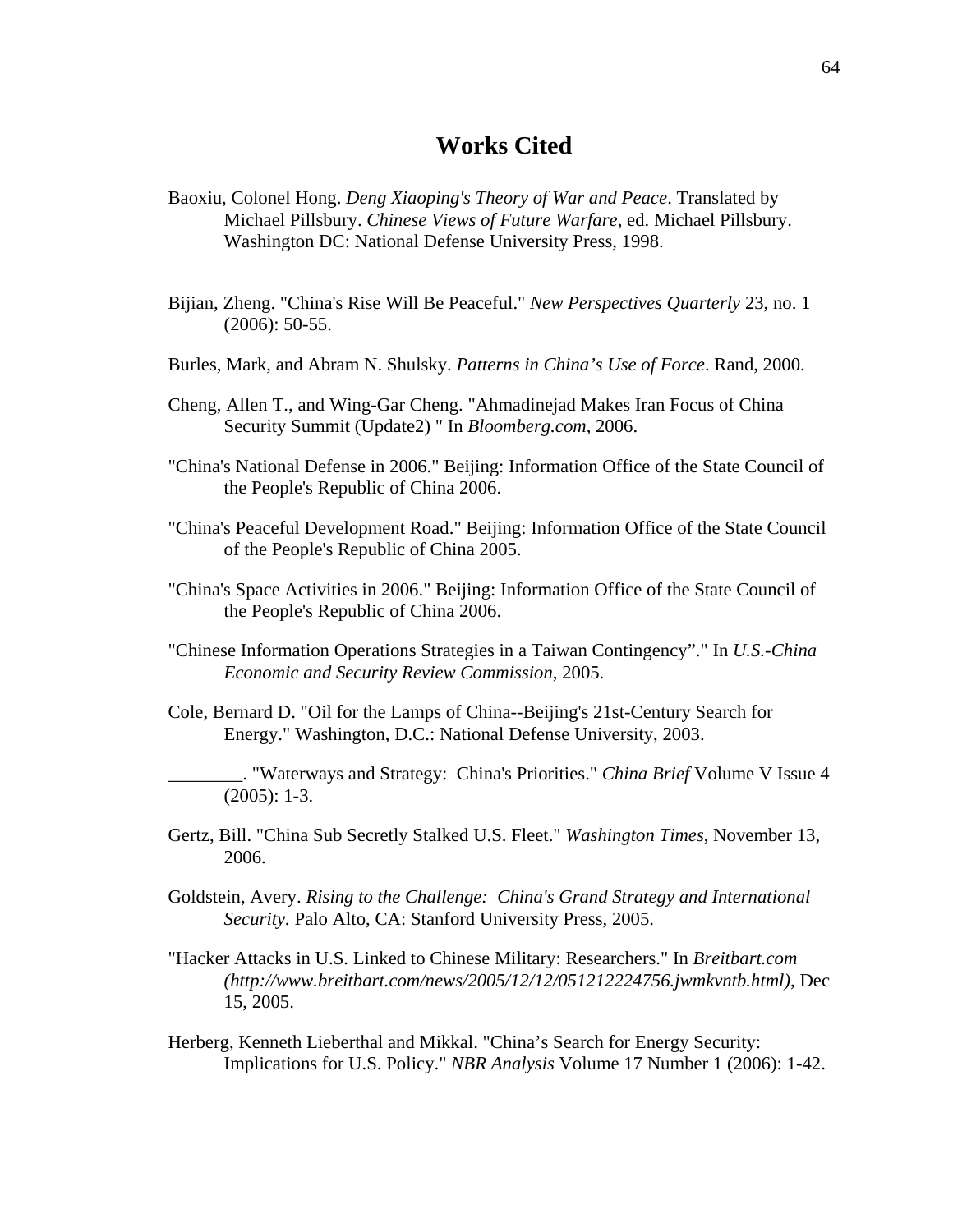- Jianhai, David Zweig and Bi. "China's Global Hunt for Energy." *Foreign Affairs* 84, no. 5 (2005): 25.
- Jijun, Li. "Traditional Military Thinking and the Defensive Strategy of China." In *Letort Paper No. 1*. Strategic Studies Institute, 1997.
- Kitfield, James. "Espionage, the Sequel." *Air Force Magazine* March 2007.
- Kleiber, Anthony H. Cordesman and Martin. *Chinese Military Modernization and Force Development*. Washington, DC: Center for Strategic and International Studies, 2006.
- Klimenko, A. F. "The Evolution of China's Military Policy and Military Doctrine." In *Military Thought*, 14, 45-62: East View Publications, 2005.
- Klimenko, Anatoly. "On the Evolution of China's Military Policy and Military Strategy." *Far Eastern Affairs* 32, no. 2 (2004): 30-42.
- Kreft, Heinrich. "China's Quest for Energy." *Policy Review*, no. 139 (2006): 61(10).
- Kuiguan, Senior Colonel Shen. *Dialectics of Defeating the Superior with the Inferior*. Translated by Michael Pillsbury. *Chinese Views of Future Warfare*, ed. Michael Pillsbury. Washington DC: National Defense University Press, 1998.
- Kynge, James. *China Shakes the World* Boston, New York: Houghton Mifflin Company, 2006.
- Lam, Tran Dinh Thanh. "Vietnam Oil Find Fuels China's Worries." In *Asia Times Online*, 2004.
- Mellor, William, and Le-Min Lim. "China's Oil Deals with Iran, Myanmar Put It at Odds with U.S." In *Bloomberg.com*, 2006.
- Mengxiong, Chang. *Weapons of the 21st Century*. Translated by Michael Pillsbury. *Chinese Views of Future Warfare*, ed. Michael Pillsbury. Washington DC: National Defense University Press, 1998.
- "Military Power of the People's Republic of China 2006." Department of Defense, 2006.
- Mosher, Steve. "The Struggle for Democracy in China: Tiananmen Square in Retrospect, 2007." Witherspoon Lectures (http://www.frc.org/get.cfm?i=WT00E2), Family Research Council.
- Munro, Richard Bernstein and Ross. *The Coming Conflict with China*. New York: Alfred A. Knopf Inc., 1997.
- Niazi, Tarique. "Gwadar: China's Naval Outpost on the Indian Ocean." *China Brief* Volume V Issue 4, no. Feb 2005 (2005): 6-7.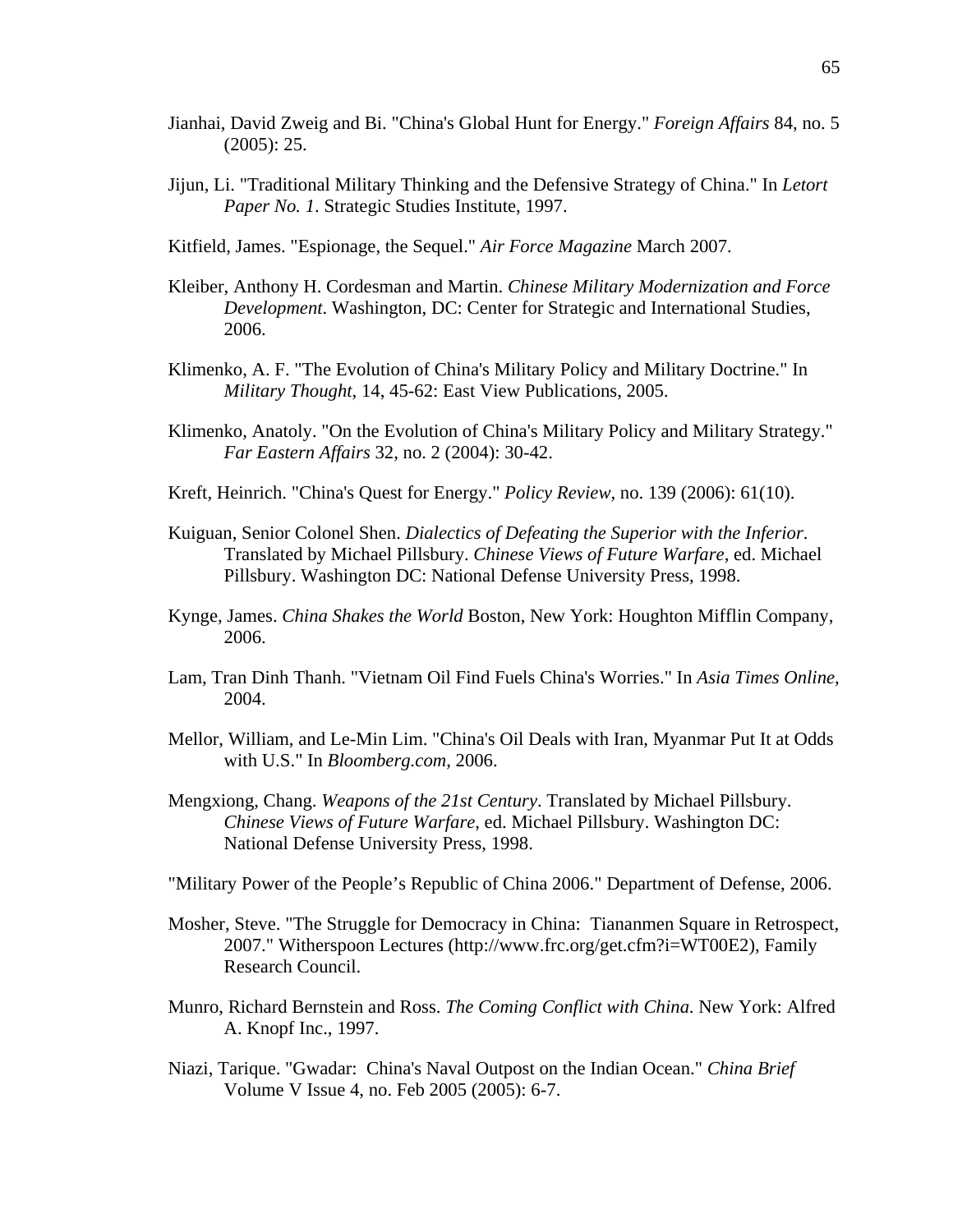- Ning, Colonel Fang. *Defense Policy in the New Era*. Translated by Michael Pillsbury. *Chinese Views of Future Warfare*, ed. Michael Pillsbury. Washington DC: National Defense University Press, 1998.
- Oksenberg, Michel. *Taiwan, Tibet, and Hong Kong in Sino-American Relations*. Stanford, CA: Standford University Press, 1997.
- Pehrson, Christopher J. *String of Pearls: Meeting the Challenge of China's Rising Power across the Asian Littoral*. Strategic Studies Institute, 2006.
- Pillsbury, Michael. *China Debates the Future Security Environment* Washington, DC: National Defense University Press, 2000.

\_\_\_\_\_\_\_\_. *China Debates the Future Security Environment* Washington, D.C.: National Defense University Press, 2000.

\_\_\_\_\_\_\_\_. *China's Military Strategy toward the U.S. - a View from Open Sources*. U.S.- China Economic and Security Review Commission, 2001.

- "Quadrennial Defense Review Report." ed. Department of Defense, 2006.
- Saunders, Phillip C. *China's Global Activism: Strategy, Drivers, and Tools*. Washington, D.C.: National Defense University Press, 2006.
- Shambaugh, David. *Modernizing China's Military*. Berkeley: University of California Press, 2002.
- Spotts, Peter N. "Alarm over China's Arms Pursuit in Space." *Christian Science Monitor*, November 20, 2006
- Thornburgh, Nathan. "The Invasion of the Chinese Cyberspies (and the Man Who Tried to Stop Them)." In *TIME (http://www.time.com/time/magazine/article/0,9171,1098961,00.html)*, 2006.
- "U.S.-China Economic and Security Review Commission." U.S. Government Printing Office, 2006.
- Vego, Dr. Milan. "What Can We Learn from Enduring Freedom?" *Proceedings,* July (2002).
- Williams, Chris. "Pentagon Confirms Beijing's Anti-Satellite Laser." In *The Register (on-line)*, Friday 6th October 2006
- *World Energy Outlook*. Paris: International Energy Agency, OECD, 2002.

*World Energy Outlook*. Paris: International Energy Agency, OECD, 2004.